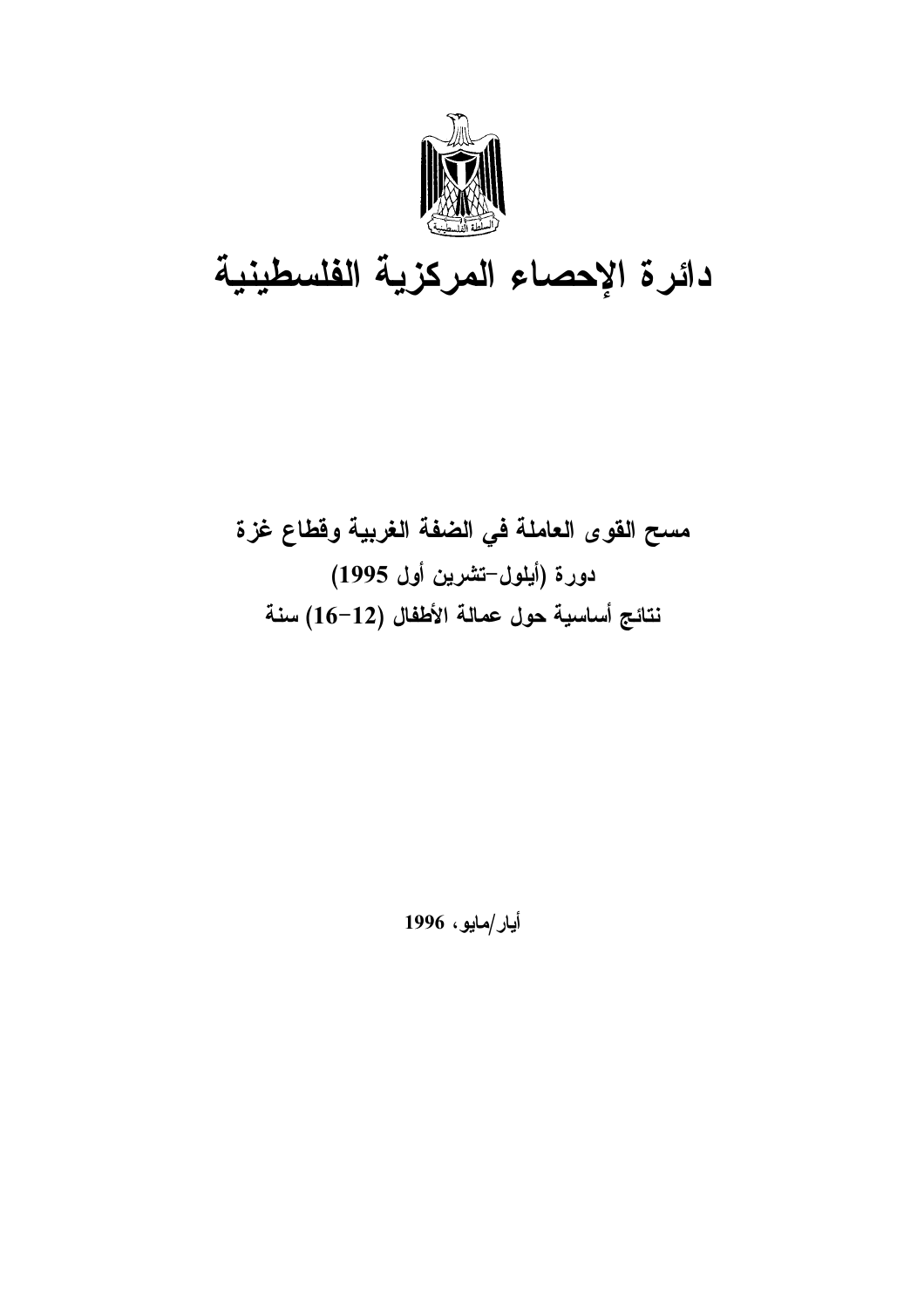© ذي الحجة 1416 هـــ – أيار 1996. جميع الحقوق محفوظة.

في حالـة الإفتنباس، يرجى الإشارة الـى هذه المطبوعة كالتالـي:

دائرة الإحصاء العركزية الفلسطينية، 1996. *مسح القوى العاملة: دورة (أيلول–تشرين أول 1995). نتائج* أساسية حول عمالة الأطفال (12–16) سنة. رام الله-فلسطين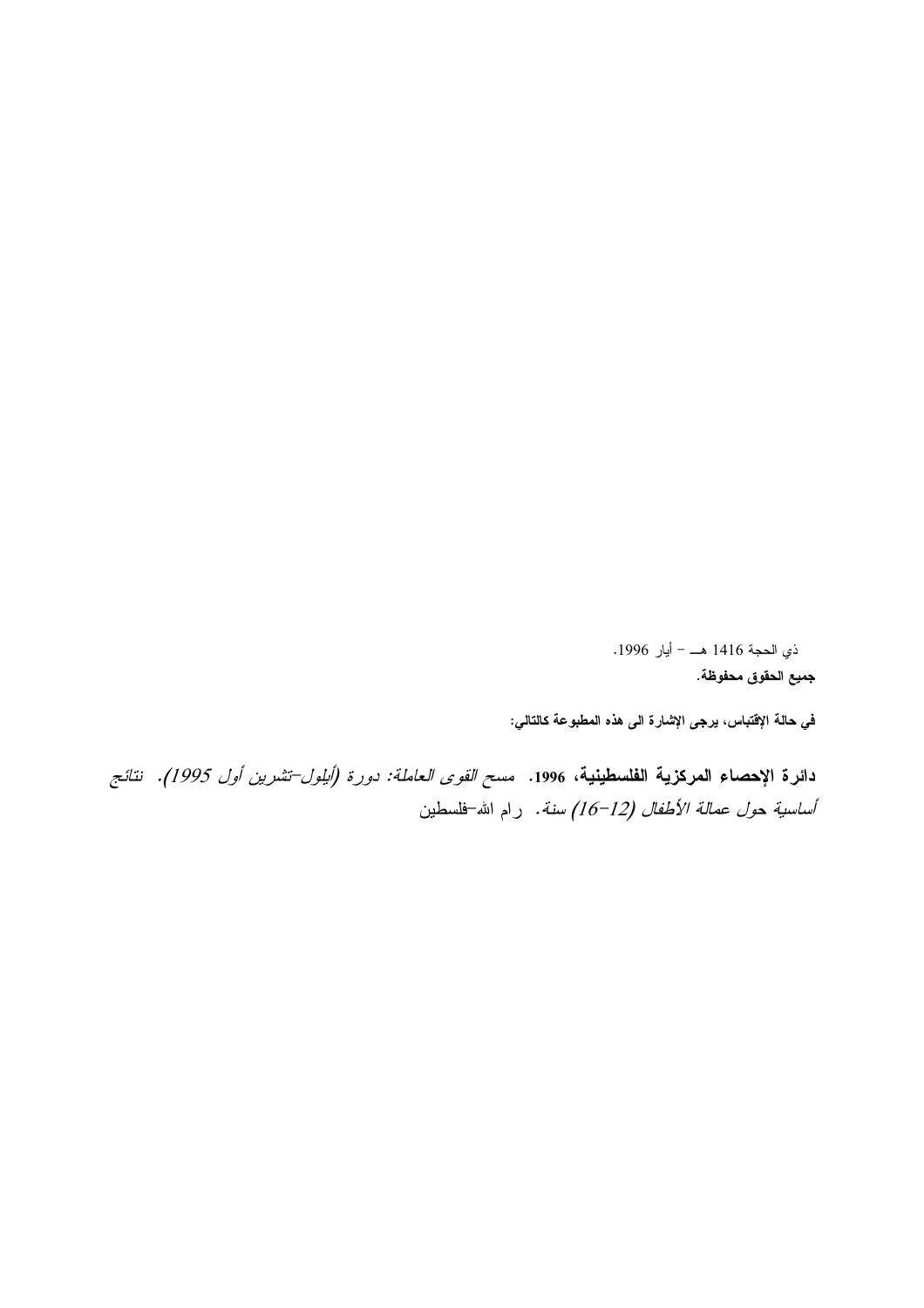تسجل دائرة الاحصاء المركزية الفلسطينية شكرا جزيلا لجميع الأسر الفلسطينية التي تعاونت مع الباحثين الميدانيين في إعطائهم المعلومات والبيانات. وقد قام الزملاء لؤي شبانه وصالح الكفري بجهود حثيثة من أجل جدولة وإخراج هذا النقرير.

قامت منظمة العمل الدولية (ILO) بتوفير الدعم الفني والعلمي أثناء تخطيط ونتفيذ المسح. نتقدم الدائرة بالشكر الجزيل لمنظمة العمل الدولية على هذه المبادر ة.

تقوم الحكومة السويسرية الصديقة بتوفير الدعم المالى لبرنامج مسح القوى العاملة عبر مكتب النعاون السويسري (SDC)، وقد نم تنفيذ هذا المسح بنمويل كامل من مكتب التعاون السويسري.

تتقدم دائر ة الاحصاء المركزية الفلسطينية بالشكر الجزيل للحكومة السويسرية ومكتب التعاون السويسري.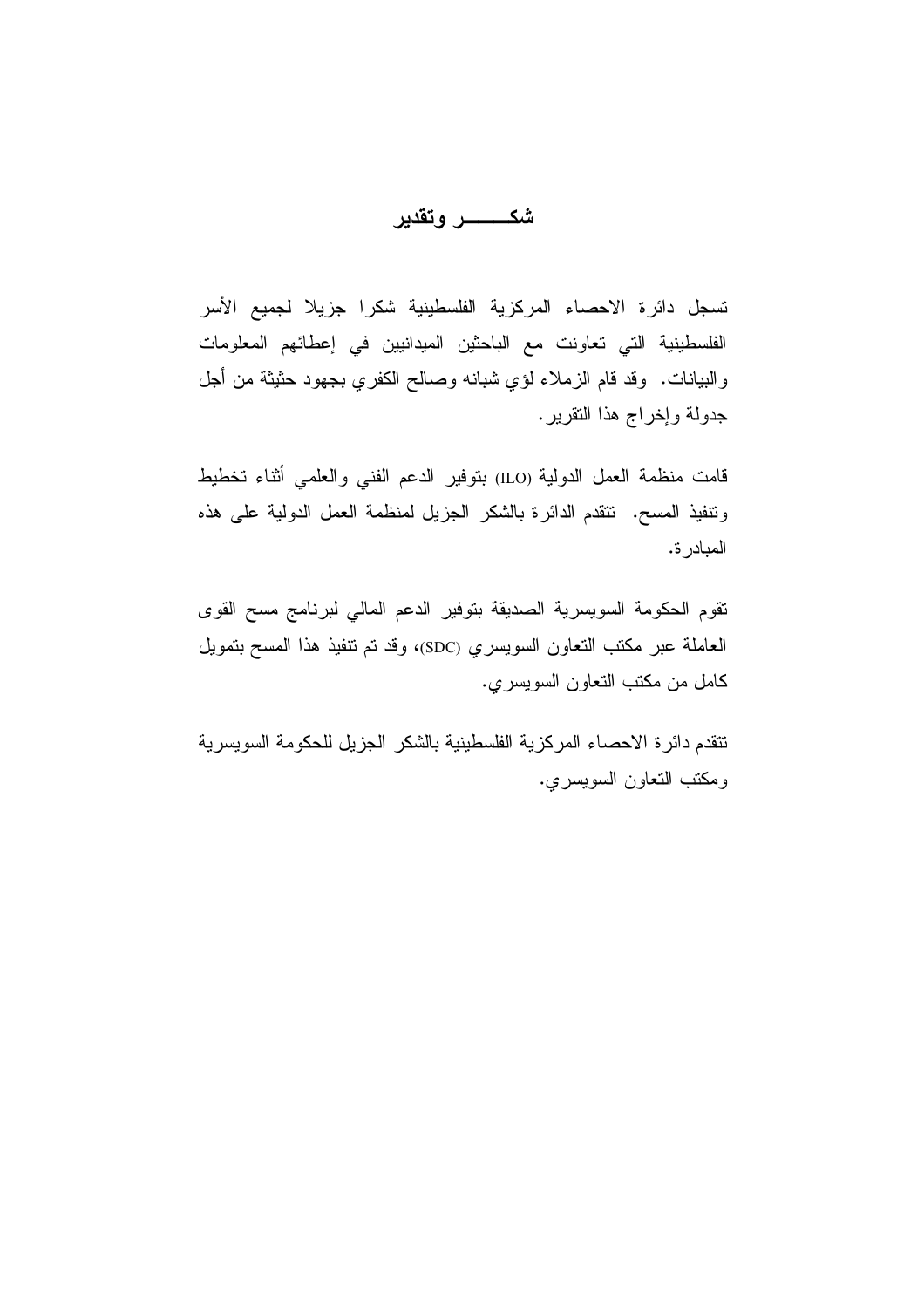#### تقديم

يسر دائرة الإحصاء المركزية الفلسطينية أن نقدم هذا التقرير حول الأطفال 12–16 سنة في الضفة الغربية وقطاع غزة من حيث ارتباطهم بسوق العمل. يهدف هذا النقرير أساساً إلى نوفير مادة إحصائية شاملة وموثوقة لواضعى السياسات والمهتمين في موقع القرار الإقتصادي والنتموي على الساحة الفلسطينية.

إن هذا النقرير هو واحد من النقارير والدراسات حول القوى العاملة والتي نعمل على نشرها دائرة الإحصاء المركزية الفلسطينية بهدف الوقوف على أوضاع سوق العمل الفلسطيني ومعرفة سماته وخصائصه ونحديد معالمه، ومدى نلبية هذا السوق وألية أدائه بما يتوافق مع احتياجات المجتمع الفلسطيني.

يتناول التقرير أهم المؤشرات الإحصائية حول عمالة الأطفال والذين أعمارهم (12–16) سنة في الضفة الغربية وقطاع غزة، ويبرز سماتها من حيث العدد والنوزيع الجغرافي والنركيب الديمغرافي، بالإضافة الى دراسة علاقاتها وتوزيعاتها المختلفة. كما يتعرض النقرير للأفراد خارج القوى العاملة ويدرس أهم السمات التبي يتميزون بها.

بركز النقرير على دراسة القوى العاملة الفلسطينية في الضفة الغربية وقطاع غزة ويلقى الضوء على مشاركة الأطفال 16–12 سنة في القوى العاملة، ويدرس أوضاع العاملين منهم بالتفصيل من حيث العدد والجنس والعمر والنشاط الإقتصادي والمهنة والحالة العملية وغير ذلك من المؤشرات. ۖ ويركز النقرير كذلك على دراسة البطالة وأهم سمات العاطلين عن العمل والخصائص التي يتصفون بها. ويتعرض هذا النقرير كذلك للأفراد خارج القوى العاملة، وأهم السمات والخصائص التي يتصفون بها.

تأمل دائرة الإحصاء المركزية الفلسطينية أن يسهم هذا التقرير في تطوير سوق العمل الفلسطيني، وأن ينير الدرب لمنخذي القرار وصانعي السياسات في مسيرة النتمية الوطنية الشاملة في هذا الوطن.

أيار، 1996

د. حسن أبو لبده رئيس الدائرة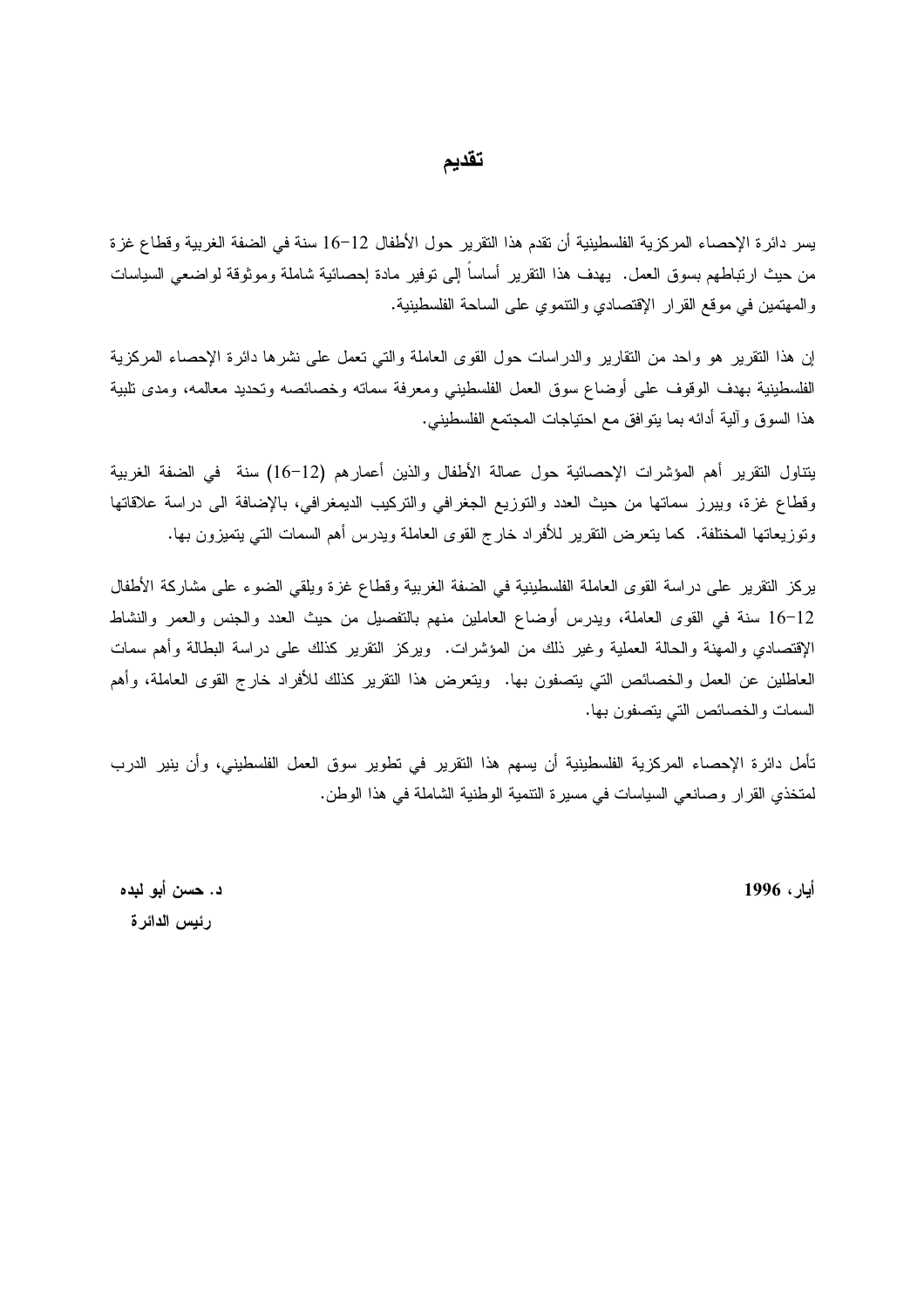| <u>الموضوع</u>         | الصفحة |
|------------------------|--------|
| قائمة الجداول          |        |
| فائمة الأشكال البيانية |        |
| 1. مقدمة               | 13     |
| 1-1 أهداف النقرير      | 13     |
| 2-1 خطة المسح          | 14     |
| 2. المفاهيم والمصطلحات | 15     |
| 3. النتائج الرئيسية    | 17     |
| المراجع                | 19     |
| الجداول                | 21     |
| الأشكال البيانية       | 37     |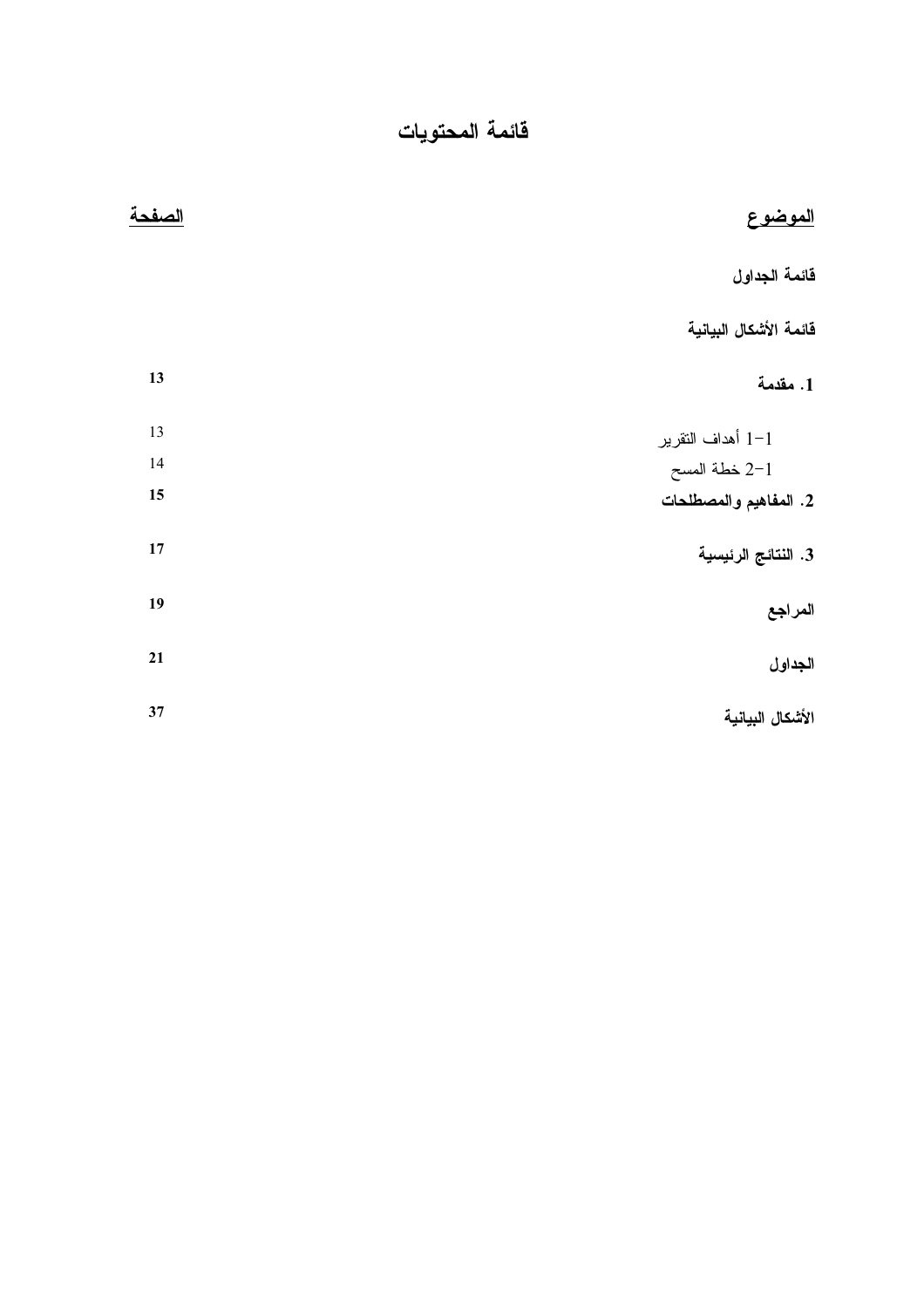## قائمة الجداول

<span id="page-5-0"></span>

| <u>الصفحة</u> |                                                                             | ر <u>قم الجدول</u> |
|---------------|-----------------------------------------------------------------------------|--------------------|
| 21            | توزيع الأفراد 12–16 سنة في الضفة الغربية وقطاع غزة حسب العمر والجنس         | جدول رقم 1:        |
|               | والالتحاق بمقاعد الدراسة                                                    |                    |
| 22            | _<br>توزيع الأفراد 12−16 سنة في الضفة الغربية وقطاع غزة حسب أهم سمات القوى  | جدول رقم 2:        |
|               | العاملة ومكان الإقامة (المنطقة)                                             |                    |
| 23            | توزيع الأفراد 12−16 سنة في الضفة الغربية وقطاع غزة حسب أهم سمات القوى       | جدول رقم 3:        |
|               | العاملة الجنس                                                               |                    |
| 24            | توزيع الأفراد 12− 16 سنة في الضفة الغربية وقطاع غزة حسب سمات القوى          | جدول رقم 4:        |
|               | العاملة ونوع النجمع السكاني                                                 |                    |
| 25            | توزيع الأفراد 12–16 سنة في الضفة الغربية وقطاع غزة حسب سمات القوى العاملة   | جدول رقم 5:        |
|               | والالتحاق بمقاعد الدراسة                                                    |                    |
| 26            | توزيع الأفراد 12–16 سنة في الضفة الغربية وقطاع غزة حسب سمات القوى العاملة   | جدول رقم 6:        |
|               | وبعض سمات الأسرة                                                            |                    |
| 27            | توزيع العاملين 12–16 سنة في الضفة الغربية وقطاع غزة حسب المنطقة والنشاط     | جدول رقم 7:        |
|               | الاقتصادي                                                                   |                    |
| 28            | توزيع العاملين 12–16 سنة في كل من الضفة الغربية وقطاع غزة حسب المهنة        | جدول رقم 8:        |
|               | ومكان العمل                                                                 |                    |
| 29            | توزيع العاملين 12–16 سنة في الضفة الغربية وقطاع غزة حسب الحالة العملية      | جدول رقم 9:        |
|               | ومكان العمل                                                                 |                    |
| 30            | توزيع العاملين 12−16 سنة في الضفة الغربية وقطاع غزة حسب المهنة وعدد         | جدول رقم 10:       |
|               | السنوات الدراسية                                                            |                    |
| 31            | توزيع العاملين 12−16 سنة في الضفة الغربية وقطاع غزة حسب عدد ساعات العمل     | جدول رقم 11:       |
|               | الأسبوعية والنشاط الاقتصادي                                                 |                    |
| 32            | توزيع العاملين 12−16 سنة في الضفة الغربية وقطاع غزة حسب عدد ساعات العمل     | جدول رقم 12:       |
|               | الأسبوعية والمهنة                                                           |                    |
| 33            | معدل ساعات العمل الأسبوعية ومعدل أيام العمل الشهرية ومعدل الأجرة اليومية    | جدول رقم 13:       |
|               | بالشيكل للمستخدمين 12−16 سنة المعلومي الأجر في الضفة الغربية وقطاع غزة      |                    |
| 34            | توزيع الأفراد 12−16 سنة خارج القوى العاملة في الضفة الغربية وقطاع غزة حسب   | جدول رقم 14:       |
|               | الجنس                                                                       |                    |
| 35            | توزيع الأفراد 12−16 سنة خارج القوى العاملة حسب الالتحاق بمقاعد الدراسة      | جدول رقم 15:       |
|               | والجنس ونوع التجمع السكاني                                                  |                    |
| 36            | توزيع الأفراد 12–16 سنة الذين خارج القوى العاملة في الضفة الغربية وقطاع غزة | جدول رقم 16:       |
|               | حسب المنطقة (مكان الإقامة) وسبب البقاء خارج القوى العاملة                   |                    |
|               |                                                                             |                    |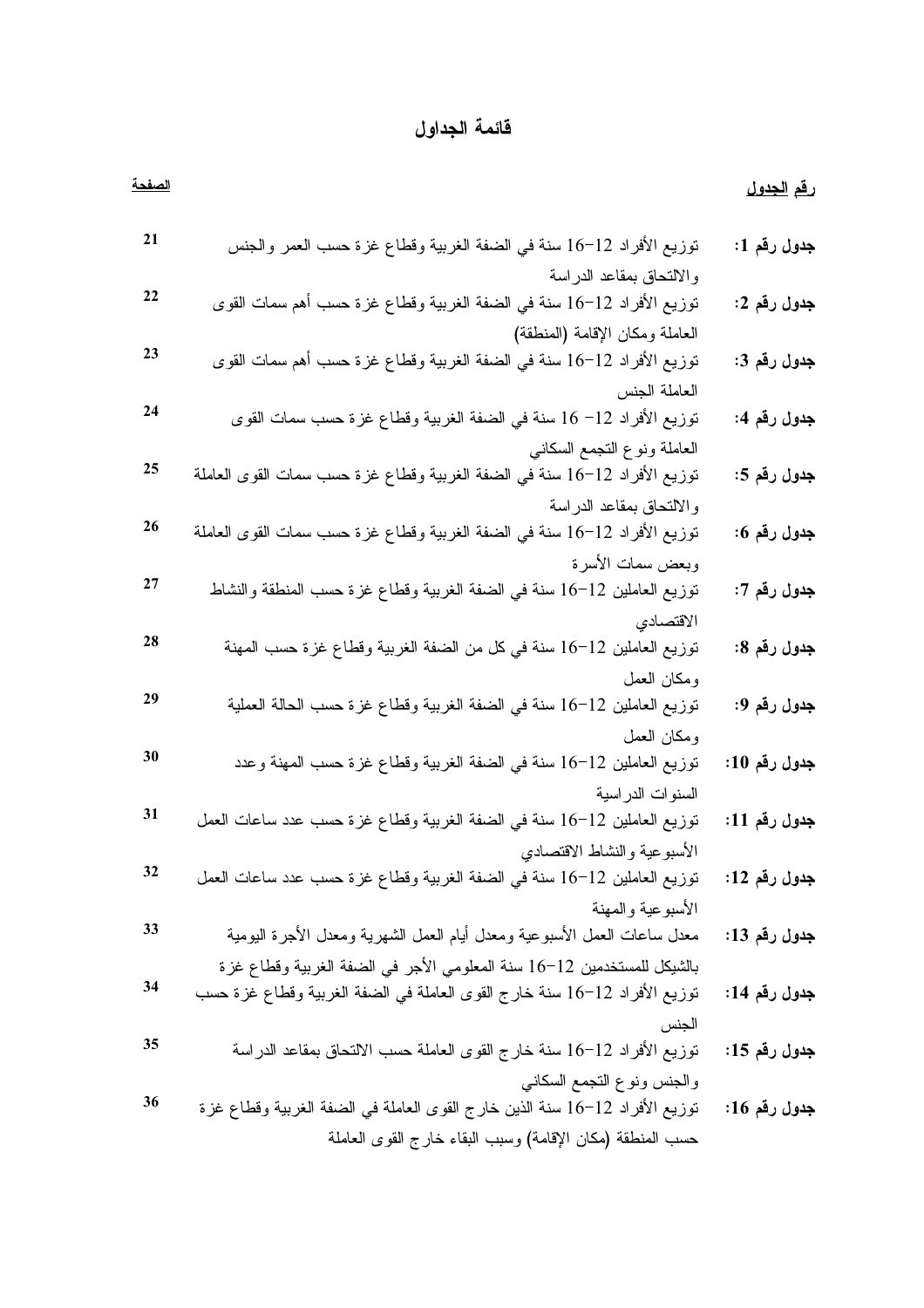### فائمة الأشكال البيانية

<span id="page-6-0"></span>

| الصفحة |                                                                                                         | <u>الشكل</u>              |
|--------|---------------------------------------------------------------------------------------------------------|---------------------------|
| 37     | توزيع الأفراد 12−16 سنة والمشاركين في القوى العاملة حسب المنطقة وأهم سمات                               | شكل رقم 1:                |
| 38     | القوى العاملة<br>نوزيع الأفراد 12− 16 سنة العاملين في الضفة الغربية وقطاع غزة حسب النشاط                | .<br>شكل رقم 2:           |
| 49     | الاقتصادي<br>توزيع الأفراد 12–16 سنة العاملين حسب المنطقة والنشاط الاقتصادي                             | .<br>شكل رقم 3:           |
| 40     | نوزيع الأفراد 12–16 سنة العاملين في الضفة الغربية وقطاع غزة حسب المهنة                                  | شكل ر <mark>ق</mark> م 4: |
| 41     | توزيع العاملين 12–16 سنة العاملين في الضفة الغربية وقطاع غزة حسب عدد ساعات                              | شكل رقم 5:                |
| 42     | العمل الأسبوعية<br>نوزيع الأفراد 12–16 سنة العاملين حسب المنطقة والحالة العملية                         | شكل رقم 6:                |
| 43     | توزيع الأفراد 12−16 سنة العاملين في الضفة الغربية وقطاع غزة حسب نوع التجمع                              | .<br>شكل رقم 7:           |
| 44     | السكاني والحالة العملية<br>توزيع الأفراد 12−16 سنة خارج القوى العاملة وغير الملتحقين بمقاعد الدراسة حسب | شكل رقم 8:                |
|        | الجنس ونوع التجمع السكاني                                                                               |                           |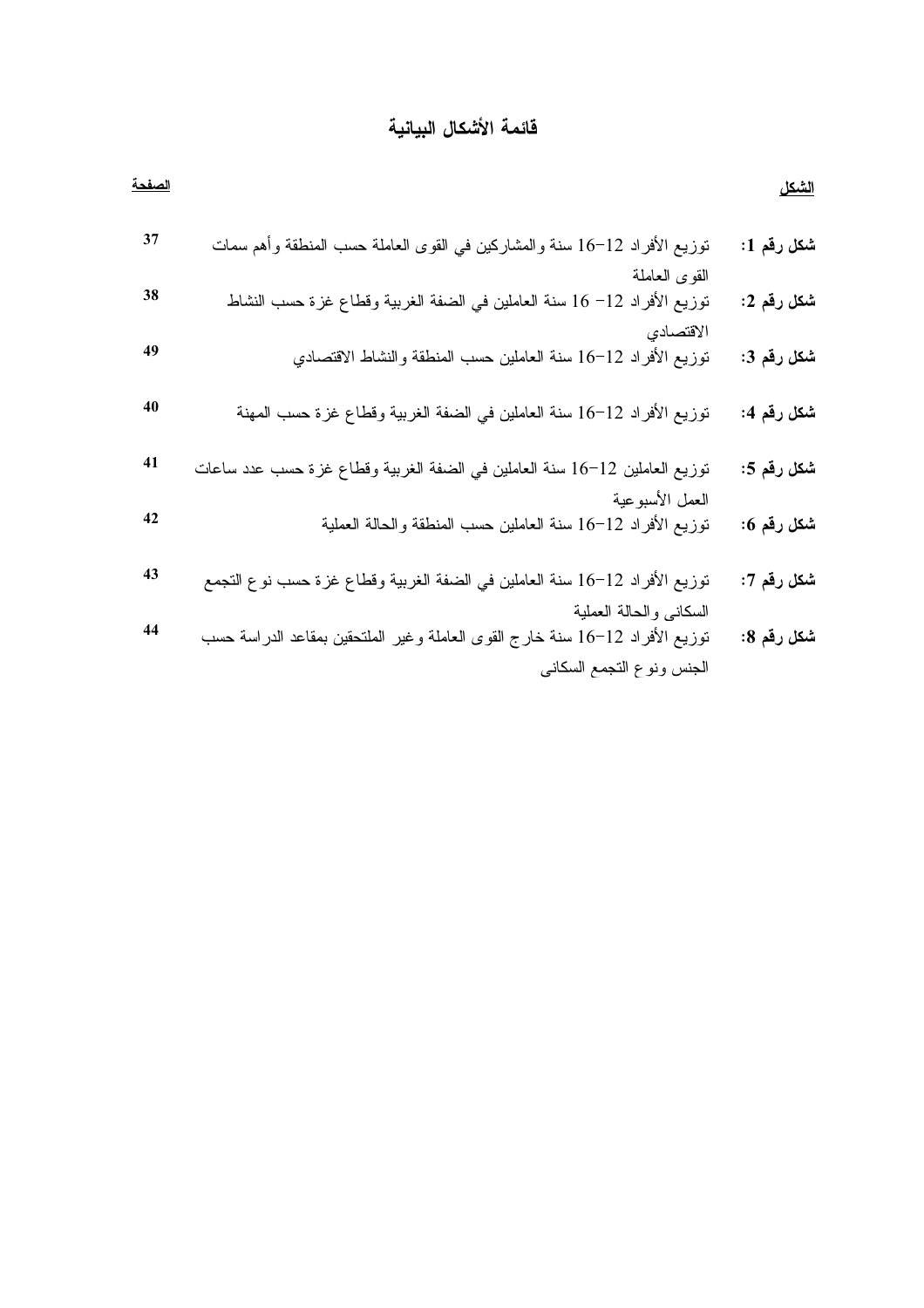#### مقدمسة

<span id="page-7-0"></span>ضمن خطة وحدة إحصاءات العمل نقوم دائرة الإحصاء المركزية الفلسطينية بإجراء سلسلة من المسوح حول القوى العاملة الفلسطينية على أساس نصف سنوي، ومن المنوقع أن تجرى هذه المسوح على أساس فصلى فى وقت لاحق. ويشار إلى أن برنامج مسح القوى العاملة يعتبر مسحاً للأسر في الضفة الغربية وقطاع غزة. ويعتبر هذا المسح أساسياً في البرنامج الوطني للإحصاءات الرسمية، وهو على أي حال، من أوائل المسوح الواجب إجراؤها عند نتفيذ برنامج إحصائي وطني في أي دولة. وتتوفر الكثير من الخبرات الدولية في هذا المجال حيث أجرى هذا المسح في أغلب الدول منذ الحرب العالمية الثانية.

يقدم هذا النقرير وصفا موجزًا لمدى مشاركة الأطفال الذين نتراوح أعمارهم ما بين 12–16 سنة في القوى العاملة، حيث تم جمع بيانات خلال المسح الميداني الذي تم تتفيذه حول الأفراد 12 سنة فأكثر . وتجدر الإشار ة في هذا السياق إلى أن عدد الأسر التي تم جمع بيانات عنها في المسح والذي بلغ حوالي 7,600 أسرة تم تحديده لغايات الحصول على تقديرات حول السمات الرئيسية للقوى العاملة بمجملها في كل من الضفة الغربية وقطاع غزة، لذلك فان حجم العينة لا يتيح المجال للحصول على تقديرات حول نسب ومعدلات الالتحاق بالقوى العاملة للأفراد 12–16 سنة بالتفصيل الكافي الذي يتيح المجال لدراسة متعمقة لهذه الفئة من السكان في المجتمع على مستوى الضفة الغربية وقطاع غزة لجميع مركبات القوى العاملة.

من ناحية أخرى فان نتائج المسح وما تم إبرازه في هذا التقرير قد يساهم في جسر الهوة المعلوماتية حول عمالة الأطفال

(Child Labour) في الأراضي الفلسطينية، كما يعتبر هذا التقرير مقدمة لدراسة عمالة الأطفال في الضفة الغربية وقطاع غزة.

#### 1–1 أهداف التقرير

تتمثَّل الأهداف الأساسية لمسح القوى العاملة الفلسطينية في الضفة الغربية وقطاع غزة، في توفير البيانات الأساسية اللازمة لرسم السياسات وانخاذ القرارات على مستويات وطنية للقطاع العمالي. لقد تم في هذا النقرير إبراز بعض المؤشرات الإحصائية الأساسية حول الأطفال 12−16 سنة، وعلى وجه الخصوص، بهدف النقرير إلى توفير المؤشر ات التالية:

- 1. توفير بيانات عن المنتسبين للقوى العاملة من الأفراد 12–16 سنة.
	- 2. نقدير أعداد العاملين ونسبتهم للقوى العاملة.
- 3.توزيع العاملين من بين الأفراد 12–16 سنة في الضفة الغربية وقطاع غزة حسب المهنة والنشاط الاقتصادي.
- 4. تحليل أهم السمات للأفراد خارج القوى العاملة من بين الأطفال 12–16 سنة وتوزيعهم حسب البقاء خارج القوى العاملة، بالإضافة إلى نوزيعهم حسب العمر والجنس والمسنوى النعليمي. 5. در اسة الأوضاع الأسرية من النواحي الاجتماعية−الاقتصادية للأطفال 12−16 سنة.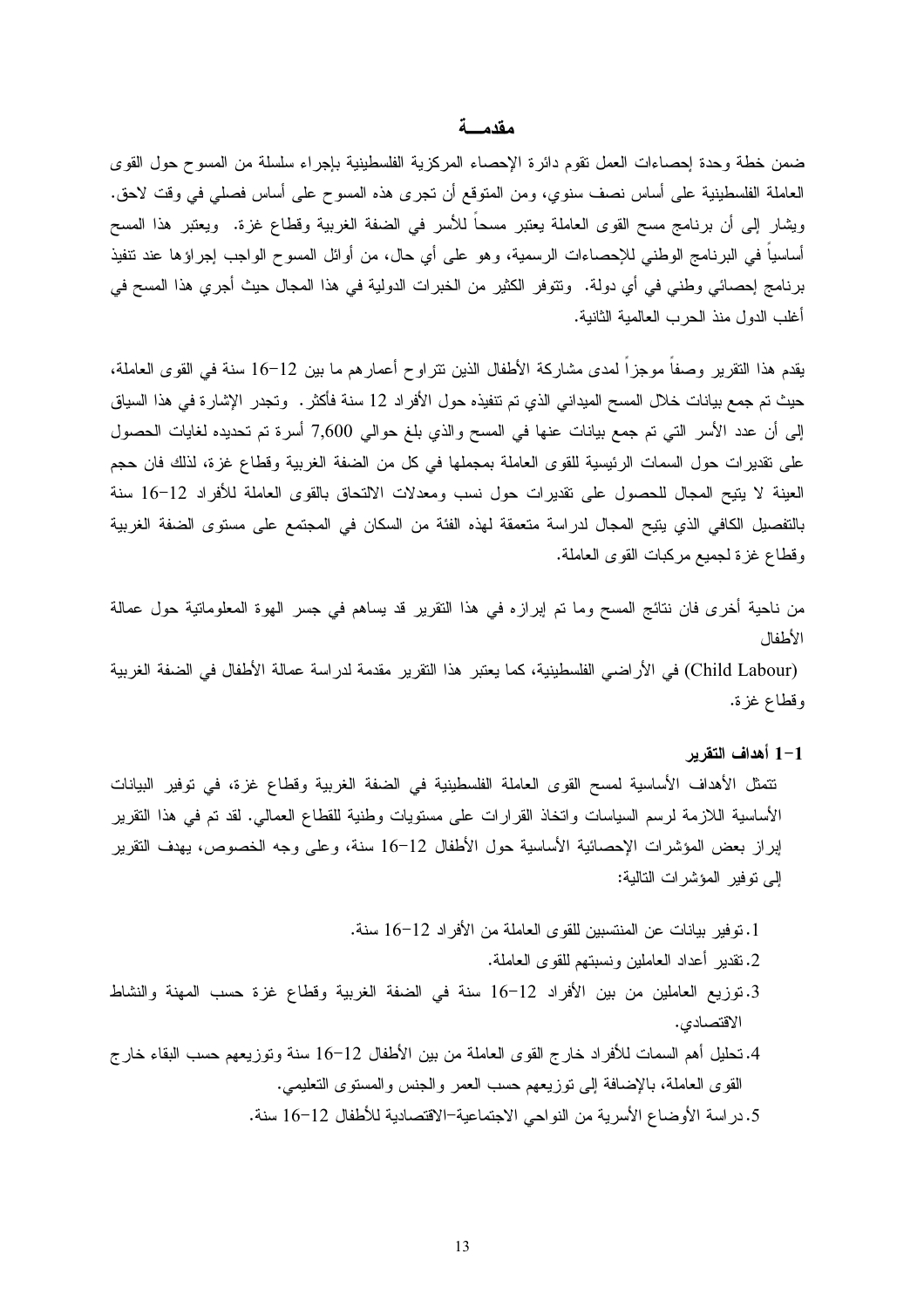- 2-1 خطة المسح تستند خطة المسح بشكل أساسي إلى نوصيات الأمم المتحدة ومنظمة العمل الدولية الخاصة بمسوح القوى العاملة مع الأخذ بعين الاعتبار خصوصيات المجتمع الفلسطيني، وتتلخص الأفكار الرئيسية لخطة المسح بما يلـــــــــي:
- لقد تم تطوير استمارة المسح وأدوات البحث الأخرى بالاستناد إلى التوصيات الدولية حيث تألفت الاستمارة من أر بعة أجز اء: الأول لتسجيل البيانات التعر يفية وتحديد وحدة الهدف بصور ة منفر دة، أما الجز ء الثاني فقد تم فيه تطوير مجموعة من البنود التي نتيح المجال للسيطرة النوعية وضبط حركة سير الاستمارة خلال العمليات والأنشطة المختلفة للمسح. كما تم في الجزء الثالث تسجيل البيانات الديمغر افية الاجتماعية للأسرة، حيث تم استيفاء بيانات حول جميع أفراد الأسرة، وأخيرا فإن الجزء الرابع شمل على البيانات الخاصة بالسمات الأساسية للقوى العاملة في فترة الإسناد الزمني حيث تم جمع بيانات من جميع الأفراد الذين أعمار هم 12 سنة فأكثر .
- تم تطوير عينة عشوائية متعددة المراحل لتمثل الضفة الغربية وقطاع غزة. وكانت العينة العشوائية موزعة على خمس طبقات في كل لو اء كما هو مفصل أدناه.

5. المخيمات 1. مركز اللواء 2. البلديات 3. قرى كبيرة 4. قرى صغيرة

- مدة الجولة الواحدة من برنامج المسح شهراً واحداً ويجرى نتفيذ المسح كل سنة شهور بشكل مؤقت على أن يصار إلى نتفيذه بعد ذلك بصورة فصلية، أي كل ثلاثة شهور بهدف التمكن من إجراء مقارنات بين الفصول المختلفة التي تعكس مدى تأثر سوق العمل الفلسطينية بالتغيرات الموسمية أو الفصلية، بالإضافة إلى التغير ات في الفصول المتو از ية من السنو ات المتعاقبة بشكل دقيق.
- جمع البيانات من خلال زيار ات ميدانية قام بها فريق العمل الميداني بعد تدريبهم على أهم المهار ات في جمع البيانات ومنهجية البحث، بالإضافة إلى أساليب إجراء المقابلات وطرح الأسئلة وتسجيل الإجابات من المبحوثين، والسمات الرئيسية التي نتصف بها استمارة مسح القوى العاملة (لمزيد من التفاصيل حول منهجية العمل يرجى مراجعة نقرير مسح القوى العاملة في الضفة الغربية وقطاع غزة: دورة أيلول–تشرين أول 1995).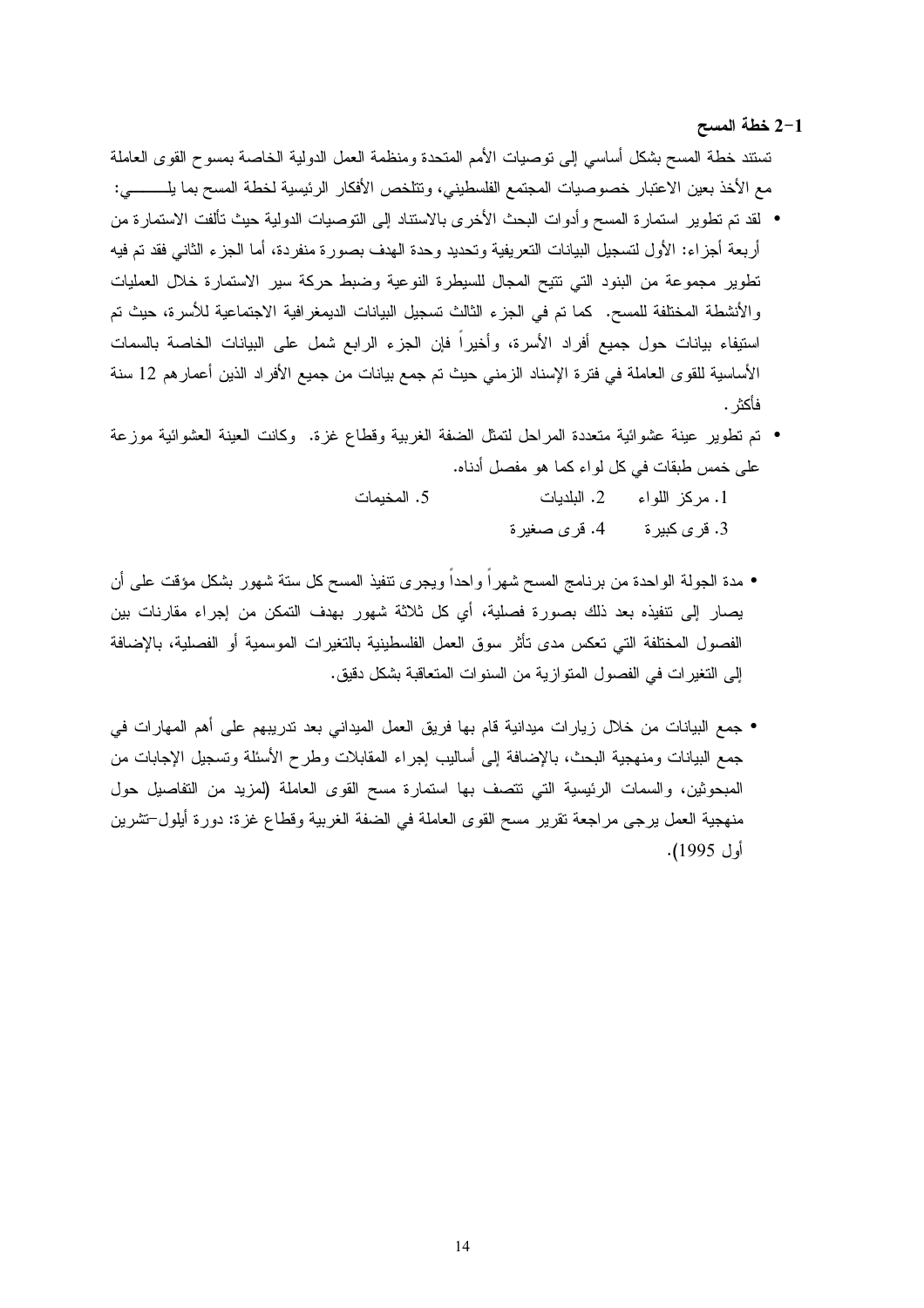#### 2. المفاهيم والمصطلحات

<span id="page-9-0"></span>تم اعتماد المفاهيم والمصطلحات النالية في نطوير الاستمارة وأدوات البحث الأخرى، وهذه المصطلحات نستند بصورة أساسية إلى النوصيات الدولية التي طور ها مكتب العمل الدولمي لمسوح القوى العاملة.

الأسرة:

فرد أو مجموعة من الأفراد يقيمون معا ويشتركون معا فـي المأكل والمشرب وغيرها من شؤون المعيشة بحيث نتكون منهم جميعا وحدة معيشية واحدة نتفق على احتياجاتها من السلع والخدمات من الإيراد النقدي المجتمع لديها سواء كان مصدره فرد واحد من الأسرة أو أكثر . ويعتبر الخدم ومن في حكمهم ضمن أفراد الأسرة ما دامت الأسرة تكفل إقامتهم في مسكنها وتوفر لمهم الغذاء وما شابه. ۖ ويعتبر أعضاء الأسرة الغائبين الذي مضـي علـي غيابهم أقل من سنة ضمن أفر اد الأسر ة .

> القو ة البشر بــة: جميع الأفر اد في الضفة الغربية وقطاع غز ة والذين أتموا 12 سنة فأكثر .

فتر ة الاسناد: هي الأسبو ع الذي ينتهي بيو م الجمعة الذي يسبق ز يار ة الباحث الميداني للأسر ة.

العمل:

هو الجهد المبذول في جميع الأنشطة التي يمارسها الأفراد بهدف الربح أو الحصول على أجرة معينة سواء كانت على شكل راتب شهري أو أجرة أسبوعية أو بالمباومة أو على القطعة أو نسبة من الأرباح أو سمسرة أو غير ذلك من الطرائق. كذلك فإن العمل بدون أجر أو عائد في مصلحة أو مشروع أو مزرعة للعائلة يدخل ضمن مفهوم العمل.

العامل:

3. مستخدم بأجر

هو الفرد الذي يباشر شغلاً أو عملاً معينا سواء كان لحساب الغير بأجر أو بدون أجر في مصلحة للعائلة. ويصنف العاملون حسب الحالة العملية في المجمو عات التالية :

- 1. صاحب عمل هو الفرد الذي يعمل في منشأة يملكها أو يملك جزءاً منها (شريك) ويعمل نحت إشرافه أو لحسابه مستخدم واحد على الأقل بأجر . ولا يعتبر حملة الأسهم في الشركات المساهمة أصحاب عمل ولو عملوا فيها.
	- 2. يعمل لحسابه هو الفرد الذي يعمل في منشأة يملكها أو يملك جزءاً منها (شريك) وليس بالمنشأة أي مستخدم يعمل بأجر .
- هو الفرد الذي يعمل لحساب فرد آخر أو لحساب منشأة أو جهة معينة وتحت إشرافها ويحصل مقابل عمله على أجر محدد سواءً كان على شكل راتب شهري أو أجرة أسبوعية أو على القطعة أو أي طريقة دفع أخرى. ويندرج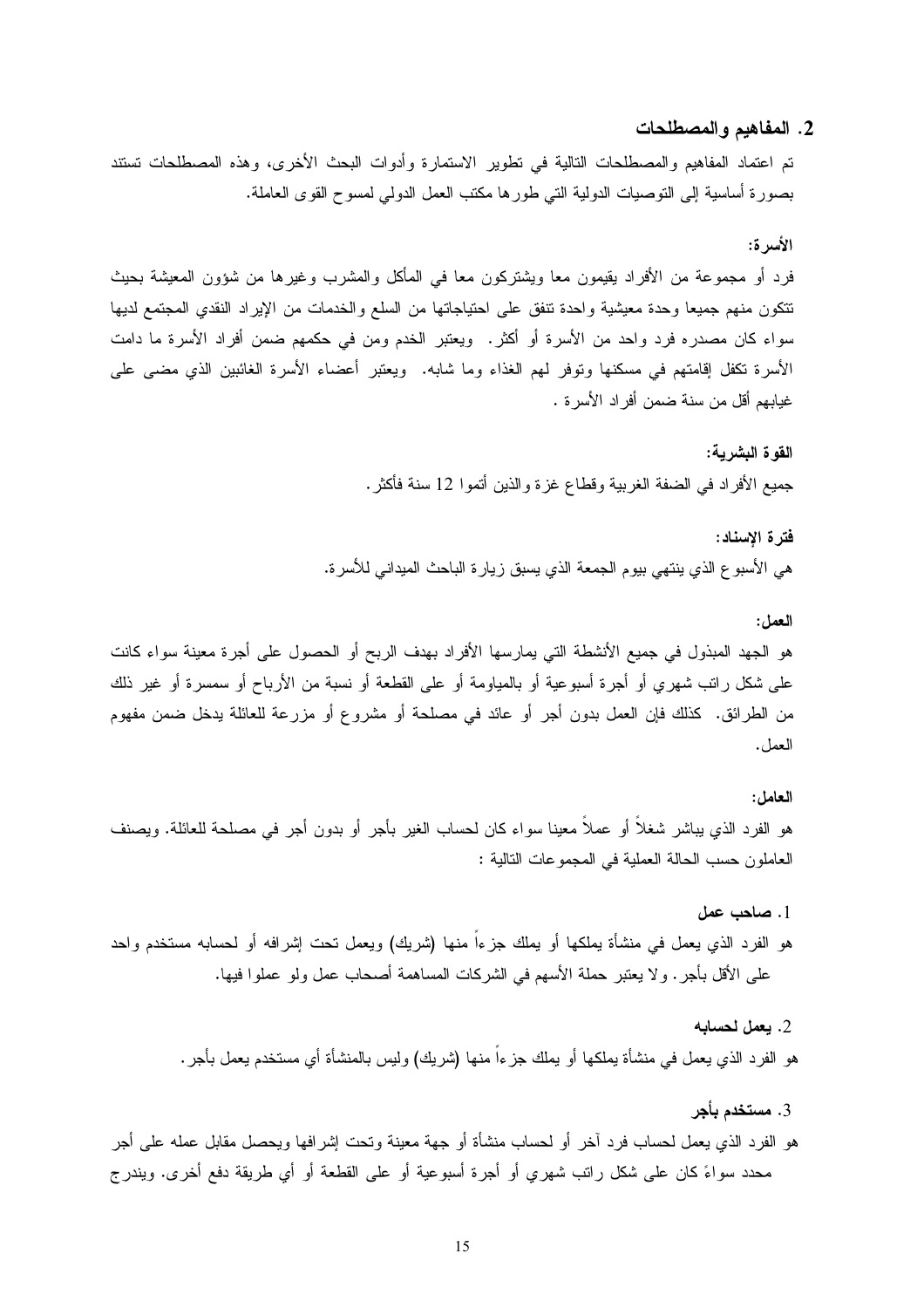تحت ذلك العاملون في الوزارات والهيئات الحكومية والشركات بالإضافة إلى الذين يعملون بأجر في مصلحة للعائلة.

4. عضو أسرة غير مدفوع الأجر هو الفرد الذي يعمل لحساب العائلة، أي في مشروع أو مصلحة أو مزرعة للعائلة ولا يتقاضى نظير ذلك أي أجرة وليس له نصيب في الأرباح.

#### العمالة:

تشمل هذه الفئة كل من ينطبق عليه مفهوم العمالة، أي جميع الأفراد الذين ينتمون لسن العمل (القوة البشرية) ويعملون، ويضم ذلك أصحاب العمل، المستخدمين بأجر، العاملين لحسابهم أو في مصالحهم الخاصة، بالإضافة لأعضاء الأسرة غير مدفو عي الأجر .

#### البطالة:

تشمل هذه الفئة جميع الأفراد الذين ينتمون لسن العمل ولم يعملوا أبدا خلال فترة الإسناد في أي نوع من الأعمال وكانوا خلال هذه الفترة مستعدين للعمل وقاموا بالبحث عنه بإحدى الطرائق مثل مطالعة الصحف، التسجيل في مكاتب الاستخدام، سؤال الأصدقاء والأقارب أو غير ذلك من الطرائق.

> النشيطون اقتصاديا (القوى العاملة): تشمل هذه المجموعة جميع الأفراد الذين ينتمون لسن العمل وينطبق عليهم مفهوم العمالة أو البطالة.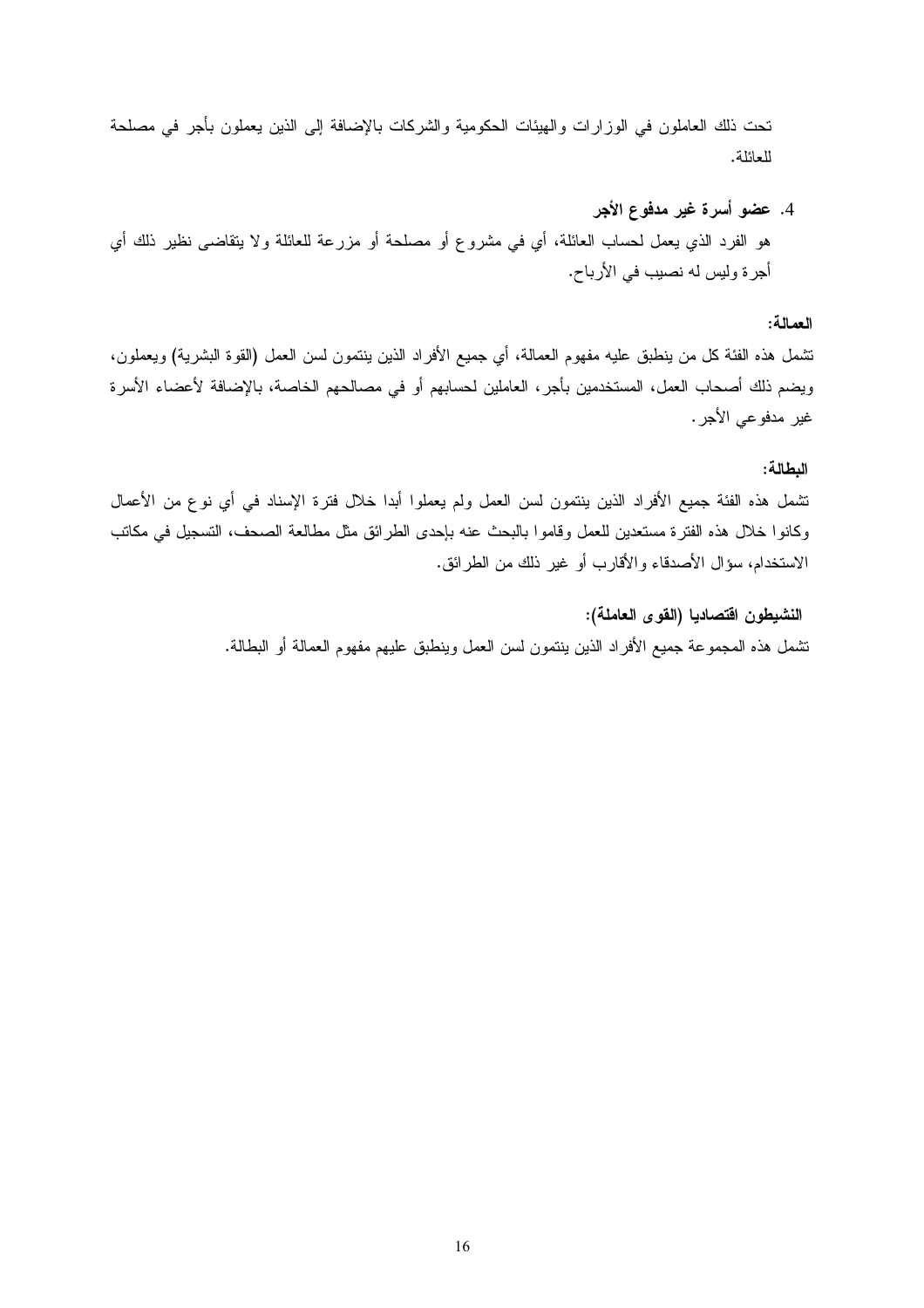3. النتائج الرئيسية

<span id="page-11-0"></span>فيما يلي عرضاً لأبرز المؤشرات الإحصائية لنتائج المسح الميداني حول القوى العاملة للأطفال الذين نتراوح أعمارهم ما بين 12 إلى 16 سنة في الضفة الغربية وقطاع غزة. تعطي هذه النتائج والمؤشرات صورة إجمالية عامة حول مدى انخراط الأطفال 12–16 في سوق العمل الفلسطيني، وتبرز أهم سماتهم وخصائصهم.

- بلغت نسبة الأطفال المشاركين في القوى العاملة من بين الأطفال 12–16 سنة في الضفة الغربية وقطاع غزة حوالي 6.6% بواقع 6.6% في الضفة الغربية وحوالي 6.6% في قطاع غزة.
- بلغت نسبة مشاركة الأطفال الذكور في القوى العاملة في الضفة الغربية وقطاع غزة حوالي 11.5% مقابل 11.3% للإناث.
- نتوزع نسبة القوى العاملة المشاركة للأطفال 12–16 سنة في الضفة الغربية وقطاع غزة حسب نوع التجمع السكاني كما يلي: (7.2%) في المدن (6.5%) في القرى (5.2%) في مخيمات اللاجئين
- نتوز ع القوى العاملة المشاركة للأطفال 12−16 سنة حسب الالتحاق بمقاعد الدر اسة بواقع 10.1% على مقاعد الدراسة وحوالي 89.9% ليسوا على مقاعد الدراسة.
- نتوزع القوى العاملة المشاركة للأطفال 12–16 سنة في الضفة الغربية وقطاع غزة حسب الارتباط بقوة العمل كما یلی: (18.8%) بطالة (24.3%)عمالة محدودة
	- (56.9%) عمالة تامة
	- يتوزع الأطفال العاملون في الضفة الغربية وقطاع غزة حسب المهنة كما يلي: (13.4%) عاملون في الخدمات وباعة في الأسواق (22.7%) عاملون في الزر اعة وصبد الأسماك (28.3%) عاملون في الحرف وما إليها من المهن (31.8%) عاملون في المهن الأولية (3.8%) عاملون في مهن أخرى
	- ينوز ع الأطفال العاملون فـي الضفة الغربية وقطاع غزة حسب النشاط الاقتصادي كما يلـي: (28.1%) يعملون في الزراعة والصيد والحراجة (26.8%) يعملون في التعدين والمحاجر والصناعة التحويلية (45.1%) يعملون في الخدمات و الأنشطة الاقتصادية الأخر ي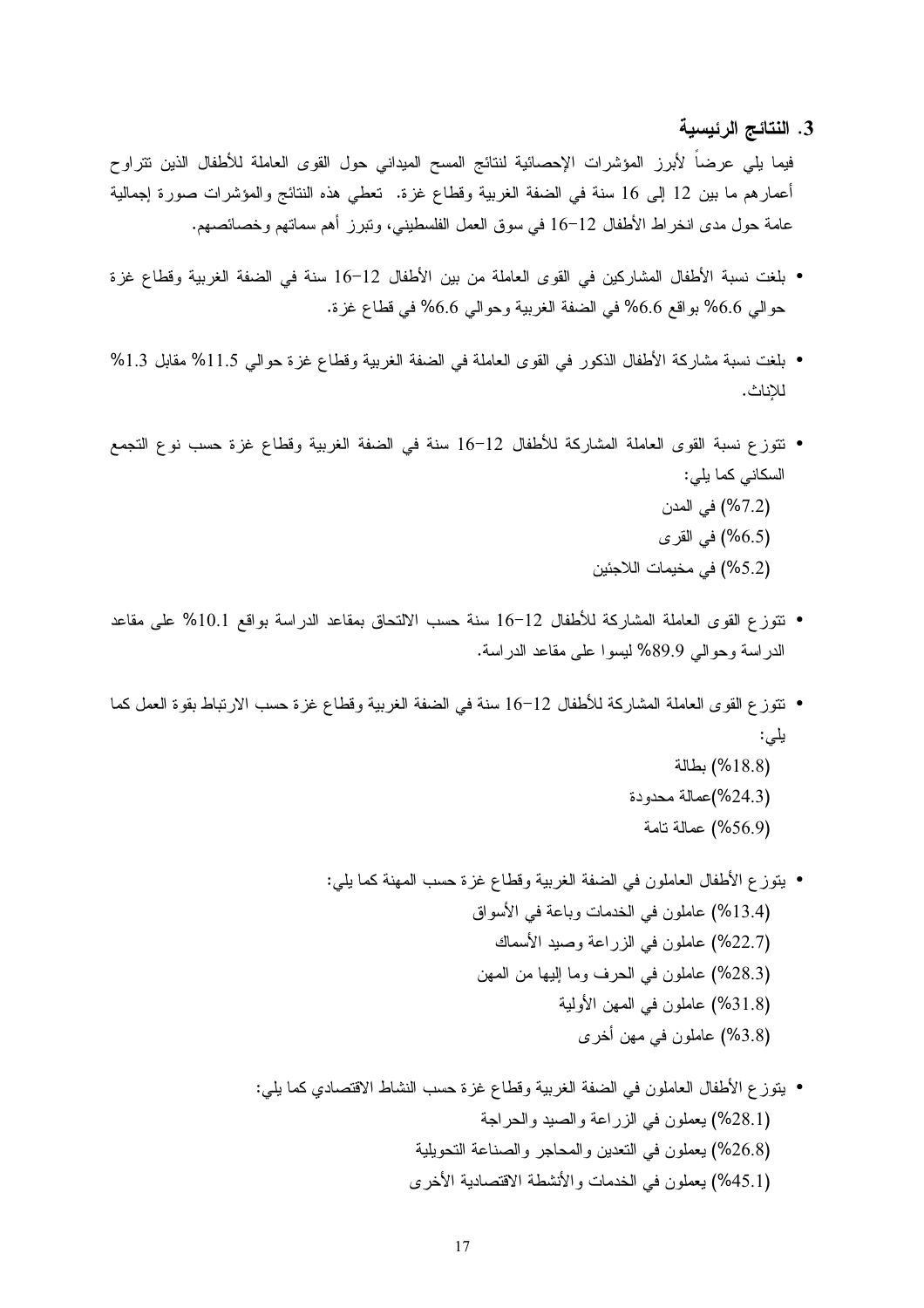• يتوزع الأطفال العاملون في الضفة الغربية وقطاع غزة حسب الحالة العملية كما يلي: (59%) بعملون مقابل أجر (41%) يعملون في مشاريع للأسرة بدون أجر

يتوزع الأطفال خارج القوى العاملة حسب سبب البقاء خارج القوى العاملة كما يلي: (7.6%) بسبب أعمال المنزل (85.9%) بسبب الدر اسة (6.0%) لأسباب أخرى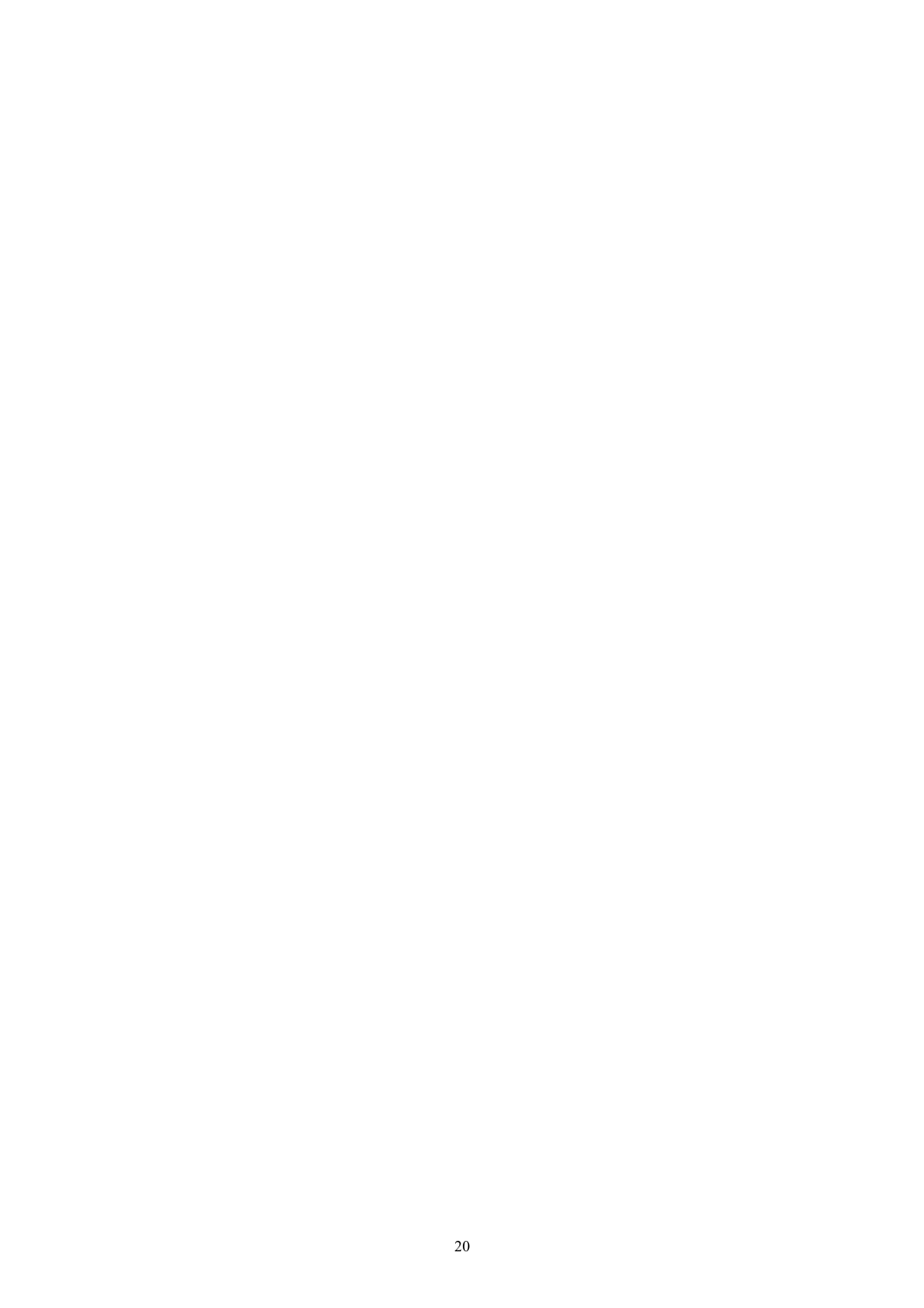# <span id="page-15-0"></span>الجداول **Tables**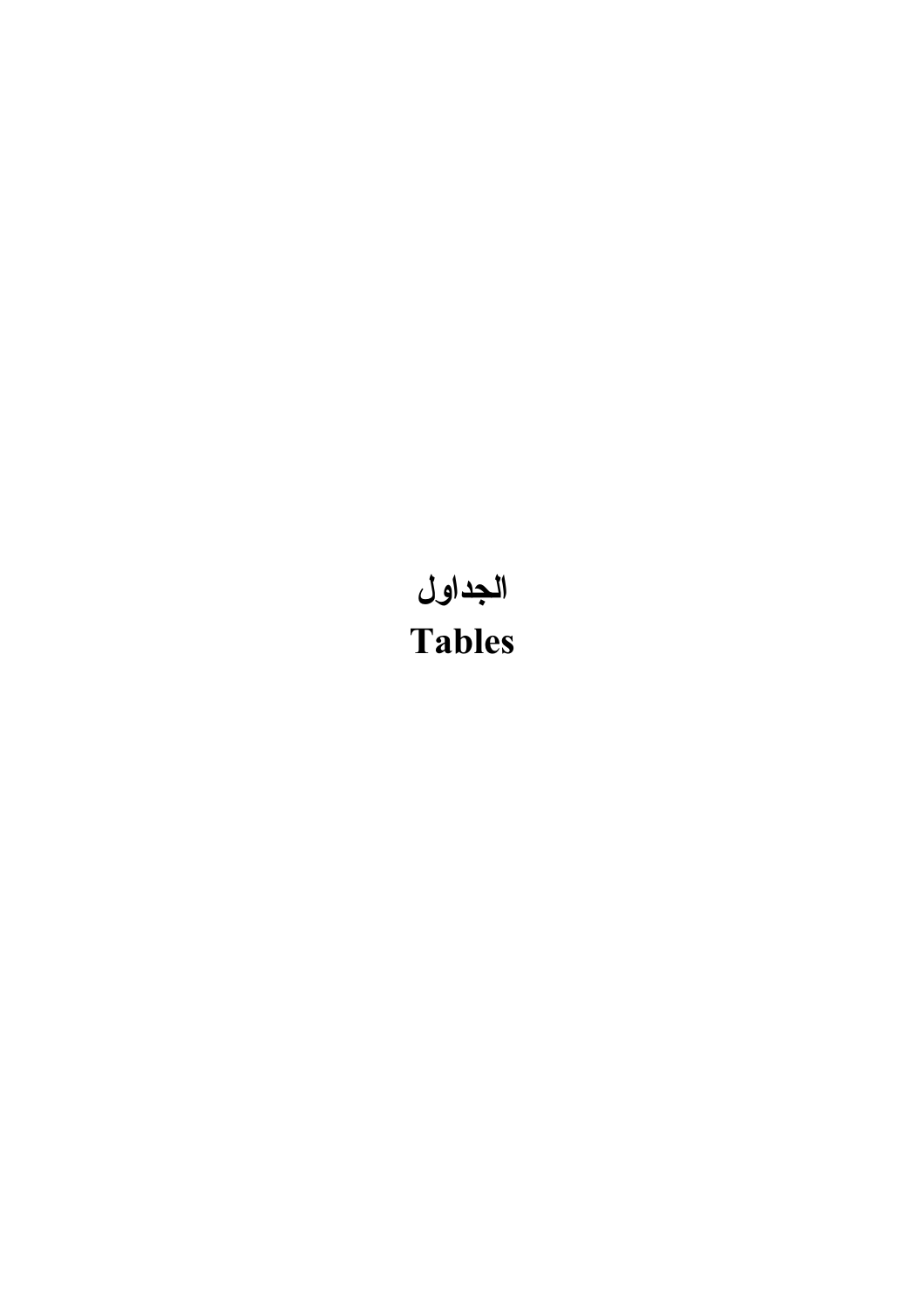### جدول(1) توزيع الأفراد 12–16 سنة في الضفة الغربية وقطاع غزة حسب أهم سمات القوى العاملة ومكان الإقامة (المنطقة)

|                   | $\overline{\phantom{a}}$<br>نسبة الذين خارج القوى | Labour Force |                                   |              | القوى العاملة |                    |
|-------------------|---------------------------------------------------|--------------|-----------------------------------|--------------|---------------|--------------------|
| Area              | العاملة من الأفراد 12–16 سنة                      | عمالة نامة   | عمالة محدودة                      | بطالة        | المجموع       | المنطقة            |
| of Residence      | Outside Labour                                    |              |                                   |              | Total         |                    |
|                   | Force $(\%)$                                      |              | Full Employment   Underemployment | Unemployment |               |                    |
| <b>West Bank</b>  | 93.4                                              | 57.2         | 24.5                              | 18.3         | 6.6           | الضفة الغربية      |
| West Bank-North   | 93.0                                              | 60.2         | 28.0                              | 11.8         | 7.0           | شمال الضفة الغربية |
| West Bank-Center  | 93.9                                              | 62.8         | 20.4                              | 16.8         | 6.1           | وسط الضفة الغربية  |
| West Bank-South   | 93.3                                              | 50.0         | 23.5                              | 26.5         | 6.7           | جنوب الضفة الغربية |
| <b>Gaza Strip</b> | 93.4                                              | 56.4         | 23.9                              | 19.7         | 6.6           | فظاع غزة           |

Table (1) Population Aged 12-16 Years of Age WBGS by Labour Force Status and Area of Residence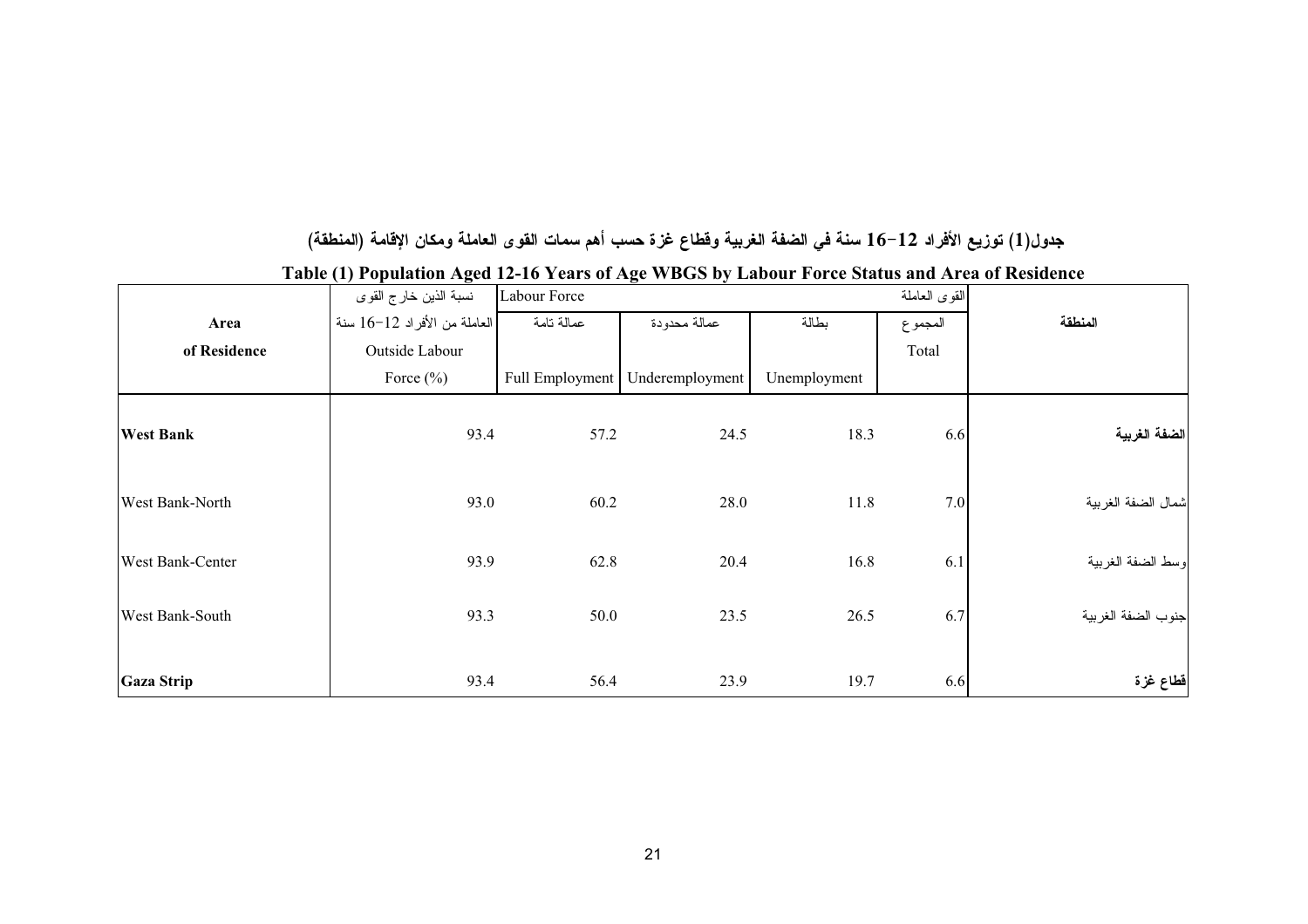### جدول(2) توزيع الأفراد 12–16 سنة في الضفة الغربية وقطاع غزة حسب أهم سمات القوى العاملة والجنس

|              | $\sqrt{2}$<br>$\circ$<br>نسبة الذين خار ج القو ي | Labour Force (Percentage) |              |            | القوى العاملة(نسبة مئوية) |         |
|--------------|--------------------------------------------------|---------------------------|--------------|------------|---------------------------|---------|
|              | العاملة من الأفراد 12–16 سنة                     | عمالة تامة                | عمالة محدودة | بطالة      | المجموع                   |         |
| <b>Sex</b>   | Outside                                          | Full                      | Under-       | $Un-$      |                           | الجنس   |
|              | Labour Force $(\% )$                             | Employment                | employment   | employment | Total                     |         |
|              |                                                  |                           |              |            |                           |         |
| Males        | 88.5                                             | 55.0                      | 25.5         | 19.5       | 11.5                      | أذكور   |
|              |                                                  |                           |              |            |                           |         |
| Females      | 98.7                                             | 76.4                      | 12.0         | 11.6       | 1.3                       | إناث    |
|              |                                                  |                           |              |            |                           |         |
| <b>Total</b> | 93.4                                             | 56.9                      | 24.3         | 18.8       | 6.6                       | المجموع |

#### Table (2) Population Aged 12-16 Years of Age by Labour Force Satatus and Sex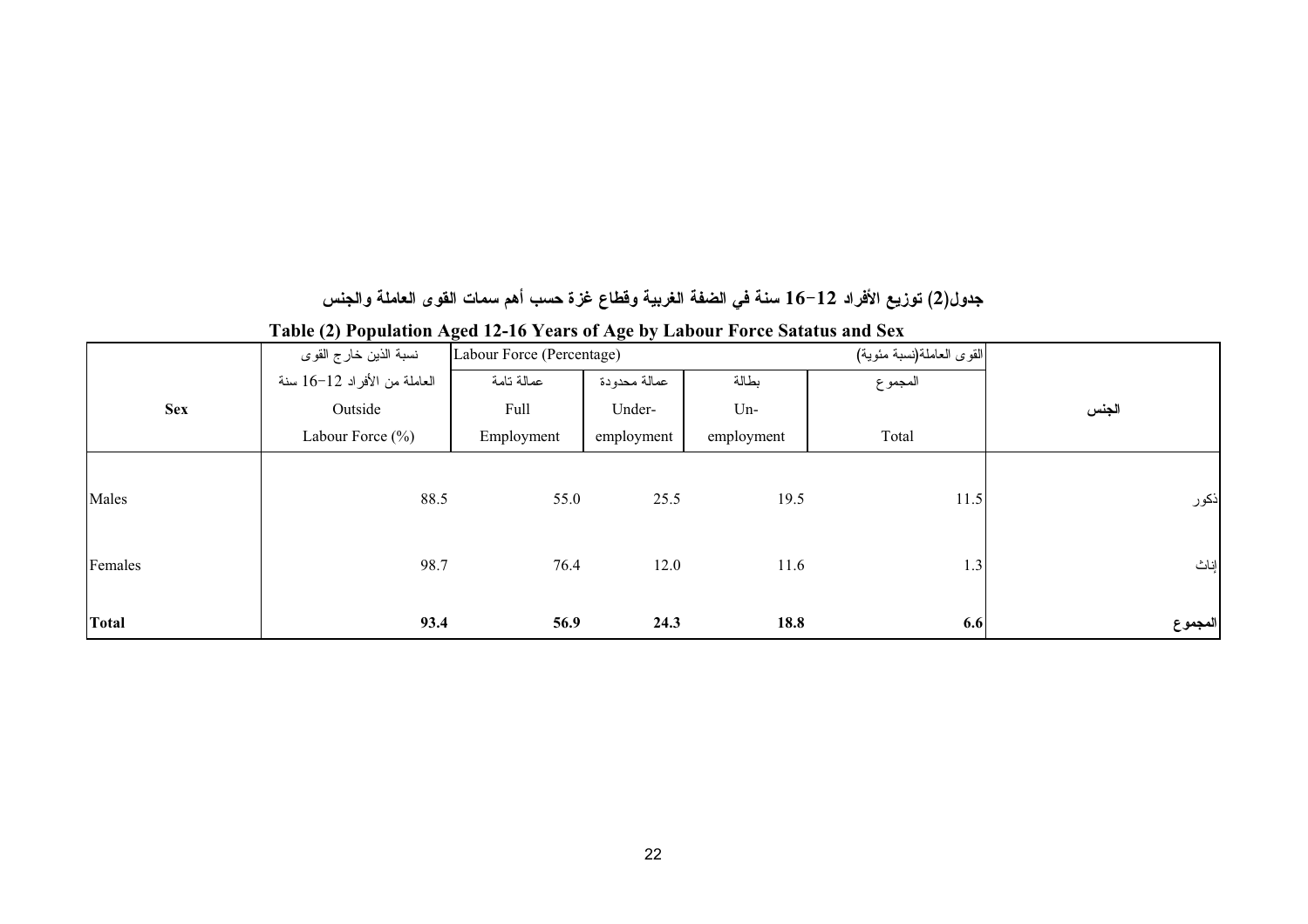| Place        | المجموع      | خارج القوى العاملة          | $\mathbf{F}$ and $\mathbf{F}$ are $\mathbf{F}$ and $\mathbf{F}$ and $\mathbf{F}$ are $\mathbf{F}$ and $\mathbf{F}$ and $\mathbf{F}$ are $\mathbf{F}$ and $\mathbf{F}$ and $\mathbf{F}$ are $\mathbf{F}$ and $\mathbf{F}$ are $\mathbf{F}$ and $\mathbf{F}$ are $\mathbf{F}$ and $\mathbf{F}$ are<br>القوى العاملة | مكان    |
|--------------|--------------|-----------------------------|-------------------------------------------------------------------------------------------------------------------------------------------------------------------------------------------------------------------------------------------------------------------------------------------------------------------|---------|
| of Residence | <b>Total</b> | <b>Outside Labour Force</b> | <b>Labour Force</b>                                                                                                                                                                                                                                                                                               | الإقامة |
| City         | 100          | 92.8                        | 7.2                                                                                                                                                                                                                                                                                                               | مدينة   |
| Village      | 100          | 93.5                        | 6.5                                                                                                                                                                                                                                                                                                               | قرية    |
| Refugee Camp | 100          | 94.8                        | 5.2                                                                                                                                                                                                                                                                                                               | مخيم    |
| <b>Total</b> | 100          | 93.4                        | 6.6                                                                                                                                                                                                                                                                                                               | المجموع |

### جدول(3) توزيع الأطفال 12–16 سنة في الضفة الغربية وقطاع غزة حسب سمات القوى العاملة ونوع التجمع السكاني

Table(3) Population 12-16 Years of Age in the WBGS by Labour Force Status and Place of Residence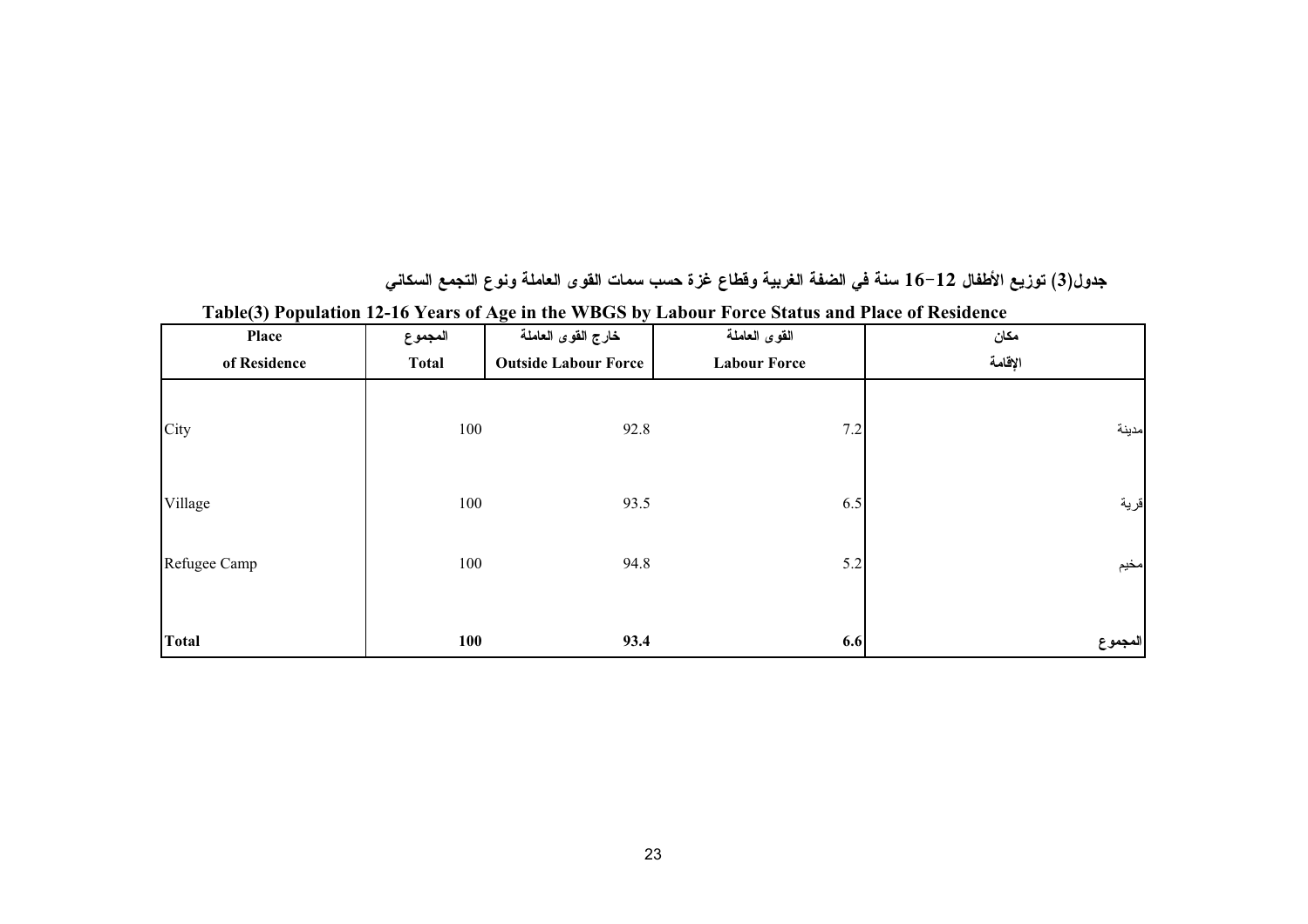| $\sim$ $\sim$ $\sim$ $\sim$<br><b>School</b> | المجموع      | -<br>$\bullet$<br>خارج القوى العاملة | القوى العاملة       | الإلتحاق              |
|----------------------------------------------|--------------|--------------------------------------|---------------------|-----------------------|
| Attendance                                   | <b>Total</b> | <b>Outside Labour Force</b>          | <b>Labour Force</b> | بمقاعد الدراسة        |
| Attending School                             | 100          | 99.2                                 | 0.8                 | على مقاعد الدر اسة    |
| Not Attending School                         | 100          | 68.2                                 | 31.8                | ليس على مقاعد الدراسة |
| <b>Total</b>                                 | 100          | 93.4                                 | 6.6                 | المجموع               |

| جدول(4) توزيع الأطفال 12–16 سنة في الضفة الغربية وقطاع غزة حسب سمات القوى العاملة والإلتحاق بمقاعد الدراسة |
|------------------------------------------------------------------------------------------------------------|
| Table(4) Population 12-16 Years of Age in the WBGS by Labour Force Status and School Attendance            |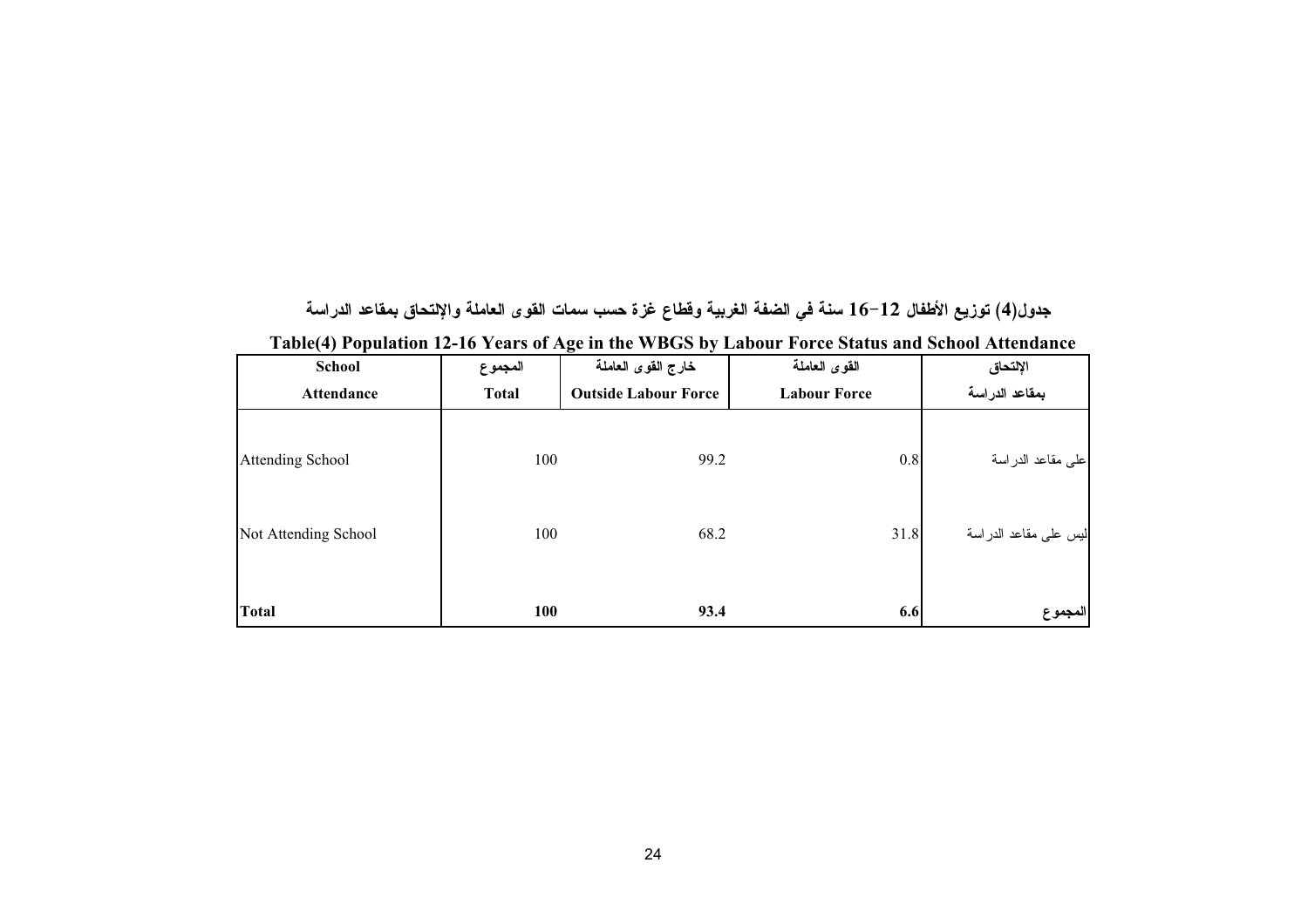جدول(5) توزيع الأطفال 12–16 سنة في الضفة الغربية وقطاع غزة حسب سمات القوى العاملة وحجم الأسرة

| Household              | المجموع      | خارج القوى العاملة          | القوى العاملة       | سمات          |
|------------------------|--------------|-----------------------------|---------------------|---------------|
| <b>Characteristics</b> | <b>Total</b> | <b>Outside Labour Force</b> | <b>Labour Force</b> | الأسرة        |
|                        |              |                             |                     |               |
| 1-7 Persons            | 100          | 94.2                        | 5.8                 | أفراد 7–1     |
|                        |              |                             |                     |               |
| 8 Persons and Over     | 100          | 93.1                        | 6.9                 | أفراد فأكثر 8 |
|                        |              |                             |                     |               |
| <b>Total</b>           | 100          | 93.4                        | 6.6                 | المجموع       |

Table(5) Population 12-16 Years of Age in the WBGS by Labour Force Status and Household Size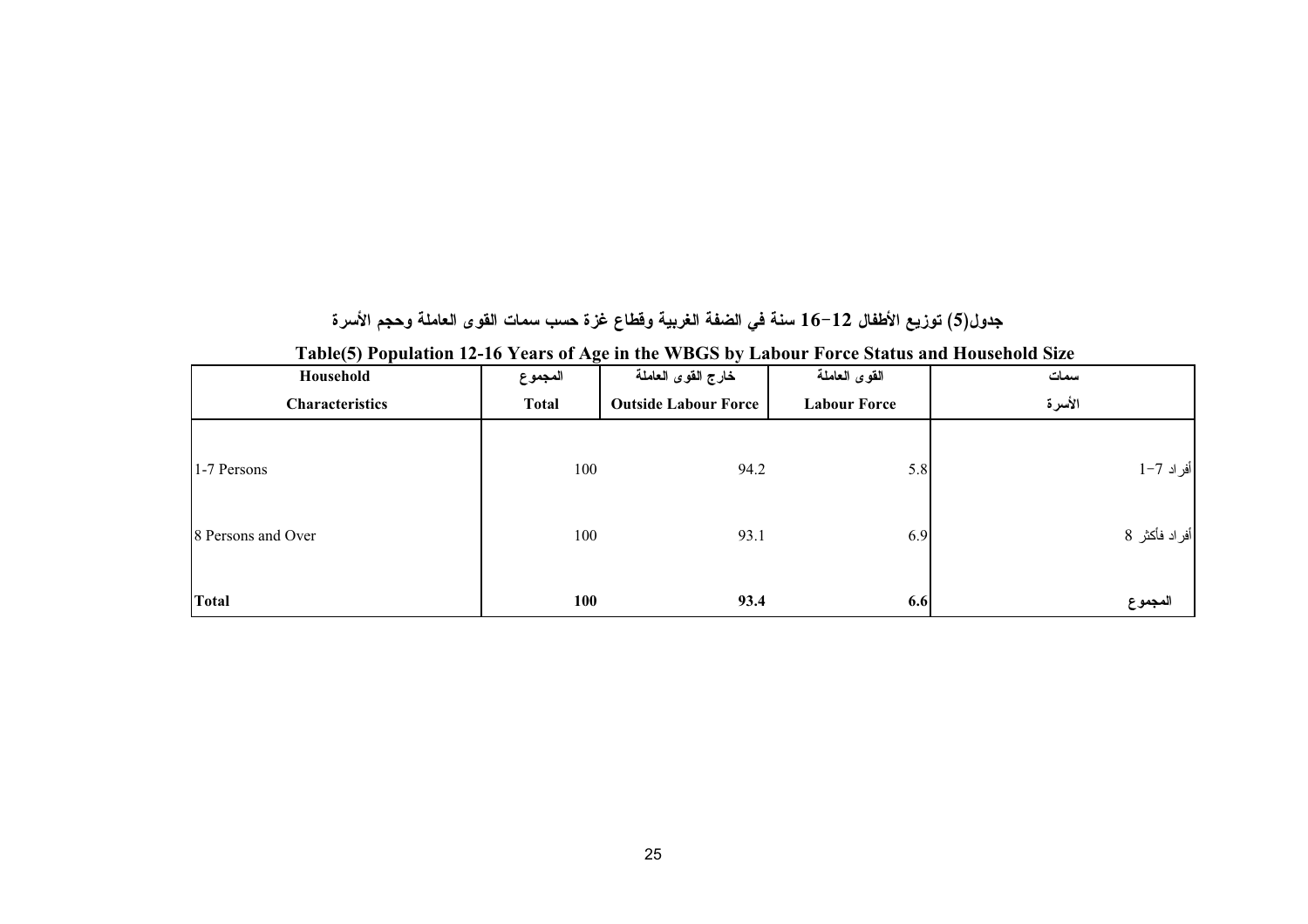### جدول(6) توزيع العاملين 12–16 سنة في كل من الضفة الغربية وقطاع غزة حسب المنطقة والنشاط الإقتصادي

| Area             | المجموع<br>Total | الزراعة والحراجة<br>وصيد الأسماك<br>Agriculture,<br>Hunting& Fishing | التعدين والمحاجر<br>والصناعة التحويلية<br>Mining, Quarrying<br>& manufacturing | الخدمات والفروع<br>الإقتصادية الأخرى<br>Services<br>and Others | المنطقة       |
|------------------|------------------|----------------------------------------------------------------------|--------------------------------------------------------------------------------|----------------------------------------------------------------|---------------|
| <b>West Bank</b> | 100              | 31.8                                                                 | 28.4                                                                           | 39.8                                                           | الضفة الغربية |
| Gaza Strip       | 100              | 20.8                                                                 | 23.5                                                                           | 55.7                                                           | فظاع غزة      |
| <b>Total</b>     | 100              | 28.1                                                                 | 26.8                                                                           | 45.1                                                           | المجموع       |

Table(6) Employed Persons 12-16 Years of Age in WBGS by Regin and Main Industry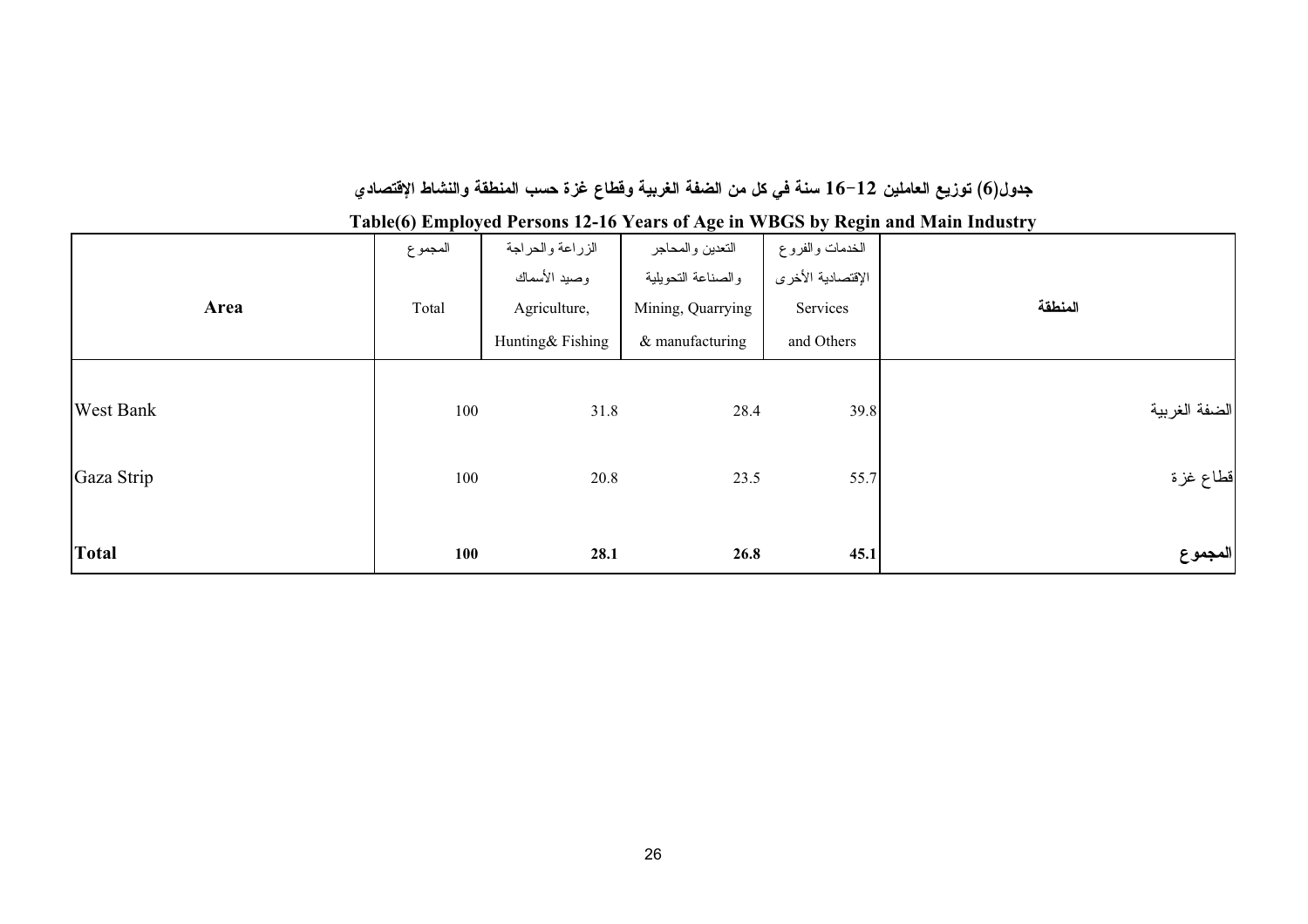### جدول(7) توزيع العاملين 12–16 سنة في الضفة الغربية وفَطاع غزة حسب المهنة ومكان العمل

| $\sqrt{2}$<br>$\mathbf{1}$ $\mathbf{v}$ |         |                      | л.         |               |                                        |
|-----------------------------------------|---------|----------------------|------------|---------------|----------------------------------------|
|                                         |         | <b>Place of Work</b> |            | مكان العمل    |                                        |
| <b>Employment</b>                       | المجموع | اسر ائيل             | قطاع غزة   | الضفة الغربية | الحالة                                 |
| <b>Status</b>                           | Total   | Israel               | Gaza Strip | West Bank     | العملية                                |
|                                         |         |                      |            |               |                                        |
| Service, Shop, and Market Workers       | 1.7     |                      | 2.0        | 1.8           | العاملون في الخدمات والباعة في الأسواق |
| Skilled Agricultural & Fishery Workers  | 22.3    | 6.3                  | 17.2       | 28.4          | العمال المهرة في الزراعة وصيد الأسماك  |
| Craft and Related Trade Workers         | 27.8    | 17.9                 | 32.9       | 26.8          | العاملون في الحرف وما إليها من المهن   |
| <b>Elementary Occupations</b>           | 44.2    | 69.9                 | 43.8       | 39.4          | الممهن الأولية                         |
| Other Occupations                       | 2.7     | 2.9                  | 4.0        | 3.6           |                                        |
| <b>Total</b>                            | 100     | 100                  | 100        | 100           | المهن الأخرى<br><b>المجموع</b>         |

### Table(7) Employed 12-16 Years in WBGS by Occupation and Place of Work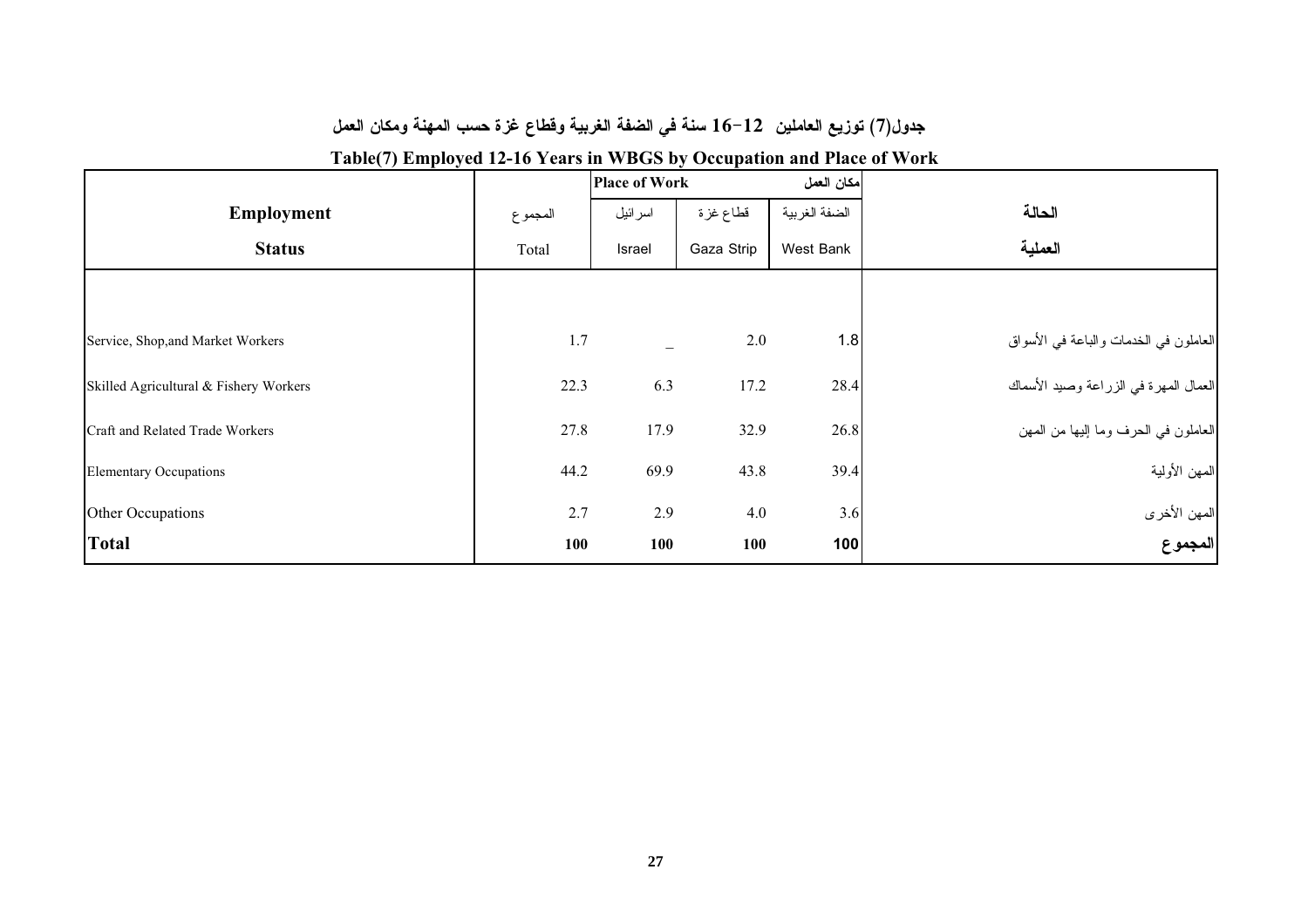### جدول(8) توزيع العاملين 12–16 سنة في الضفة الغربية وفطاع غزة حسب الحالة العملية ومكان العمل

|                                 |         | <b>Place of Work</b> |         | مكان العمل |                                                                        |
|---------------------------------|---------|----------------------|---------|------------|------------------------------------------------------------------------|
| Employment                      | المجموع | Camp                 | Village | City       | الحالة                                                                 |
| <b>Status</b>                   | Total   | مخيم                 | قرية    | مدينة      | العملية                                                                |
|                                 |         |                      |         |            |                                                                        |
| <b>West Bank and Gaza Strip</b> |         |                      |         |            | الضفة الغربية وقطاع غزة                                                |
| Work for Wage                   | 59.6    | 42.0                 | 36.7    | 67.8       | يعملون بأجر                                                            |
| <b>Unpaid Family Member</b>     | 40.4    | 58.0                 | 63.3    | 32.2       | <br> عضو أسرة غير مدفوع الأجر                                          |
| <b>Total</b>                    | 100     | 100                  | 100     | 100        | المجموع<br>المجموع                                                     |
|                                 |         |                      |         |            |                                                                        |
| <b>West Bank</b>                |         |                      |         |            |                                                                        |
| Work for Wage                   | 62.8    | 49.9                 | 32.6    | 80.0       | ا <b>لضفة الغربية</b><br>يعملون بأجر                                   |
| <b>Unpaid Family Member</b>     | 37.2    | 50.1                 | 67.4    | 20.0       | عضو أسرة غير مدفوع الأجر                                               |
| <b>Total</b>                    | 100     | 100                  | 100     | 100        | مجموع                                                                  |
|                                 |         |                      |         |            |                                                                        |
| <b>Gaza Strip</b>               |         |                      |         |            |                                                                        |
| Work for Wage                   | 53.4    | 38.1                 | 56.3    | 53.9       | قطاع غزة<br>بعملون بأجر<br>عضو أسرة غير مدفوع الأجر<br>ا <b>لمجموع</b> |
| <b>Unpaid Family Member</b>     | 46.6    | 61.9                 | 43.7    | 46.1       |                                                                        |
| <b>Total</b>                    | 100     | 100                  | 100     | 100        |                                                                        |

### Table(8) Employed 12-16 Years in WBGS by Employment Status and Place of Work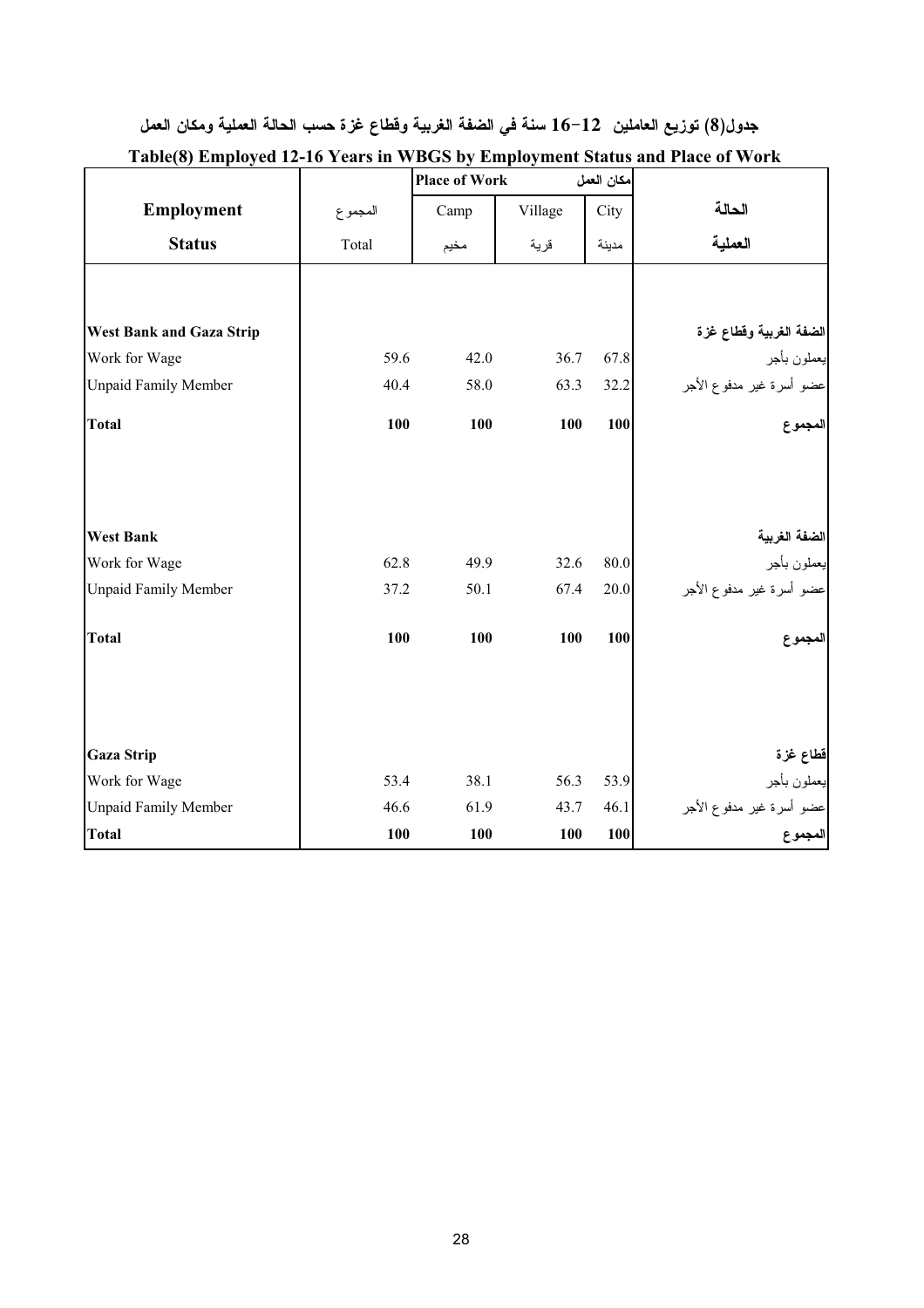### جدول(9) توزيع العاملين 12–16 سنة في الضفة الغربية وفطاع غزة حسب المهنة وعدد السنوات الدراسية

|                                                    | المجموع    | عدد السنوات الدراسية Vears of Schooling |              |              |                                        |
|----------------------------------------------------|------------|-----------------------------------------|--------------|--------------|----------------------------------------|
| Occupation                                         | Total      | $+10$                                   | $9 - 7$      | $6 - 0$      | المهنسة                                |
| Service, Shop, and Market Workers                  | 100        | 9.9                                     | 42.9         | 47.2         | العاملون في الخدمات والباعة في الأسواق |
| Skilled Agricultural & Fishery Workers             | 100        | 11.9                                    | 37.5         | 47.6         | العمال المهرة في الزراعة وصيد الأسماك  |
| Craft and Related Trade Workers                    | 100        | 4.7                                     | 52.2         | 43.1         | العاملون في الحرف وما إليها من المهن   |
| <b>Elementary Occupations</b><br>Other Occupations | 100<br>100 | 4.1<br>27.0                             | 49.7<br>18.0 | 46.2<br>55.0 | المـهن الأولية<br>المـهن الأخرى        |
| <b>Total</b>                                       | 100        | 7.7                                     | 45.5         | 46.8         | المجموع                                |

### Table(9) Employed Persons 12-16 Years of Age in the WBGS by Occupation and Years of Schooling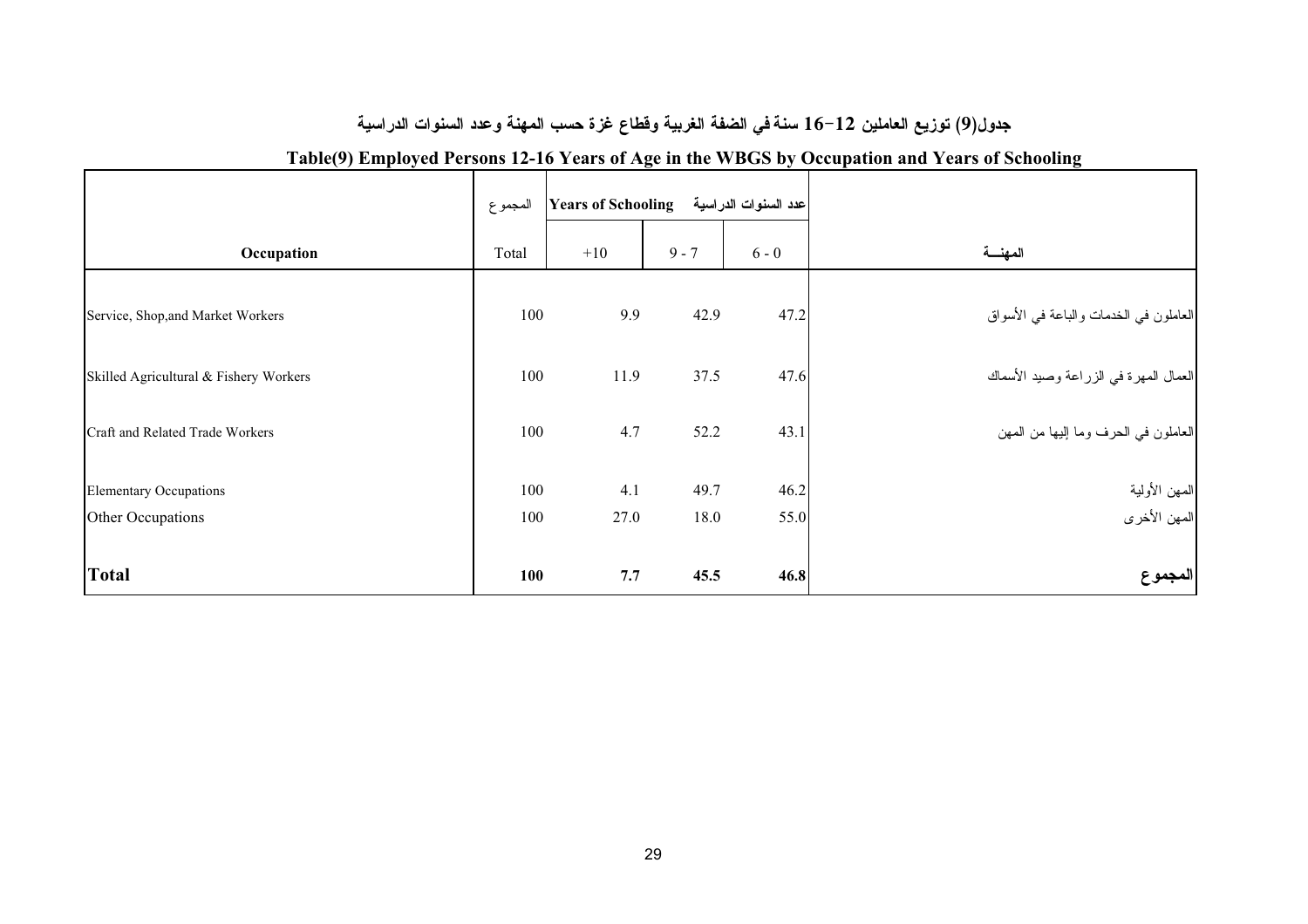### جدول(10) توزيع العاملين 12–16 سنة في الضفة الغربية وقطاع غزة حسب عدد ساعات العمل الأسبوعية والنشاط الإقتصادي

| $\mathbf{r}$ $\mathbf{v}$                 | <b>Total</b> | Number of Weekly Work Hours |           | عدد ساعات العمل الأسبوعية |                                     |
|-------------------------------------------|--------------|-----------------------------|-----------|---------------------------|-------------------------------------|
| Industry                                  | المجموع      | $35+$                       | $15 - 34$ | $1 - 14$                  | النشاط الإقتصادي                    |
| Agriculture, Hunting & Forestry & Fishing | 100          | 41.2                        | 38.5      | 20.3                      | الزراعة والصيد والحراجة             |
| Mining & Quarrying & Manufacturing        | 100          | 79.3                        | 16.8      | 3.9                       | التعدين والمحاجر والصناعة التحويلية |
| Services and Other Branches               | 100          | 77.1                        | 13.0      | 9.9                       | الخدمات والأنشطة الأخرى             |
| <b>Total</b>                              | <b>100</b>   | 67.8                        | 21.1      | 11.1                      | المجموع                             |

### Table(10) Employed Persons 12-16 Years in the WBGS by Weekly Work Hours and Industry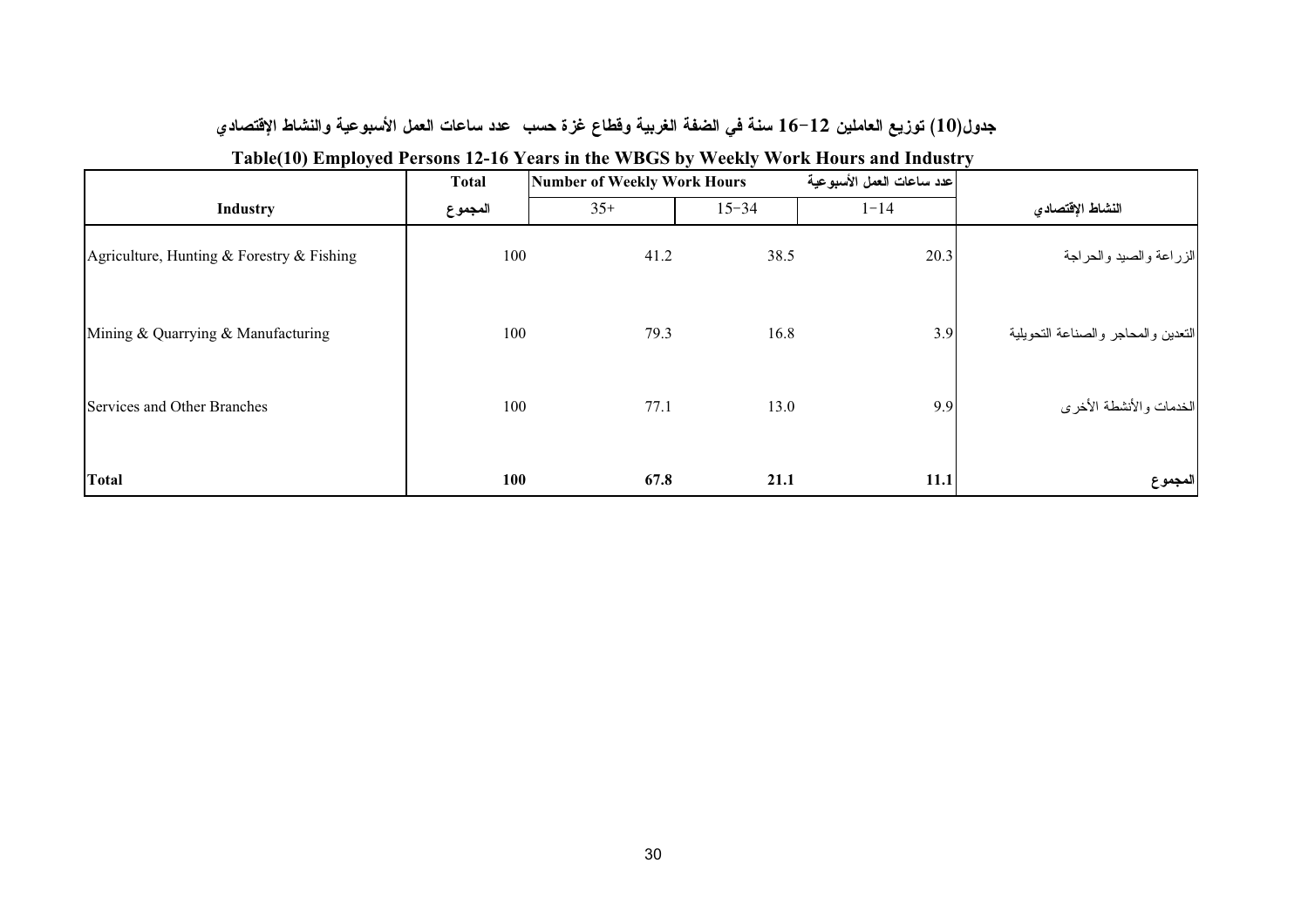### جدول(11) توزيع العاملين 12–16 سنة في الضفة الغربية وقطاع غزة حسب عدد ساعات العمل الأسبوعية والمهنة

### Table(11) Employed Persons 12-16 Years in the WBGS by Weekly Work Hours and Occupation

|                                        | <b>Number of Weekly Work Hours</b> |       |           | عدد ساعات العمل الأسبوعية |                                        |
|----------------------------------------|------------------------------------|-------|-----------|---------------------------|----------------------------------------|
| Occupation                             | المجموع                            | $35+$ | $15 - 34$ | $1 - 14$                  | المهنسة                                |
| Service, Shop, and Market Workers      | 100                                | 87.1  | 5.2       | 7.7                       | العاملون في الخدمات والباعة في الأسواق |
| Skilled Agricultural & Fishery Workers | 100                                | 40.3  | 40.3      | 19.4                      | العمال المهرة في الزراعة وصيد الأسماك  |
| Craft and Related Trade Workers        | 100                                | 81.5  | 14.8      | 3.7                       | العاملون في الحرف وما إليها من المهن   |
| <b>Elementary Occupations</b>          | 100                                | 65.9  | 22.5      | 11.6                      | المـهن الأولية<br>المـهن الأخرى        |
| Other Occupations                      | 100                                | 73.0  | 0.0       | 27.0                      |                                        |
| <b>Total</b>                           | 100                                | 67.8  | 21.1      | 11.1                      | المجموع                                |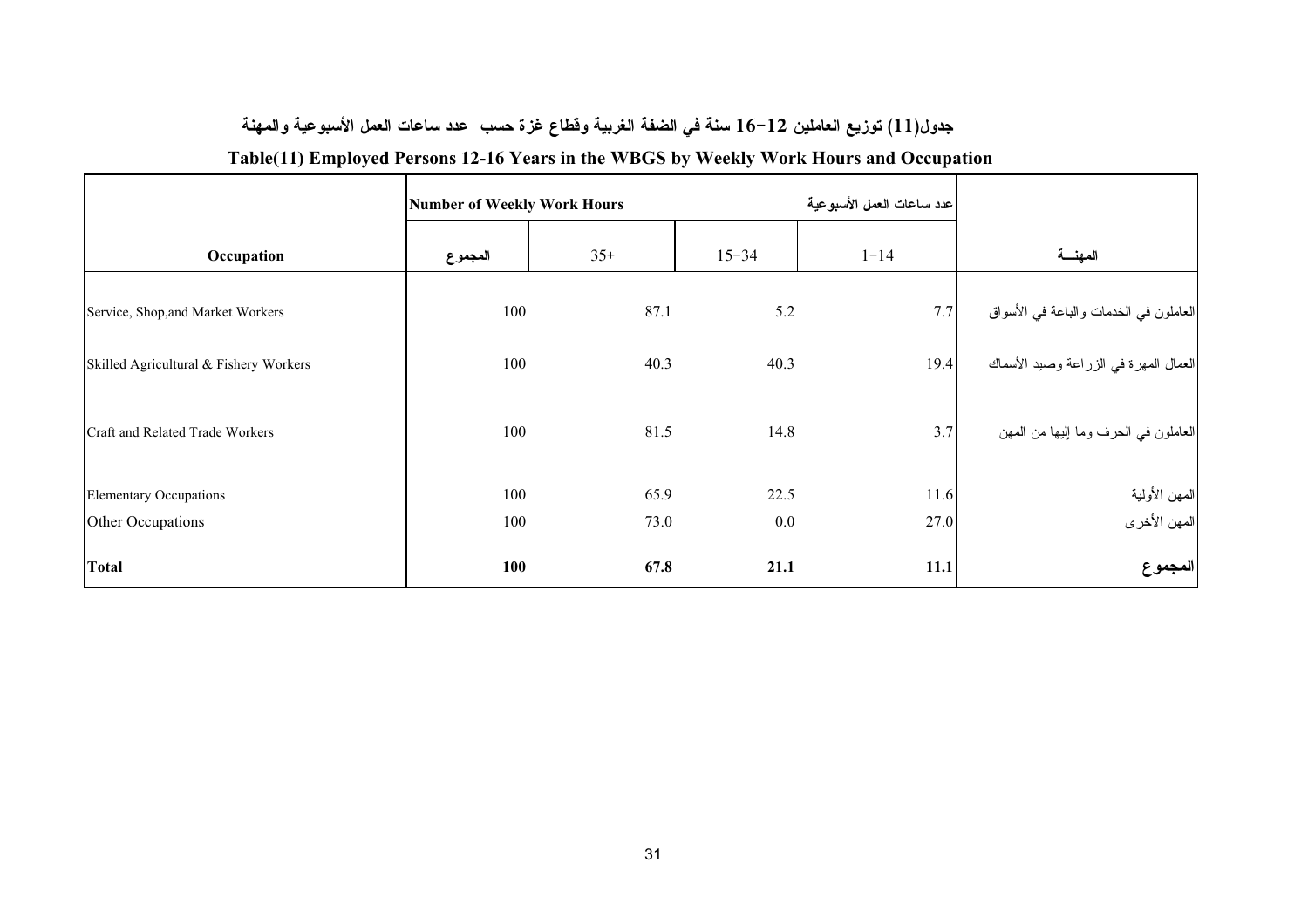جدول(12) معدل ساعات العمل الأسبوعية ومعدل أيام العمل الشهرية ومعدل الأجرة اليومية بالشيكل للمستخدمين 12–16 سنة المعلومي الأجر في الضفة الغربية وقطاع غزة Table(12) Average Weekly Work Hours, Average Monthly Work Days and Average Daily Wage in NIS For Employees Years in WBGS

| <b>Industry</b>                           | معدل الأجرة اليومية | معدل أيام العمل الشهرية     | معدل ساعات العمل الأسبوعية | النشاط الاقتصادي                     |
|-------------------------------------------|---------------------|-----------------------------|----------------------------|--------------------------------------|
|                                           | Average Daily Wage  | <b>Average Monthly Days</b> | Average Weekly Hours       |                                      |
| Agriculture, Hunting & Forestry & Fishing | 29.0                | 14.2                        | 26.3                       | الزراعة والحراجة والصيد وصيد الأسماك |
| Mining & Quarrying & Manufacturing        | 30.8                | 20.2                        | 43.9                       | النعدين والمحاجر والصناعة النحويلية  |
| Services and Other Branches               | 21.9                | 21.8                        | 40.1                       | الخدمات والفروع الأخرى               |
| <b>Total</b>                              | 25.7                | 20.2                        | 43.7                       |                                      |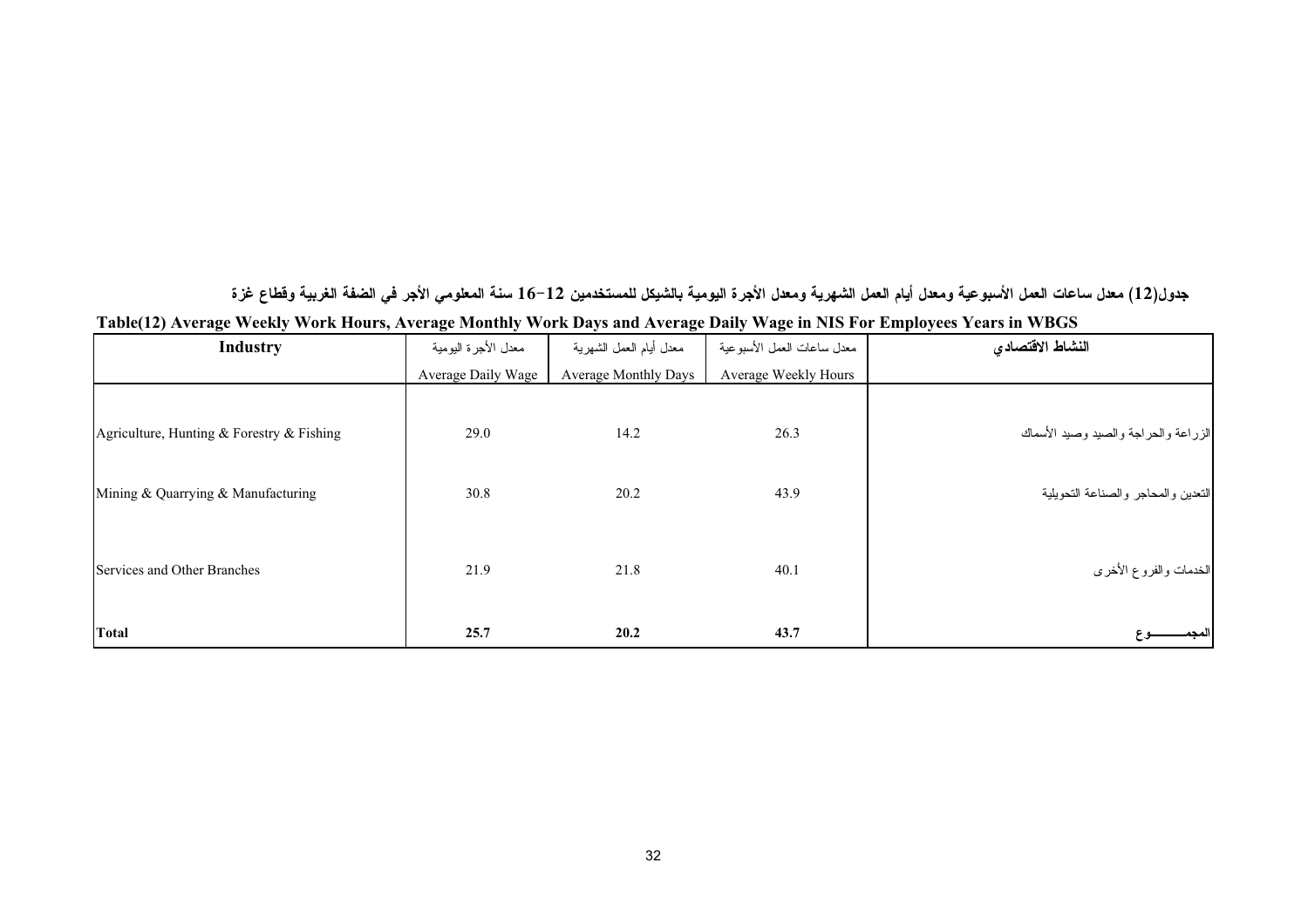|  |  |  | جدول(13) توزيع الأفراد 12–16 خارج القوى العاملة في الضفة الغربية وقطاع غزة حسب الجنس والمنطقة |
|--|--|--|-----------------------------------------------------------------------------------------------|
|--|--|--|-----------------------------------------------------------------------------------------------|

| $\sim$ $\sim$ $\sim$<br><b>Sex</b> | $\tilde{\phantom{a}}$<br>المجموع | قطاع غزة   | $\cdot$<br>الضفة الغربية | الجنس   |
|------------------------------------|----------------------------------|------------|--------------------------|---------|
|                                    | Total                            | Gaza Strip | West Bank                |         |
|                                    |                                  |            |                          |         |
| Male                               | 49.7                             | 49.9       | 49.6                     | ذكور    |
| Female                             | 50.3                             | 50.1       | 50.4                     | إناث    |
| Total                              | 100                              | 100        | 100                      | المجموع |

Table(13) Population 12-16 Years of Age Outside Labour Force in the WBGS by Sex and Area of Residence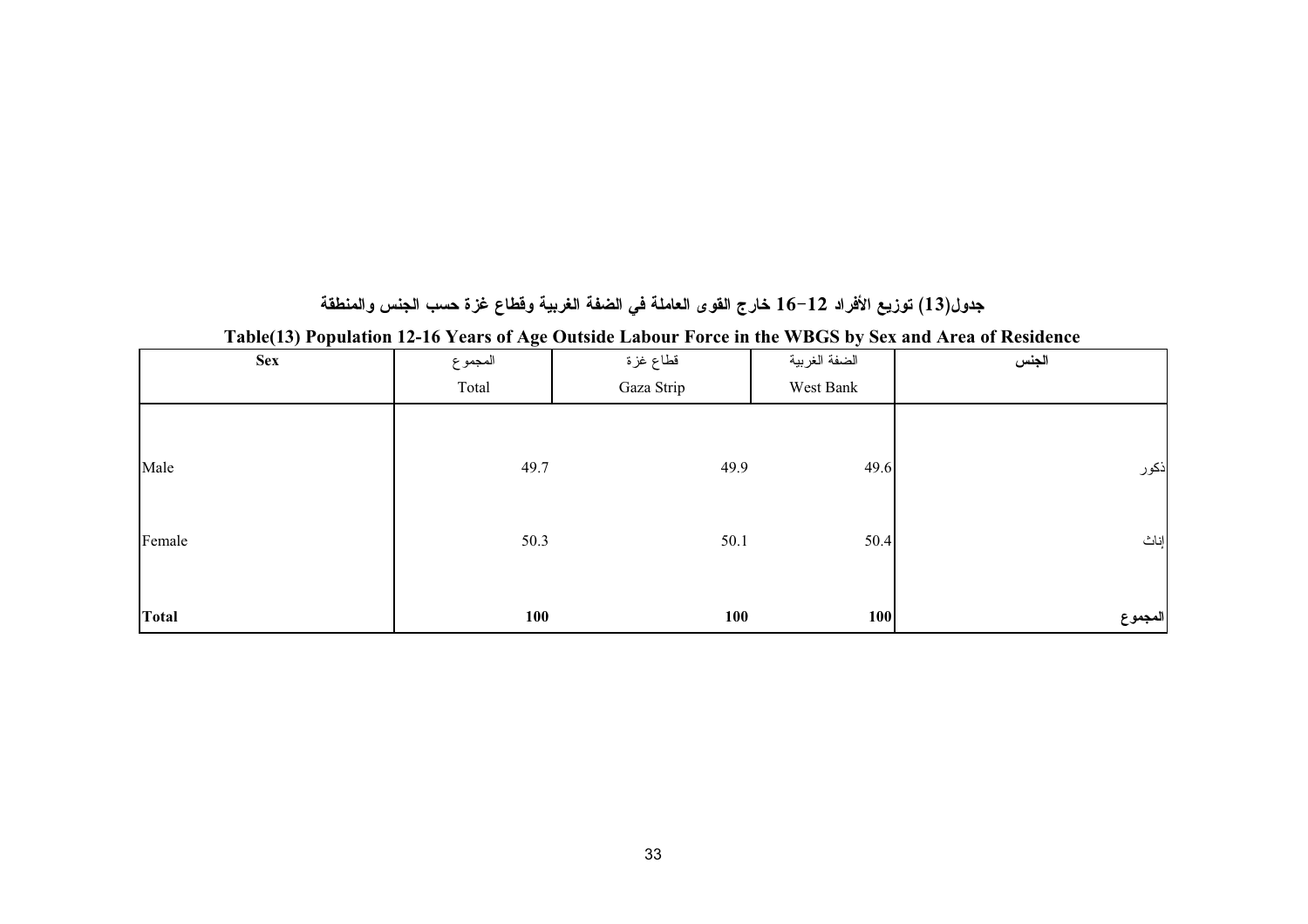### جدول(14) توزيع الأفراد 12–16 سنة خارج القوى العاملة حسب الإلتحاق بمقاعد الدراسة والجنس ونوع التجمع السكاني

| <b>Type of Locality</b> | المجموع | ليس على مقاعد الدراسة | على مقاعد الدراسة | نوع التجمع     |
|-------------------------|---------|-----------------------|-------------------|----------------|
| and Sex                 | Total   | Not Attending School  | Attending School  | السكاني والجنس |
| <b>City</b>             |         |                       |                   | مدينة          |
| Male                    | 100     | 6.2                   | 93.8              | ذكور           |
| Female                  | 100     | 22.3                  | 77.7              | إناث           |
| <b>Village</b>          |         |                       |                   | قرية           |
| Male                    | 100     | 9.2                   | 90.8              | ذكور           |
| Female                  | 100     | 15.4                  | 84.6              | إناث           |
| <b>Refugee Camp</b>     |         |                       |                   | مخيم           |
| Male                    | 100     | 9.9                   | 90.1              | ذكور           |
| Female                  | 100     | 16.3                  | 83.7              | إناث           |

### Table(14) Population 12-16 Years of Age Outside Labour Force by School Attendence, Sex and Place of Residence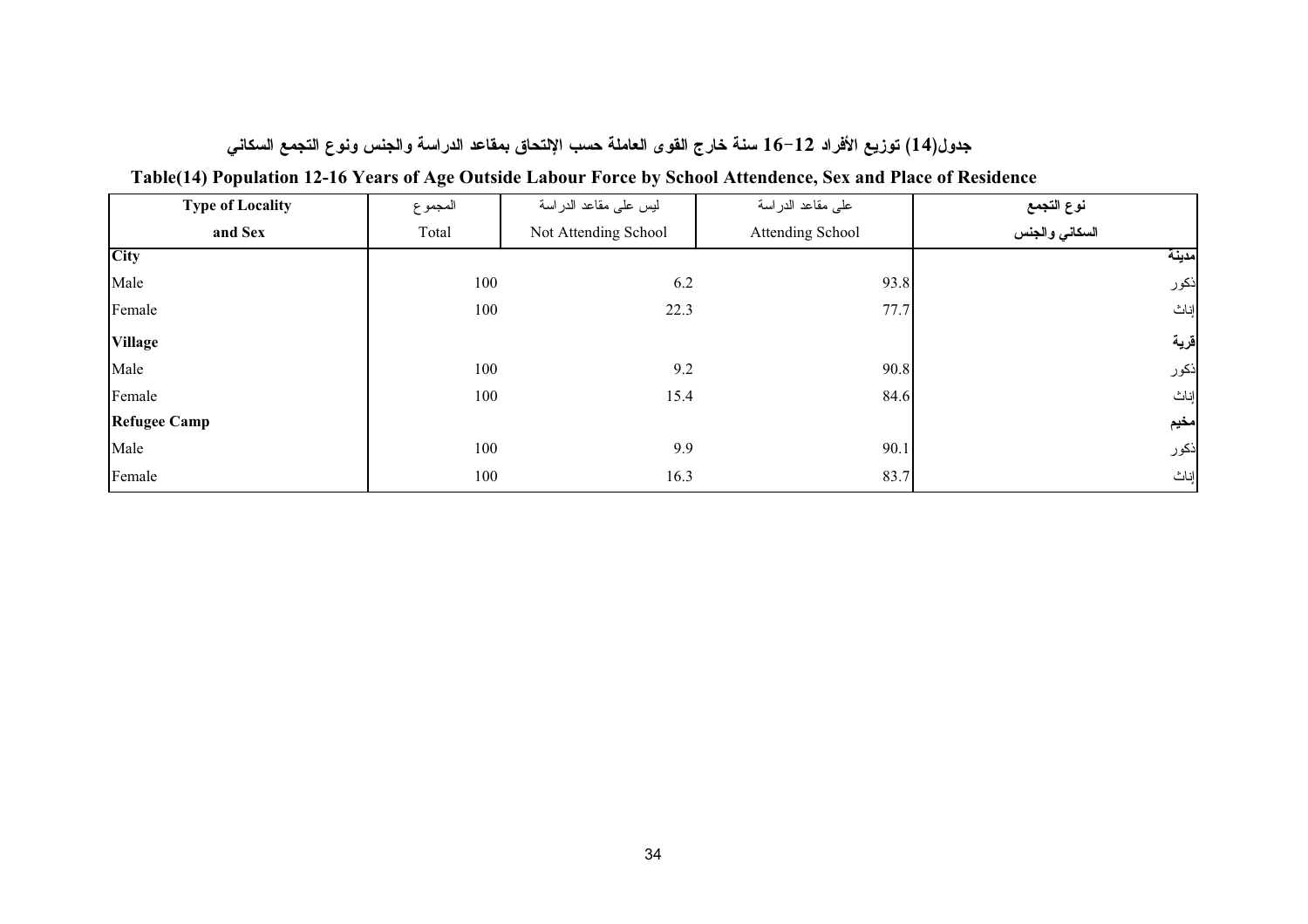|  |  | جدول(15) توزيع الأفراد 12–16 سنة الذين خارج القوى العاملة في الضفة الغربية وقطاع غزة حسب المنطقة(مكان الاقامة) وسبب البقاء خارج القوى العاملة |  |  |
|--|--|-----------------------------------------------------------------------------------------------------------------------------------------------|--|--|
|--|--|-----------------------------------------------------------------------------------------------------------------------------------------------|--|--|

|                         | Reason     |         |         | السبب        |                              |
|-------------------------|------------|---------|---------|--------------|------------------------------|
| Area                    | المجموع    | غير ذلك | الدراسة | أعمال المنزل | المنطقة                      |
|                         | Total      | Others  | Study   | Home Making  |                              |
| West Bank-North         | 100        | 5.6     | 85.4    | 9.0          | شمال الضفة الغربية           |
| West Bank-Center        | 100        | 6.0     | 88.4    | 5.6          | وسط الضفة الغربية            |
| West Bank-South         | 100        | 5.6     | 86.6    | 7.7          | جنوب الضفة الغربية           |
| <b>West Bank -Total</b> | 100        | 5.7     | 86.7    | 7.6          | مجموع الضفة الغربية          |
| <b>Gaza Strip</b>       | 100        | 6.5     | 84.6    | 7.6          | قطاع غزة                     |
| <b>Grand Total</b>      | <b>100</b> | 6.0     | 85.9    | 7.6          | مجوع الضفة الغربية وقطاع غزة |

Table (15) Population 12-16 Years of Age Outside Labour Force in the WBGS by Reason and Area of Residence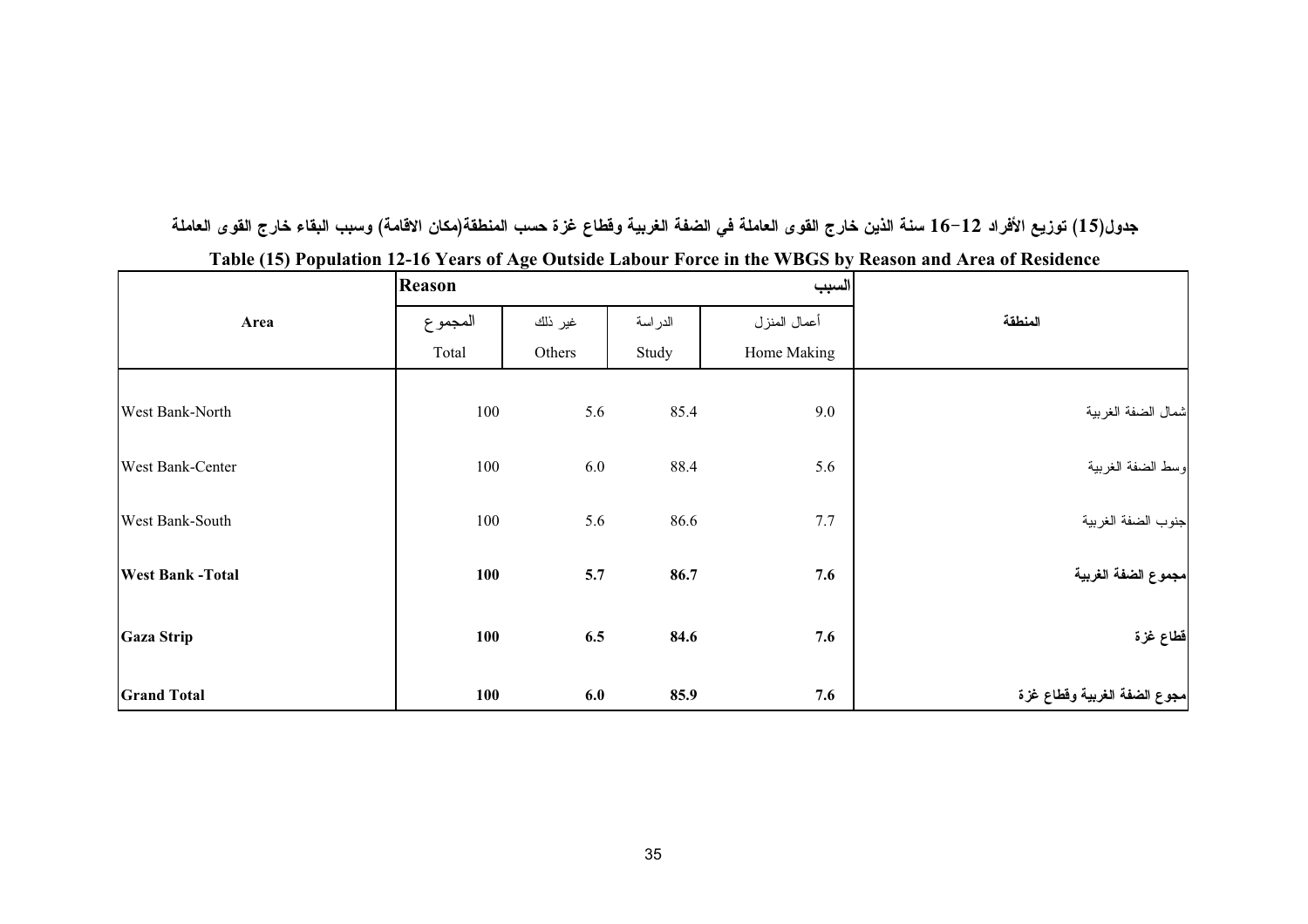# <span id="page-31-0"></span>الأشكال البيانية Figures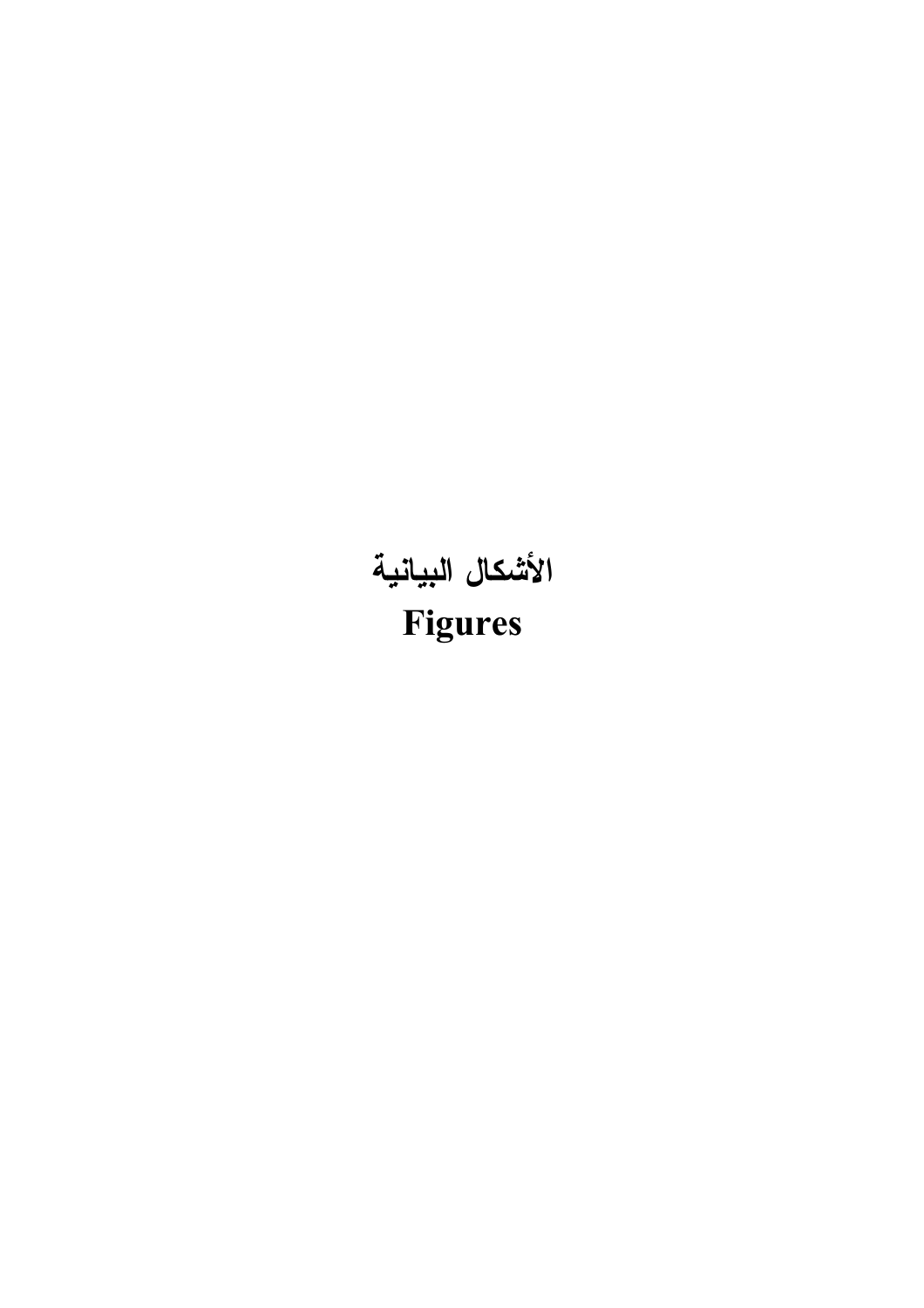

### شكل(1) توزيع الافراد 12 – 16 سنة في الضفة الغربية حسب العمر والالتحاق بالمدرسة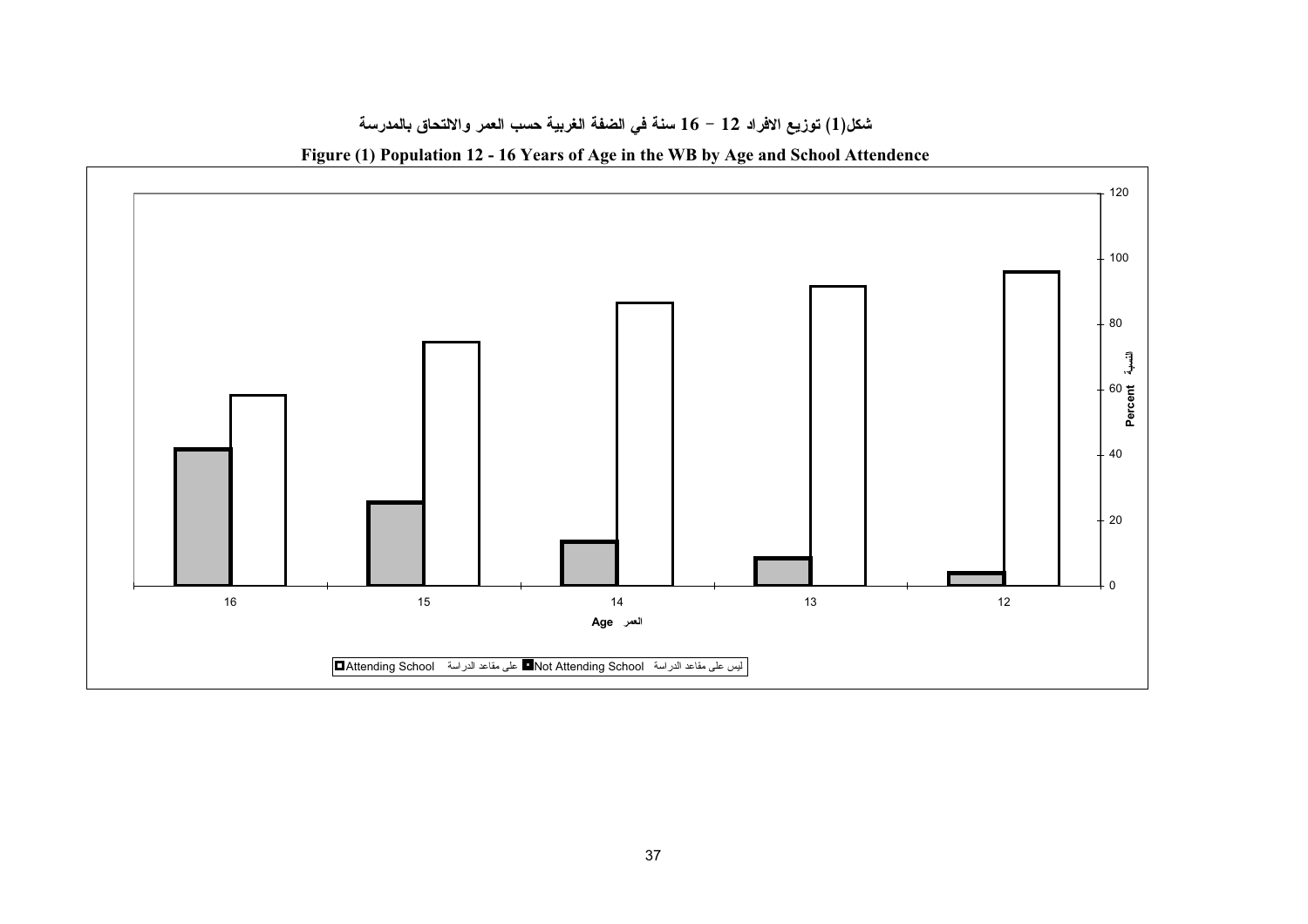

### شكل(2) توزيع الافراد 12 – 16 سنة في فطاع غزة حسب العمر والالتحاق بالمدرسة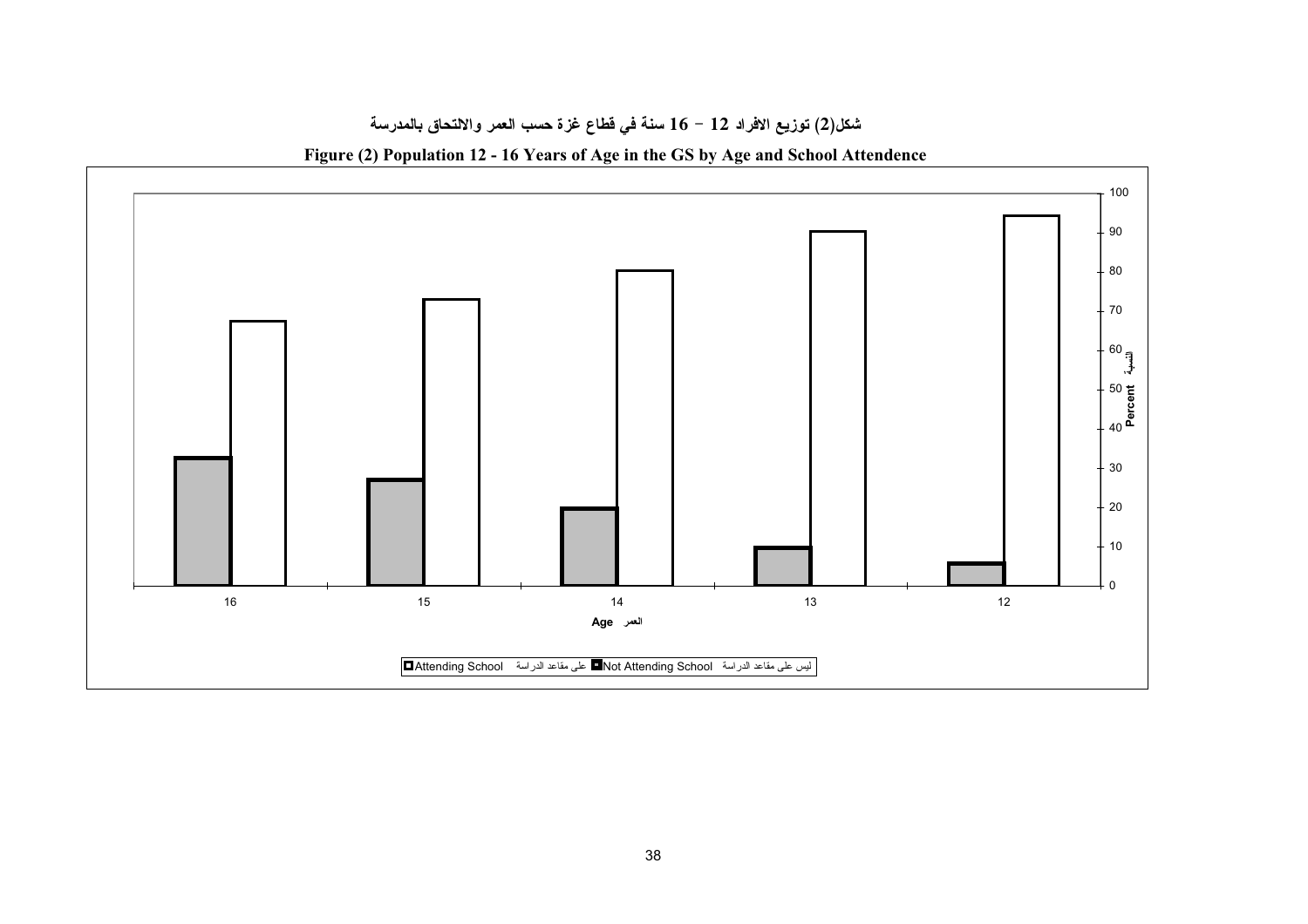



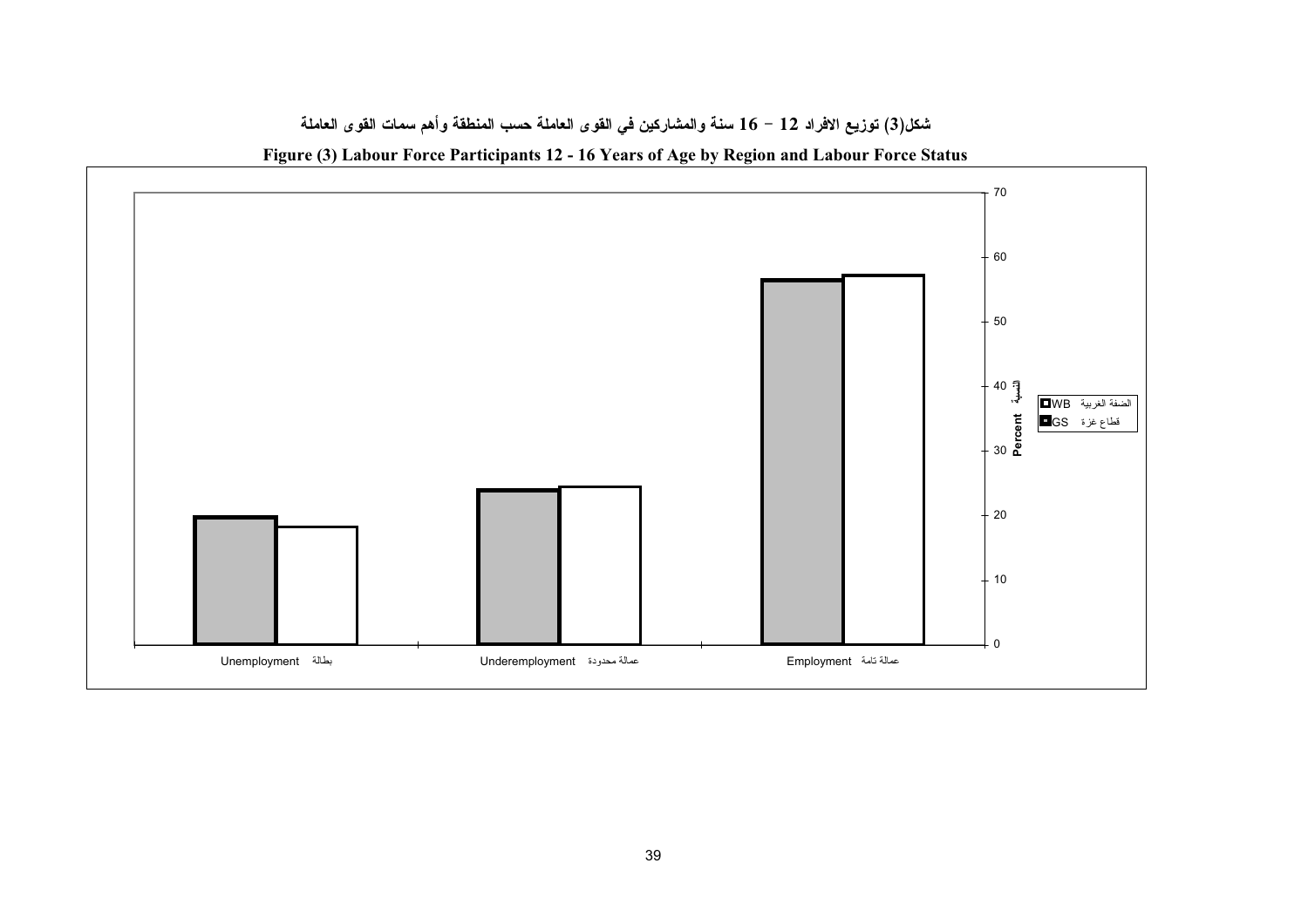### شكل(4) توزيع الافراد 12 – 16 سنة العاملين في الضفة الغربية وقطاع غزة حسب النشاط الاقتصادي



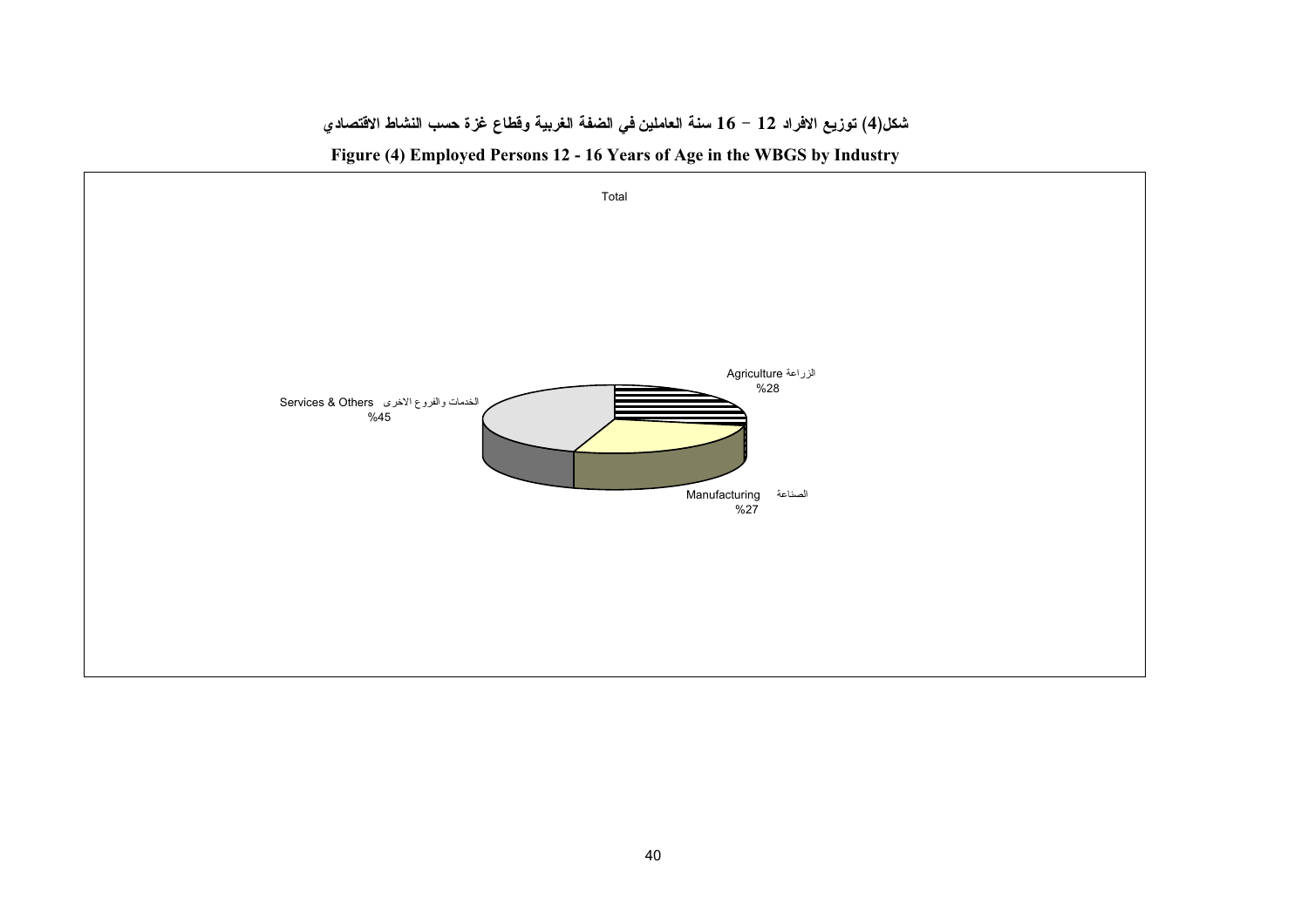### شكل(5) توزيع الافراد 12 – 16 سنة العاملين حسب المنطقة والنشاط الاقتصادي



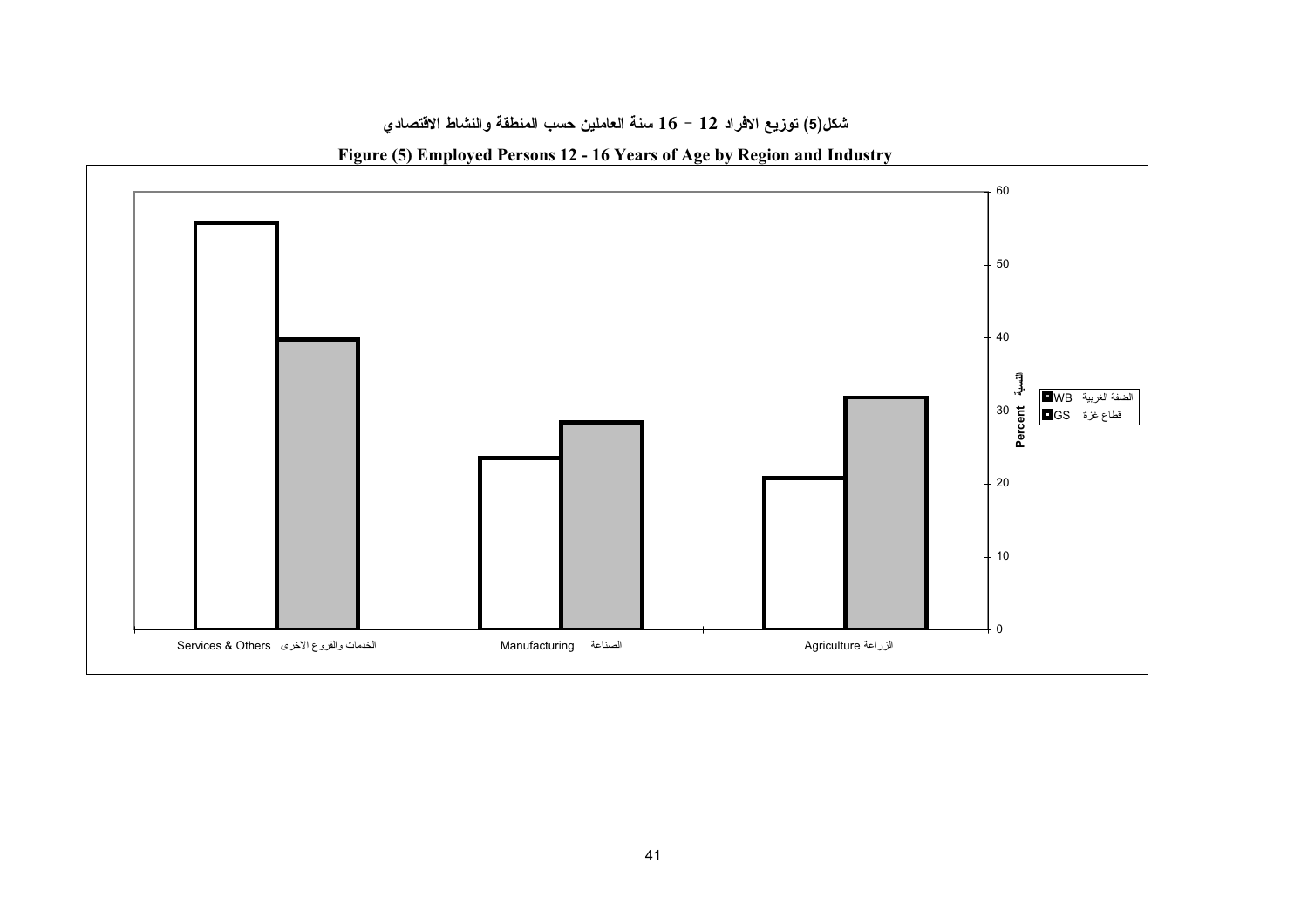

### شكل(6) توزيع الافراد 12 – 16 سنة العاملين في الضفة الغربية وقطاع غزة حسب المهنة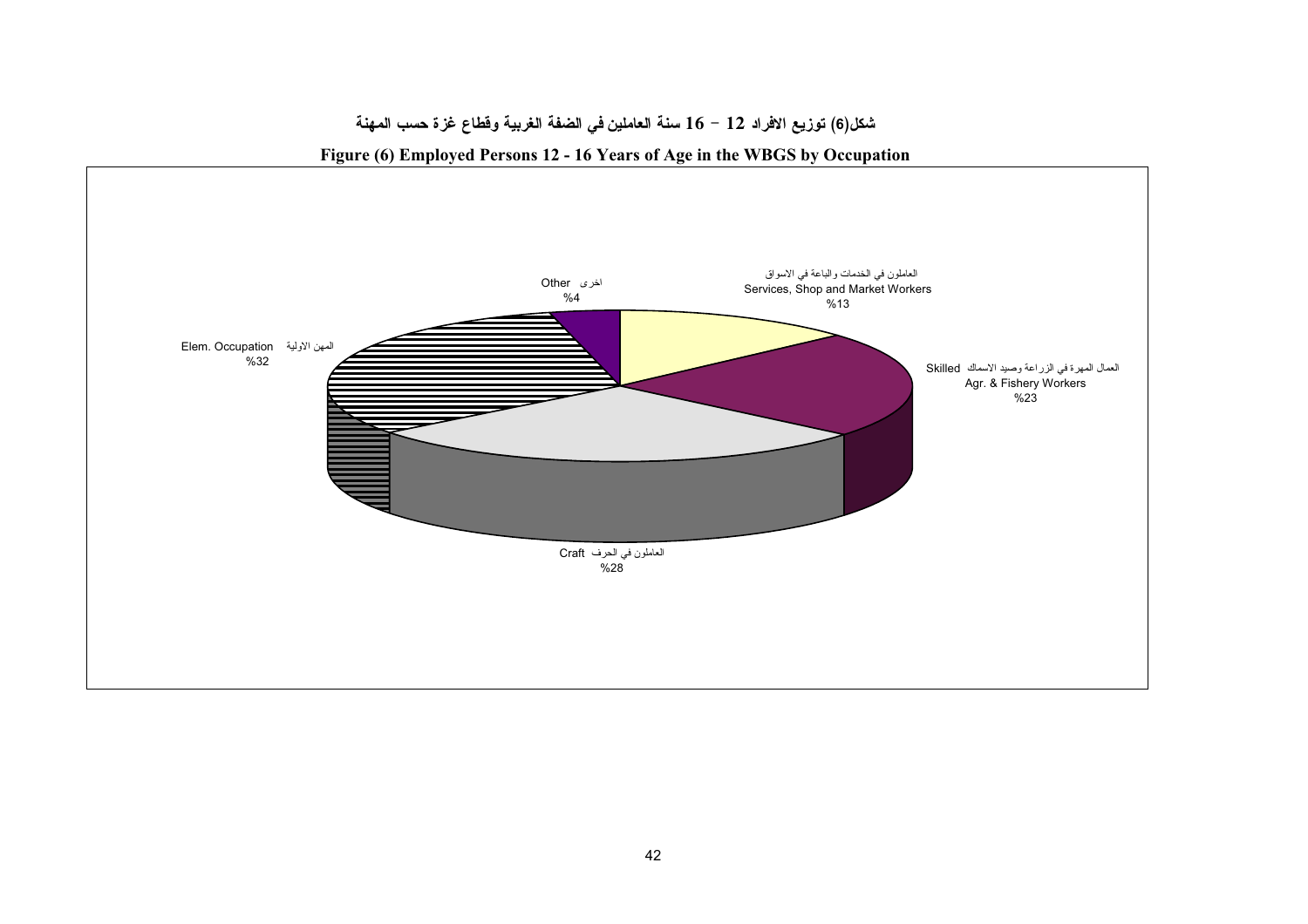

شكل(7) توزيع الافراد 12 – 16 سنة العاملين في الضفة الغربية وفطاع غزة حسب عدد ساعات العمل الاسبوعية Figure (7) Employed Persons 12 - 16 Years of Age in the WBGS by Weekly Work Hours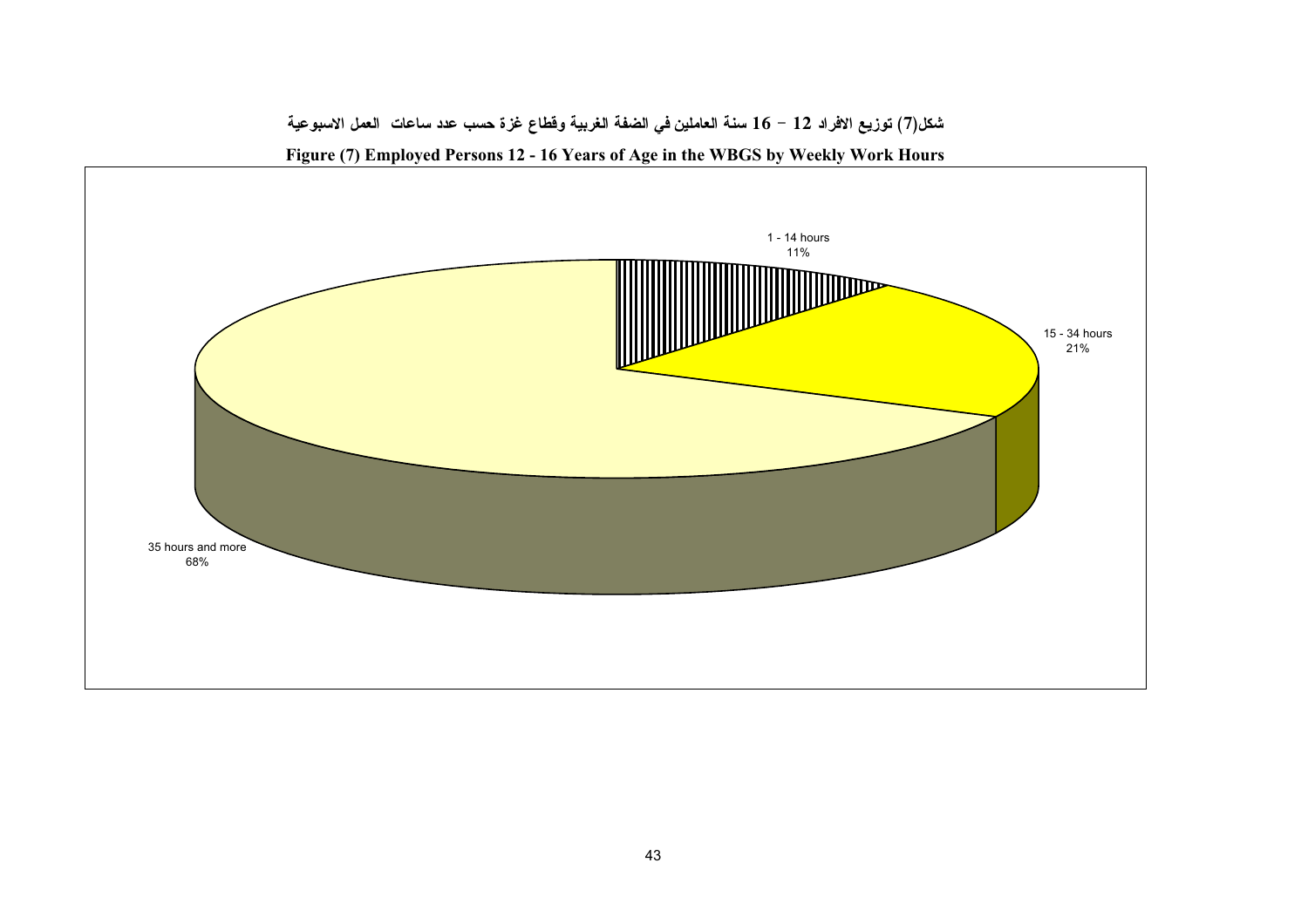### شكل(8) توزيع الافراد 12 – 16 سنة العاملين حسب المنطقة والحالة العملية

Figure (8) Employed Persons 12 - 16 Years of Age by Region and Employment Status

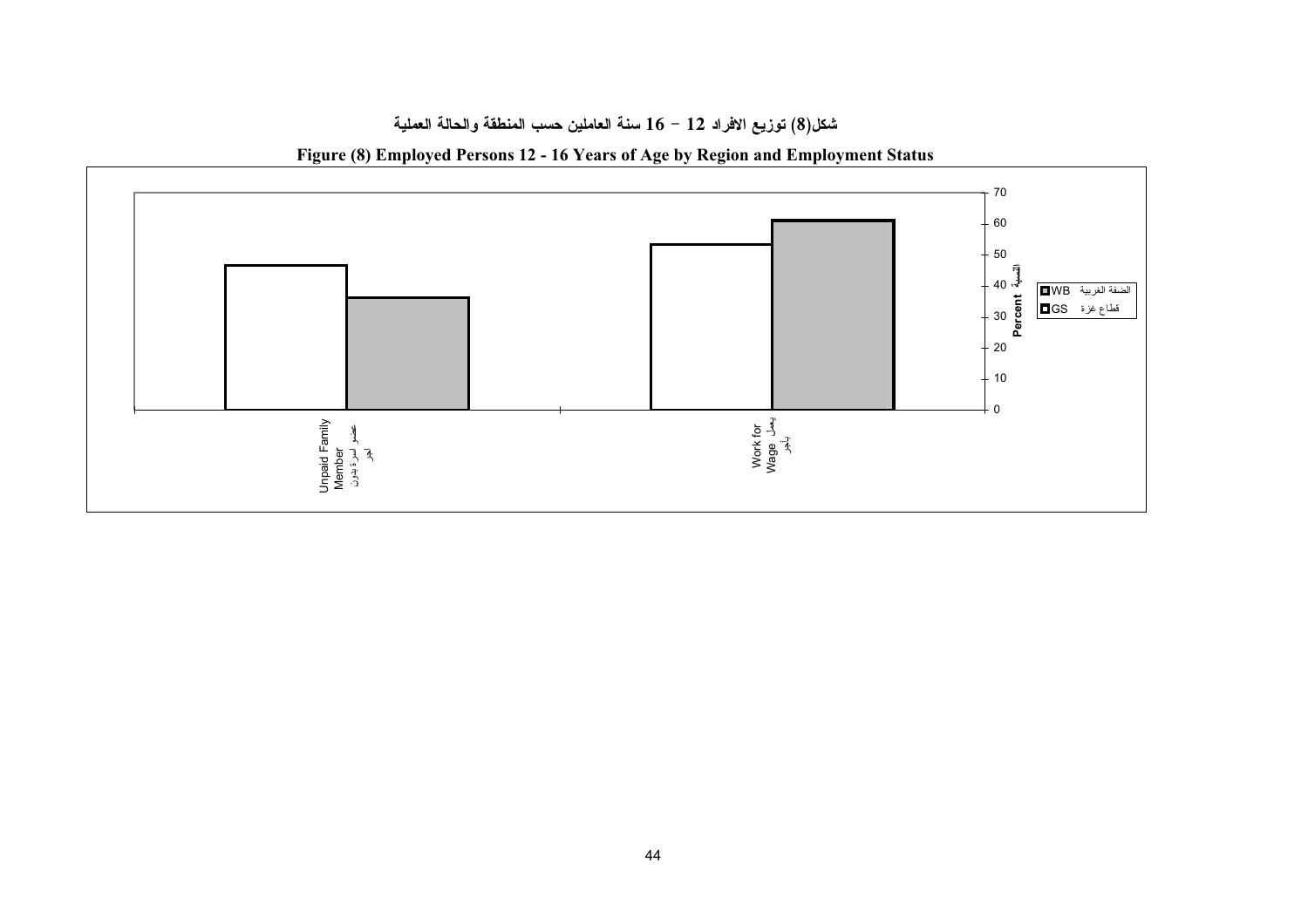

# **Palestinian Central Bureau of Statistics**

### Labour Force Survey in the West Bank and Gaza Strip

(September-October 1995) Round Children Labour (Ages: 12 - 16 Years): Main Findings

**May, 1996**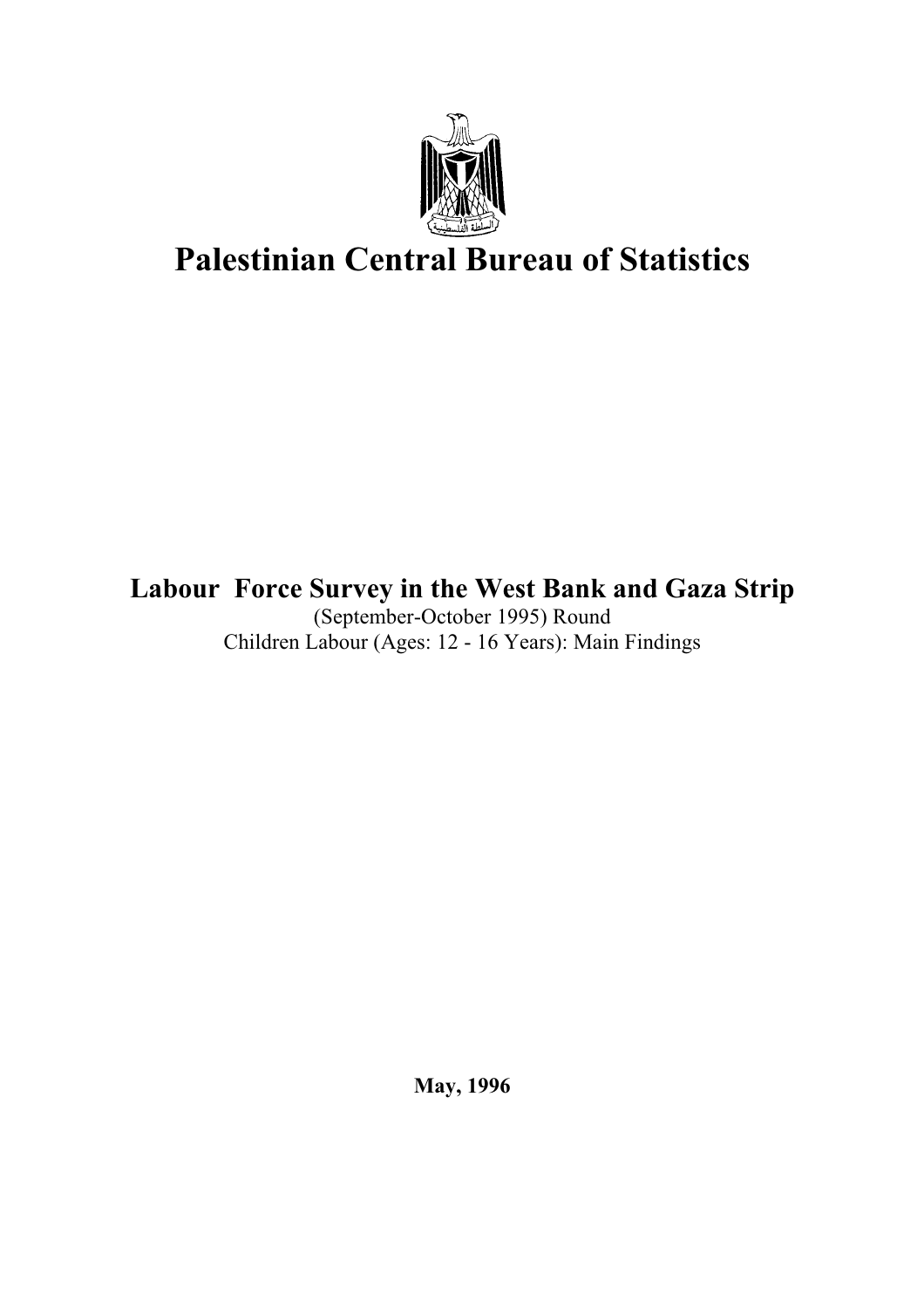PAGE NUMBERS OF ENGLISH TEXT ARE PRINTED IN SQUARE BRACKETS. TABLES ARE PRINTED IN THE ARABIC ORDER (FROM RIGHT TO LEFT).

© May, 1996 **All Rights Reserved** 

**Suggested Citation:** 

Palestinian Central Bureau of Statistics. 1996. Labour Force Survey (September-October 1995) Round. Children Labour (Ages: 12 - 16 Years): Main Findings. Ramallah-Palestine.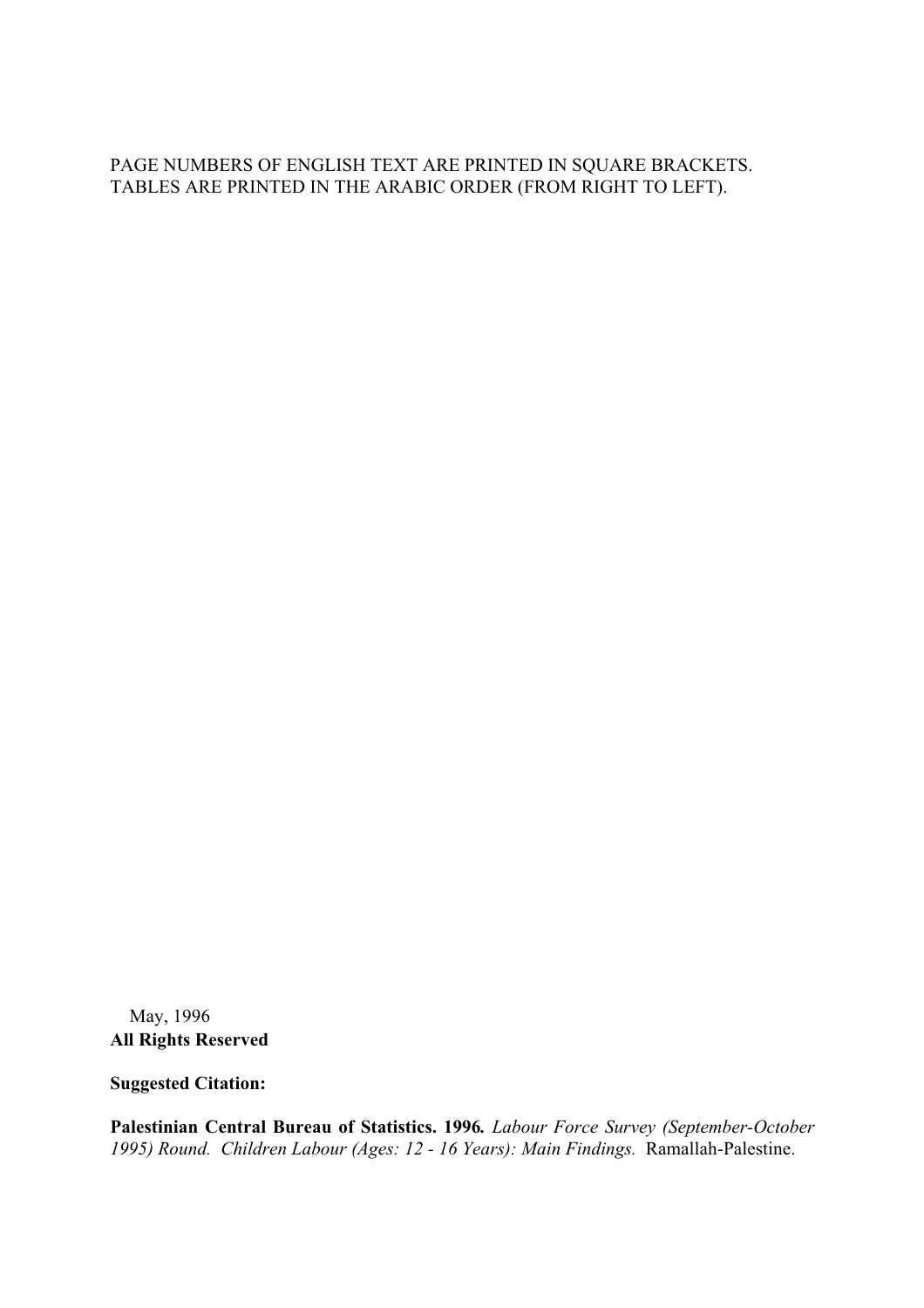### Acknowledgment

The success of this survey has not been possible without the enthusiastic cooperation and support received from household members.

The International Labour Organization (ILO) provided technical assistance and funded the pilot test and some consultancy missions.

This survey has been made possible through a generous grant from the Government of Switzerland through the Swiss Development Cooperation (SDC).

The hands and minds of many at the Palestinian Central Bureau of Statistics made this project possible. Luay Shabaneh (Head, Labour Statistics Unit) coordinated the project. Saleh Al-Kafri (Labour Statistics Unit) assisted in all stages of the project.

Dr. Hasan Abu-Libdeh (President) and Dr. Marwan Khawaja (Director, Population and Social Statistics Division) provided critical input in various stages of the survey.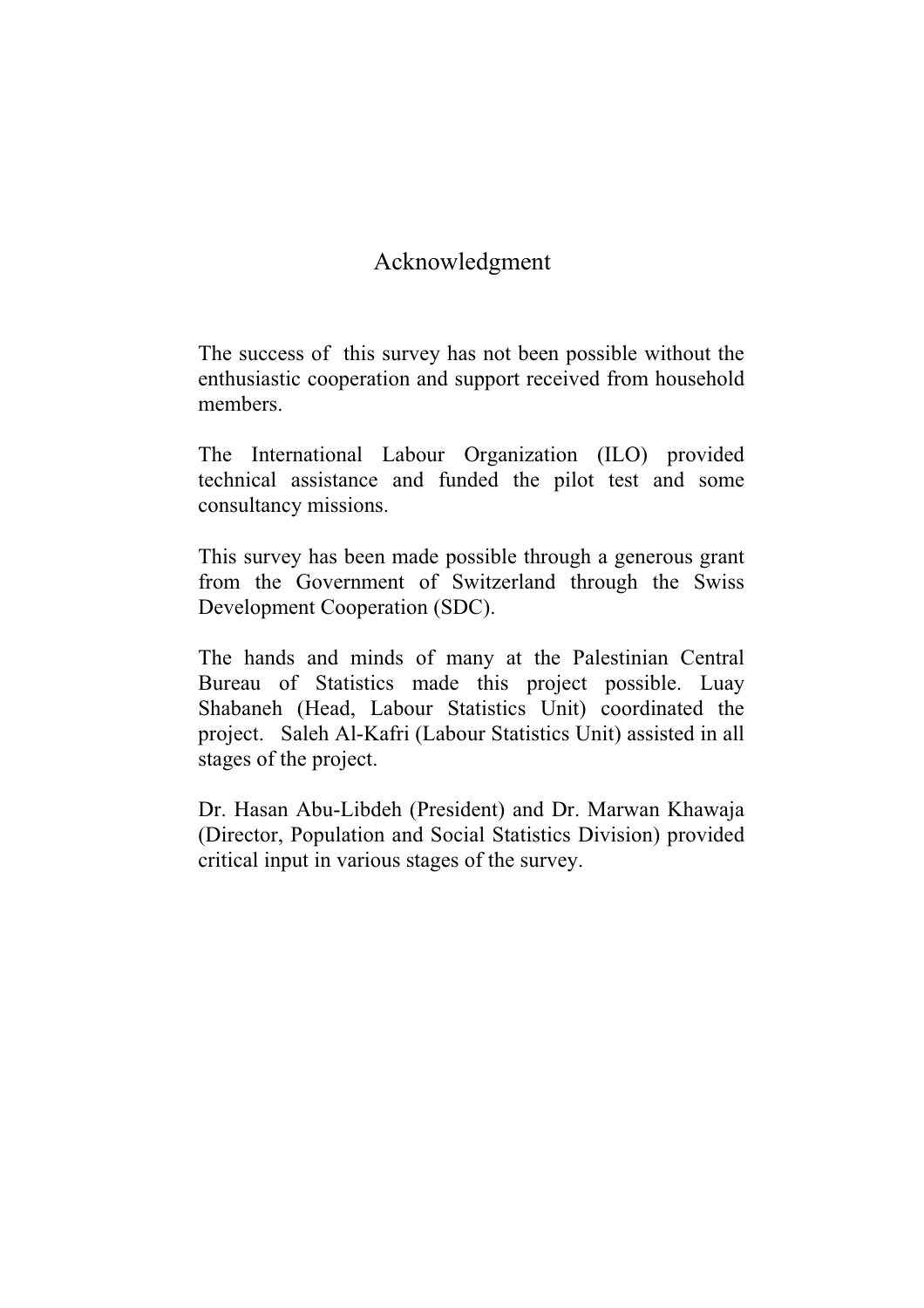### Preface

The Palestinian Central Bureau of Statistics is pleased to present this report of the Palestinian Labour Force Survey Programme. This Programme includes an integrated series of labour force surveys starting in October 1995.

The main objective of collecting data on labour force and its components, employment, unemployment and underemployment, is to provide basic information on the relative size and structure of the Palestinian Labour Force. Data collected at different points in time provide a basis for monitoring current trends and changes in labour market and in employment These data supplemented with information on other aspects of the economy situation. provide a basis for the evaluation and analysis of macro-economic policies.

This report provides data on children 12-16 years of age and their labour force characteristics, including standard classifications such as, labour force participation by sex, industry, occupation and place of work. It should be mentioned that this report is not a standard child labour report. It merely reports on children in the 12-16 year age group.

We hope that this report will assist in providing Palestinian planners, researches and decision makers with some up-to-date statistical material on school-age labour in Palestine.

May, 1996

Dr. Hasan Abu-Libdeh **President**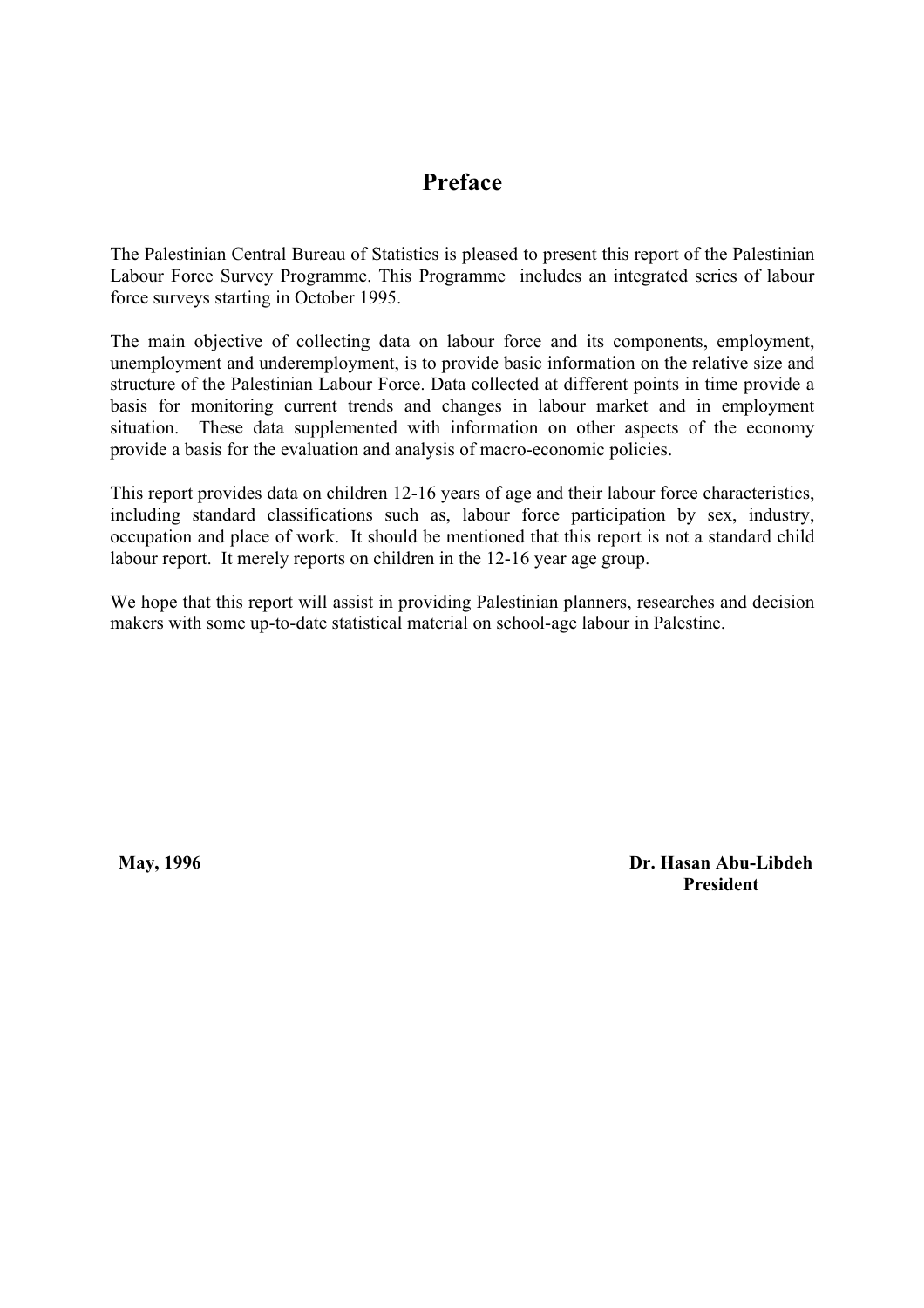### **Table of Contents**

| Preface<br><b>List of Tables</b><br><b>List of Figures</b><br>1. Summary<br>1-1 Introduction<br>1-2 Methodology<br>2. Concepts and Definitions<br>3. Main Findings<br><b>References</b><br><b>Tables</b><br>21<br><b>Figures</b><br>37 | <b>Subject</b> | Page   |
|----------------------------------------------------------------------------------------------------------------------------------------------------------------------------------------------------------------------------------------|----------------|--------|
|                                                                                                                                                                                                                                        |                | $[13]$ |
|                                                                                                                                                                                                                                        |                | $[13]$ |
|                                                                                                                                                                                                                                        |                | $[13]$ |
|                                                                                                                                                                                                                                        |                | $[15]$ |
|                                                                                                                                                                                                                                        |                | $[17]$ |
|                                                                                                                                                                                                                                        |                | $[19]$ |
|                                                                                                                                                                                                                                        |                |        |
|                                                                                                                                                                                                                                        |                |        |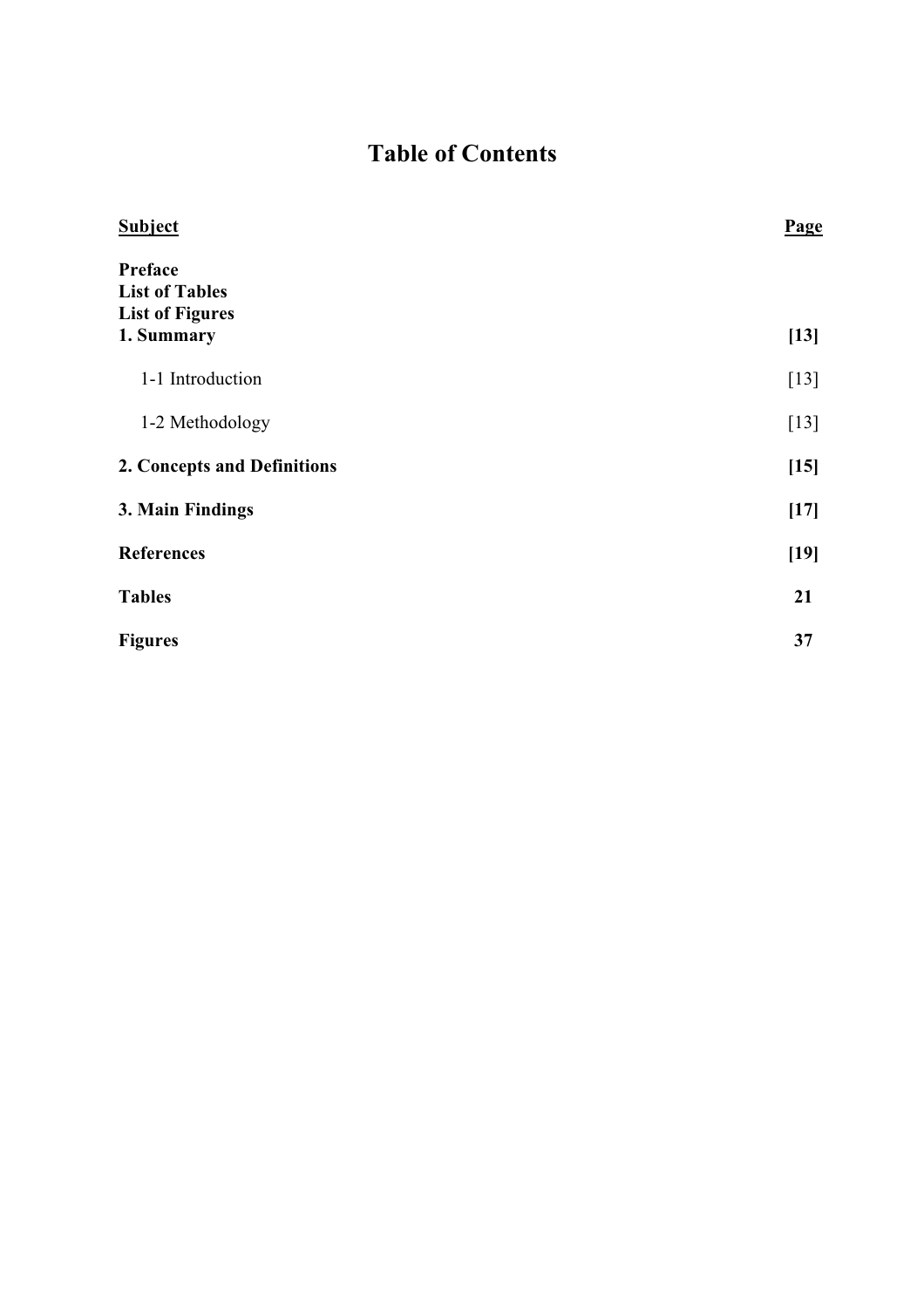### **List of Tables**

<span id="page-45-0"></span>

| <b>Table</b> |                                                                                                                   | <b>Page</b> |
|--------------|-------------------------------------------------------------------------------------------------------------------|-------------|
| Table 1:     | Population Aged 12-16 Years of Age by Labour Force Status and Area of<br>Residence                                | 21          |
| Table 2:     | Population Aged 12-16 Years of Age by Labour Force Status and Sex                                                 | 22          |
| Table 3:     | Population 12-16 Years of Age in the WBGS by Labour Force Status and<br>Place of Residence                        | 23          |
| Table 4:     | Population 12-16 Years of Age in the WBGS by Labour Force Status and<br><b>School Attendance</b>                  | 24          |
| Table 5:     | Population 12-16 Years of Age in the WBGS by Labour Force Status and<br>Household Size                            | 25          |
| Table 6:     | Employed Persons 12-16 Years of Age in WBGS by Region and Main<br>Industry                                        | 26          |
| Table 7:     | Employed Persons 12-16 Years of Age in WBGS by Occupation and<br>Place of Work                                    | 27          |
| Table 8:     | Employed 12-16 Years in WBGS by Employment Status and Place of<br>Work                                            | 28          |
| Table 9:     | Employed Persons 12-16 Years of Age in the WBGS by Occupation and<br>Years of Schooling                           | 29          |
| Table 10:    | Employed Persons 12-16 Years in the WBGS by Weekly Work Hours<br>and Industry                                     | 30          |
| Table 11:    | Employed Persons 12-16 Years in the WBGS by Weekly Work Hours<br>and Occupation                                   | 31          |
| Table 12:    | Average Weekly Work Hours, Average Monthly Work Days and<br>Average Daily Wage in NIS For Employees Years in WBGS | 32          |
| Table 13:    | Population 12-16 Years of Age Outside Labour Force in the WBGS by<br>Sex and Area of Residence                    | 33          |
| Table 14:    | Population 12-16 Years of Age Outside Labour Force in by School<br>attendance, Sex and Place of Residence         | 34          |
| Table 15:    | Population 12-16 Years of Age Outside Labour Force in WBGS by<br>Reason and Area of Residence                     | 35          |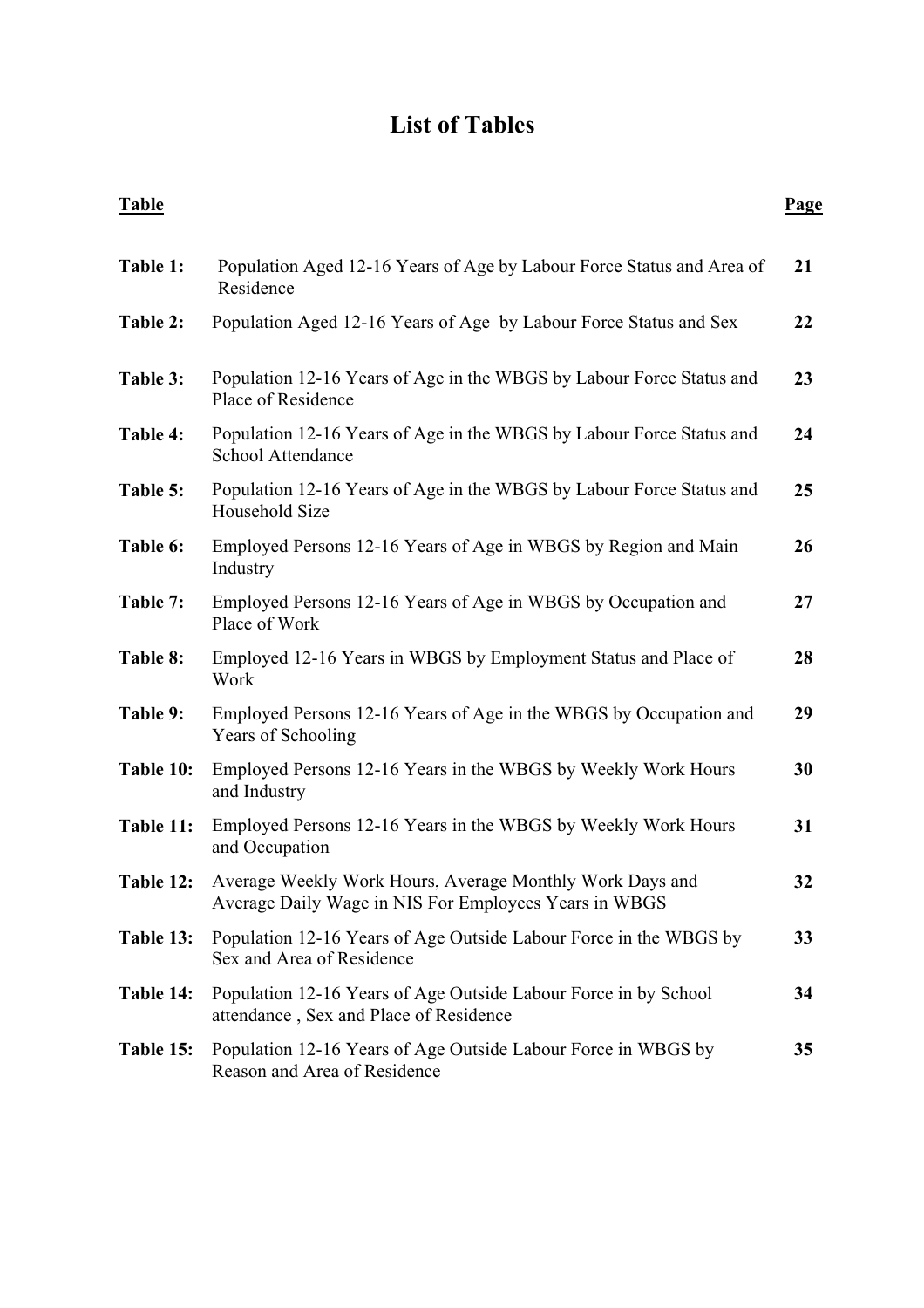## **List of Figures**

<span id="page-46-0"></span>

| <b>Figure</b>    |                                                                                                          | Page |
|------------------|----------------------------------------------------------------------------------------------------------|------|
| <b>Figure 1:</b> | Labour Force Participants 12 - 16 Years of Age by Region and Labour<br>force Status                      | 37   |
| <b>Figure 2:</b> | Employed Persons 12 - 16 Years of Age in the WBGS by Industry                                            | 38   |
| <b>Figure 3:</b> | Employed Persons 12 - 16 Years of Age by Region and Industry                                             | 39   |
| <b>Figure 4:</b> | Employed Persons 12 - 16 Years of Age in the WBGS by Occupation                                          | 40   |
| <b>Figure 5:</b> | Employed Persons 12 - 16 Years of Age in the WBGS by Weekly Work<br>Hours                                | 41   |
| <b>Figure 6:</b> | Employed Persons 12 - 16 Years of Age by Region and Employment<br><b>Status</b>                          | 42   |
| Figure 7:        | Employed Persons 12 - 16 Years of Age in the WBGS by Type of<br>Locality and Employment Status           | 43   |
| Figure 8:        | Population 12 - 16 Years of Age Outside Labour Force Not Attending<br>School by Sex and Type of Locality | 44   |
|                  |                                                                                                          |      |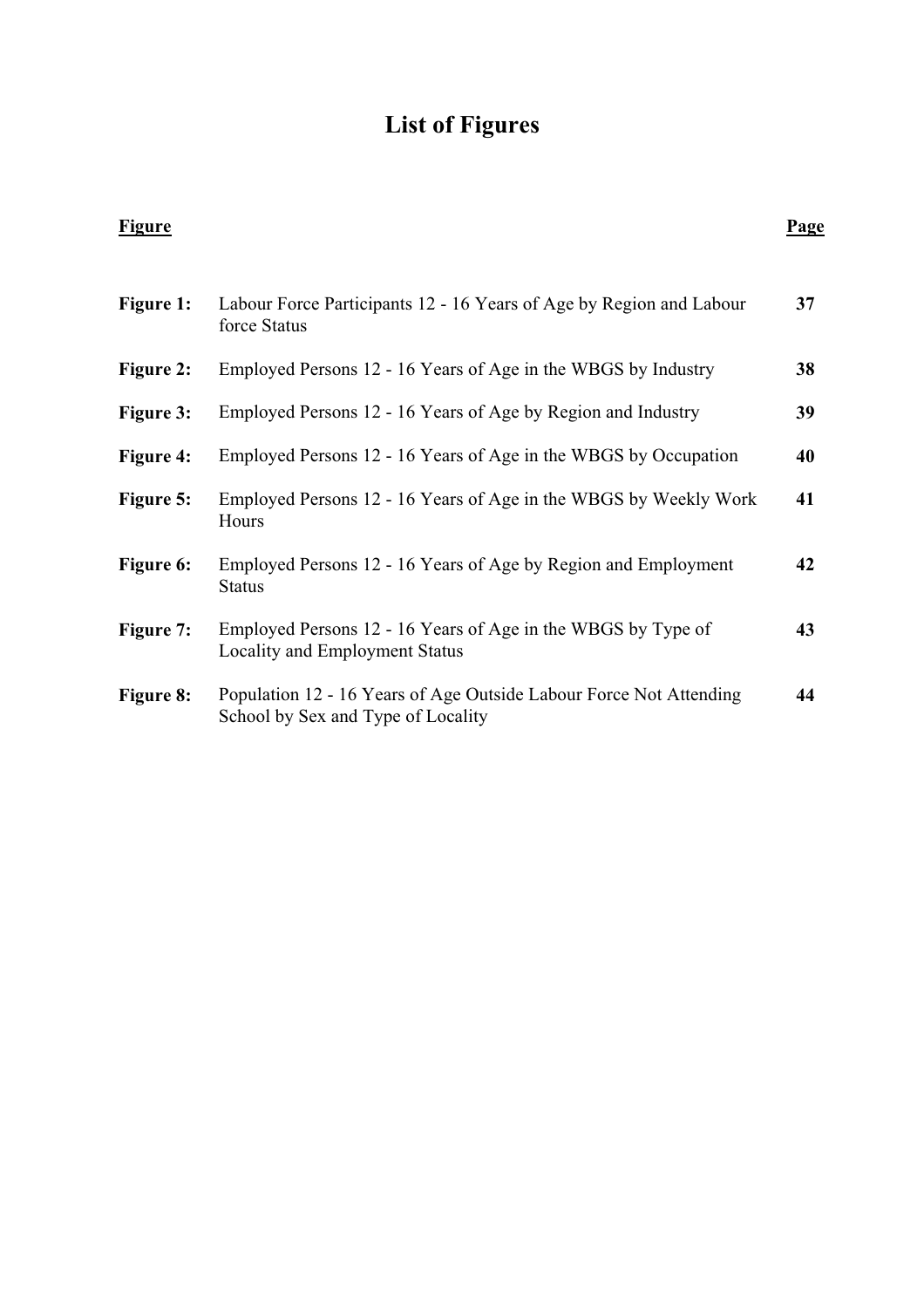### <span id="page-47-0"></span>1. Summary

### 1-1 Introduction

The main objective of collecting data on the labour force and its components, employment, unemployment and underemployment, is to provide basic information on the size and structure of the Palestinian Labour Force. Data collected at different points in time provide a basis for monitoring current trends and changes in the labour market and in the employment situation. These data, supplemented by information on other aspects of the economy, provide a basis for the evaluation and analysis of macroeconomic policies.

A major work element under the Labour Force Survey Programme involved the collection and dissemination of comprehensive and up-to-date statistics on working school-age children at the national level. These statistics are needed for monitoring the level and trend of the phenomenon of child labour.

This report provides some indicators on children engaged in the labour market, in addition to the main characteristics of the employed and unemployed persons. Standard distributions of labour force and distribution of employed persons by occupation, industry, place of work, employment status and other related variables are provided.

### 1-2 Methodology

The survey tool was designed taking into account the Palestinian conditions, international standards, data processing requirements and the comparability of outputs with other related surveys conducted in the West Bank and Gaza Strip. The questionnaire included four parts: one part for recording necessary elements for survey management and controls, one part for identifying the sample household, one part for recording the household roster and the demographic characteristics of the household members, and the last part for recording the labour force characteristics for household members in the working age.

A two-stage stratified sample was designed to represent the target population which consist of all Palestinian individuals aged 12 years and above living in West Bank and Gaza Strip, excluding nomads and persons living in institutions such as prisons and shelters

Field operations started on Saturday 23/9/1995 and lasted until 23/10/95. Field work teams were distributed in all districts on the basis of sample size in each district. The number of LFS' field work members amounted to 86 including a field work coordinator, an assistant, 4 regional coordinators, 13 supervisors, 12 editors, and 55 interviewers.

Certain procedures were followed for quality control and efficient organization of field work. Such procedures pertain for supervising work as well as receiving and delivering questionnaires, maps, sample lists in addition to other forms used for management and quality control.

For more details on the methodology see: PCBS, 1996. Labour Force Survey: Main Findings (September-October 1995) Round.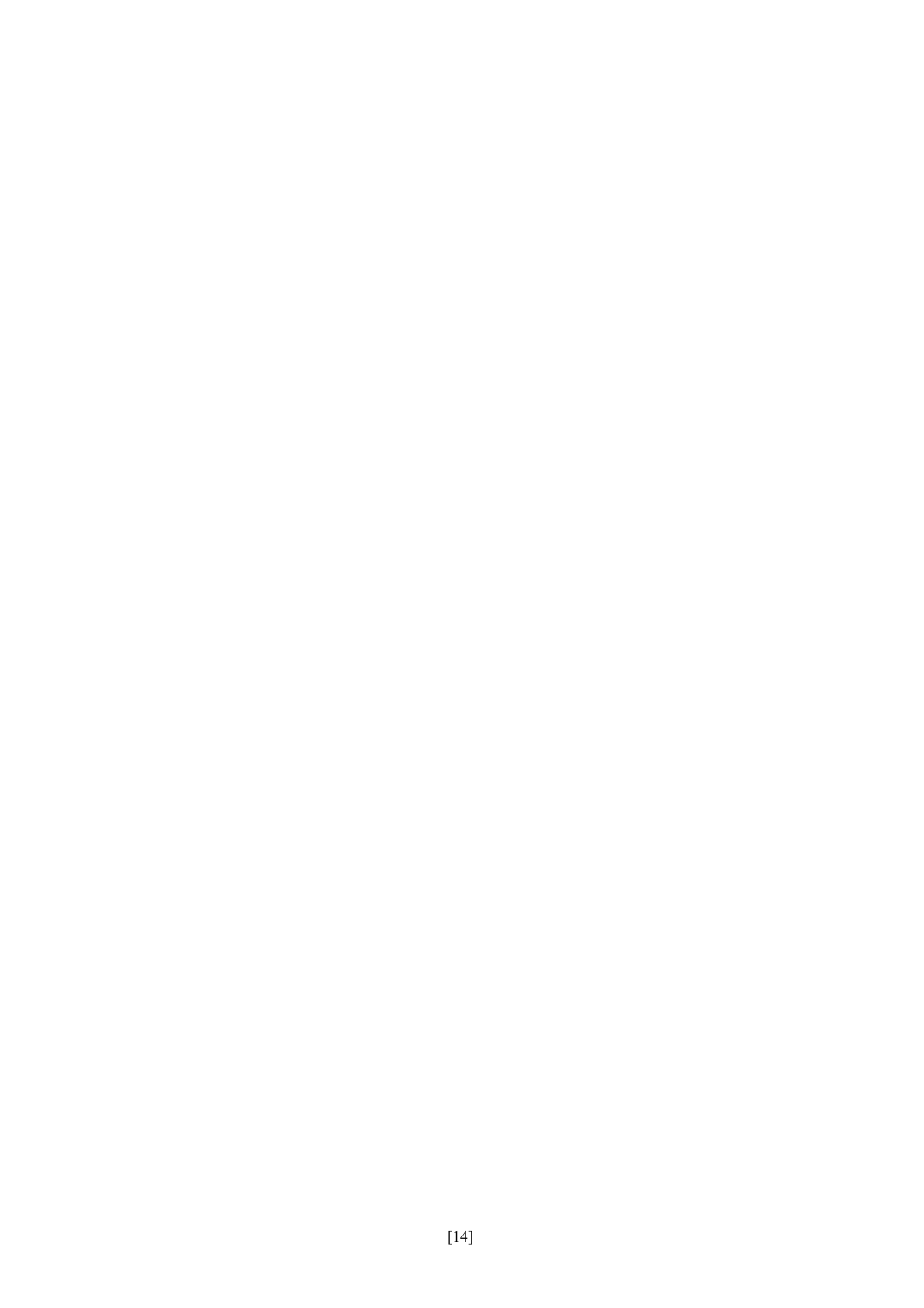### <span id="page-49-0"></span>2. Concepts and Definitions

The concepts and definitions used in the survey are based on the international standards taking into account the Palestinian Labour Market's circumstances.

#### Household:

One person or a group of persons living together who make common provision for food or other essentials for living. Household members may be related, unrelated, or combination of both.

#### **Manpower:**

All persons in the West Bank and Gaza Strip aged 12 years and above.

### Reference week:

The week ending on Friday preceding the interviewer's visit to the household.

### Work:

Includes any activity for wage or salary, for profit or fees, or for payment in kind. One hour or more of such activity constitutes work. Work also includes unpaid activity on a family farm or business.

### **Employed:**

Employed persons are those who are working at a paid job or business for at least one hour during the reference week, or who did not work, but held a job or owned business from which they were temporarily absent during the reference week. Employed persons are classified according to employment status as follows:

#### 1. Employer

A person who operates his or her own economic enterprise or engages independently in a profession or trade, and hires one or more waged employees.

#### 2. Own-account worker (self-employed)

A person who operates his or her own economic enterprise or engages independently in a profession or trade, and hires no employees.

### 3. Employee

A person who works for a public or private employer and receives remuneration in wage, salary, commission, tips, piece-rates or pay in kind.

#### 4. Unpaid family member

A person who works without pay in an economic enterprise operated by a related person living in the same household.

#### Unemployed

Unemployed persons are those individuals who did not work at all during the reference week, who were not absent from a job and were available for work and actively sought a job during the reference week. Persons who work in Israel and were absent from work due to closure were considered unemployed.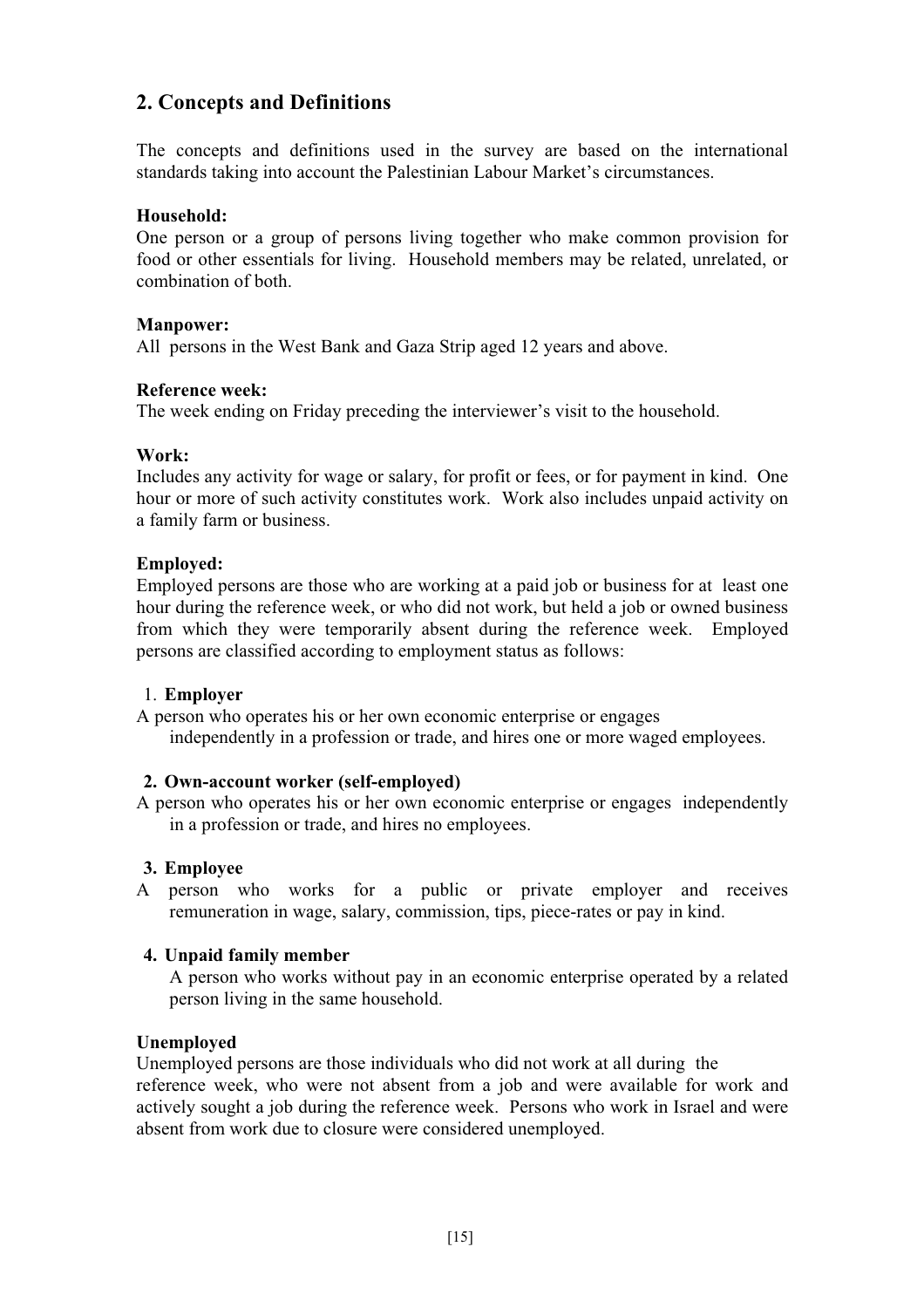#### **Labour force**

The economically active population (Labour Force) consists of all persons 15 years and above who are either employed or unemployed.

### Occupation

Occupation refers to the kind of work done during the reference period by the person employed (or the kind of work done previously if unemployed), irrespective of the industry or the status in employment of the person. Occupations are grouped together mainly on the basis of the similarity of skills required to fulfill the tasks and duties of the job. Occupations are classified according to the International Standard Classification of Occupation (ISCO 1988).

#### **Industry**

Industry refers to the activity of the establishment in which an employed person worked during the reference period, or last worked if unemployed. This activity is defined in terms of the kind of goods produced or services supplied by the unit in which the person works. Industry activities are classified according to the unified commodity classification in the West Bank and Gaza Strip which is based on the International Standard Classification of All Economic Activities (ISIC Rev3).

#### **Work hours**

Total number of hours actually worked during the reference period as well as overtime and time spent at the place of work on activities such as preparation of the workplace. Leaves, meal breaks and time spent on travel from home to work and vice versa are excluded from work hours.

#### Persons outside labour force

The population not economically active comprises all persons, who were neither employed nor unemployed accordingly to the definitions above.

#### **Years of schooling**

The number of regular years of study completed successfully. Repetition years and irregular study or courses are not considered as such.

#### Average monthly work days per employee

Total monthly work days of employees whose wages are known divided by their number

#### Daily wage per employee

Total net wages paid to all employees divided by total work-days according to the rate of exchange price in the survey month.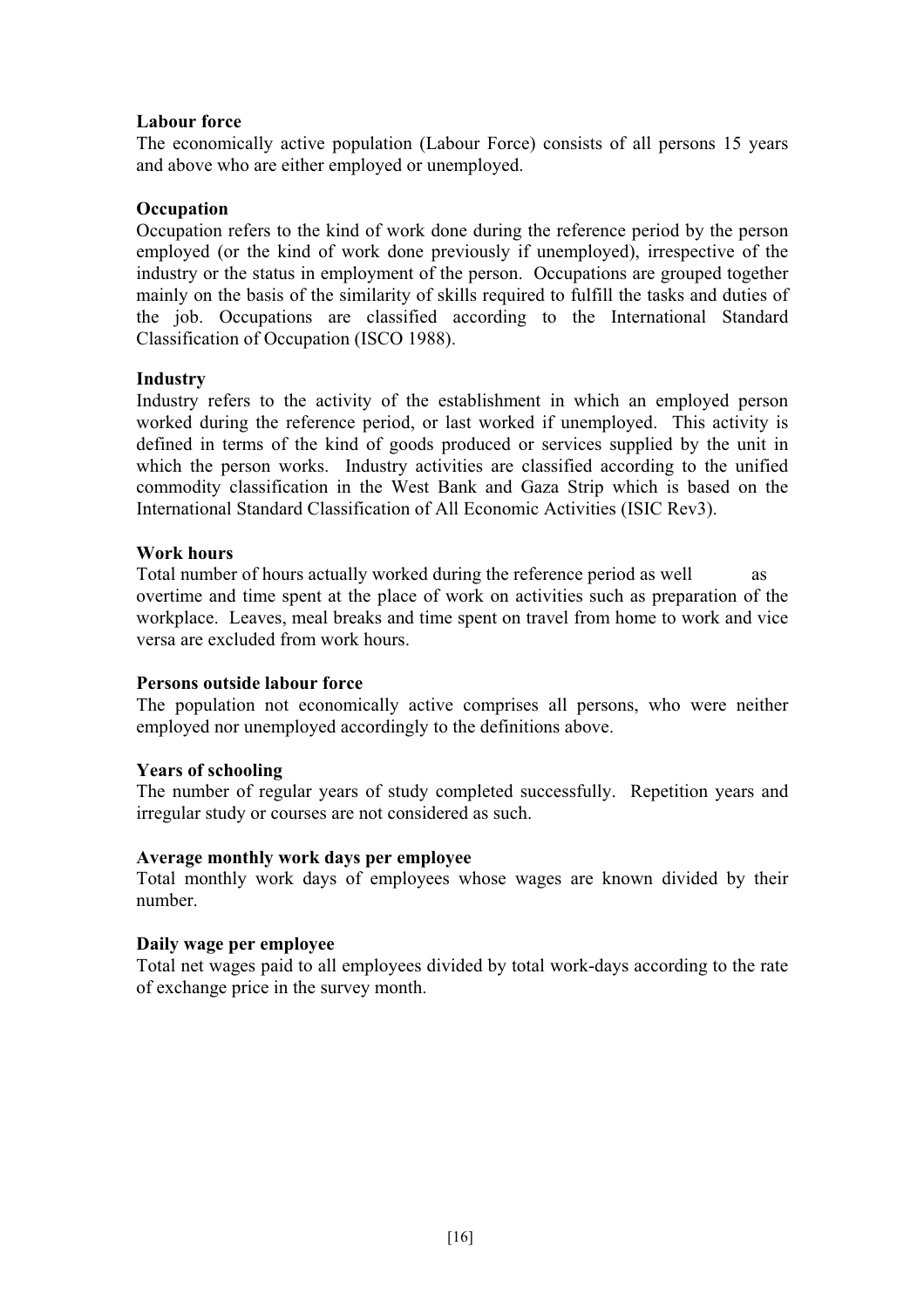### <span id="page-51-0"></span>3. Main Findings

This section presents the main findings of the first round of labour force survey in West Bank and Gaza Strip (September 23-October 23, 1995). These indicators show the most important characteristics of the children involved in the labour market.

### **Labour force**

- Labour force participation rate out of population 12-16 years of age in the West Bank and Gaza Strip reached 6.6% in the West Bank and 6.0% in Gaza Strip
- Male labour force participation rate in the West Bank and Gaza Strip is 11.5% compared to 1.3% for females

Labour force participants 12-16 years of age were distributed by place of residence as follows:  $(7.2\%)$  In cities  $(6.5\%)$  In village  $(5.2\%)$  In refugee camps

- Labour force participants 12-16 years of age are distributed by school attendance as follows:  $(10\%)$  Attending school  $(89.9\%)$  Not attending school
- Labour force participants 12-16 years of age are distributed by labour force status as follows:

 $(16.8\%)$  Unemployment

(24.3%) Underemployment

 $(56.4\%)$  Full employment

• Employed persons 12-16 years in the West Bank and Gaza Strip are distributed by occupation as follows:

(13.4%) Service, shop and market workers

- (22.7%) Stalled agricultural and fishery workers
- (28.3%) Craft and related trade workers
- $(31.8\%)$  Elementary occupation workers
- $(3.8\%)$  Other services
	- Employed persons 12-16 years in the West Bank and Gaza Strip are distributed by industry as follows:
- $(31.8\%)$  Employed agriculture, hunting, and fishing
- (28.4%) Employed in mining, quarrying and manufacturing
- $(39.8\%)$  Employed in services and other branched
	- Employed persons 12-16 years in the West Bank and Gaza Strip are distributed by employment status as follows:
- $(59\%)$  Work for wage
- $(41\%)$  Unpaid family members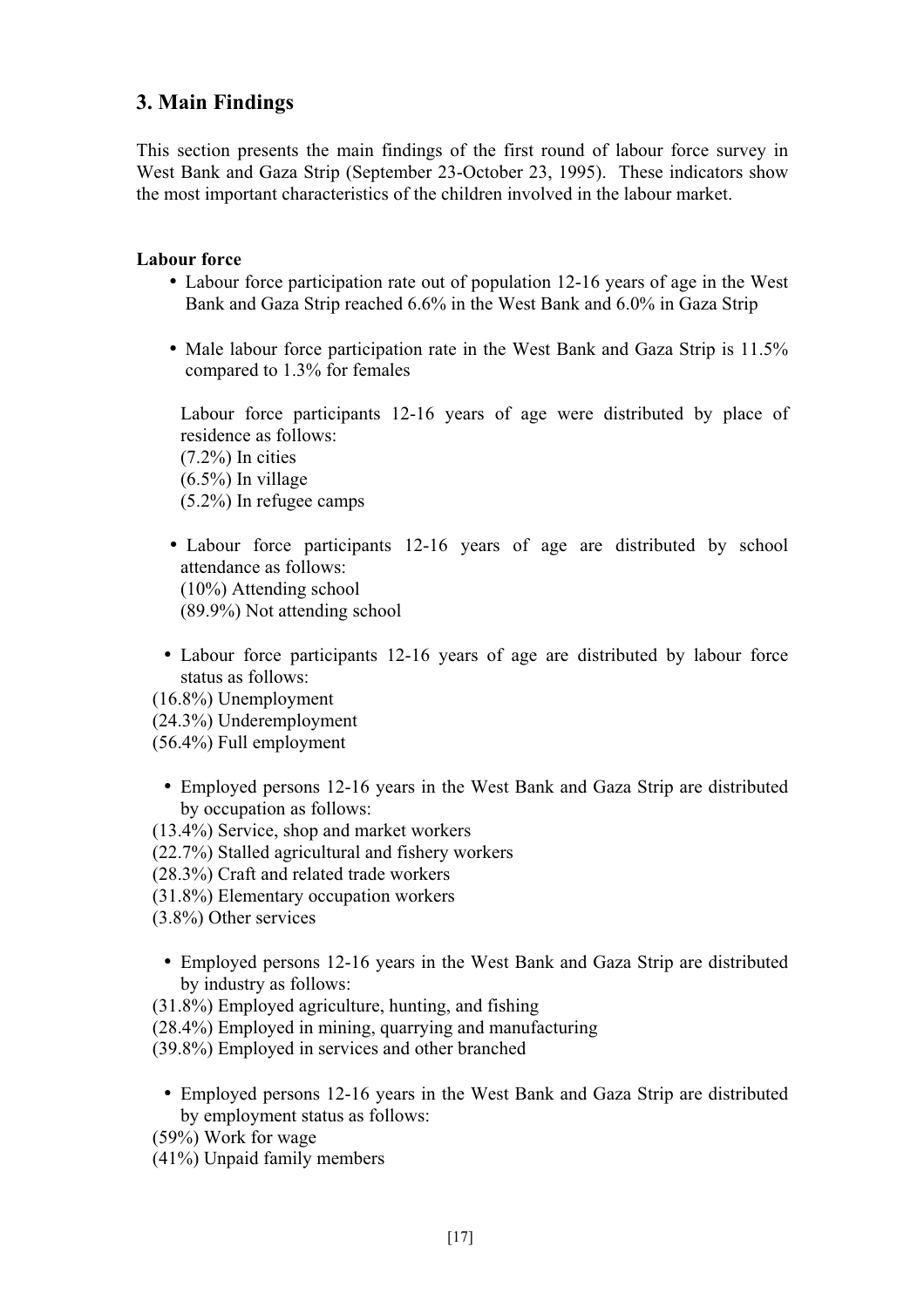• Population 12-16 years of age out side labour force in the West Bank and Gaza Strip are distributed by reason as follows:  $(7.6\%)$  Home duties  $(85.9\%)$  Studying/training  $(6.0\%)$  Other reasons